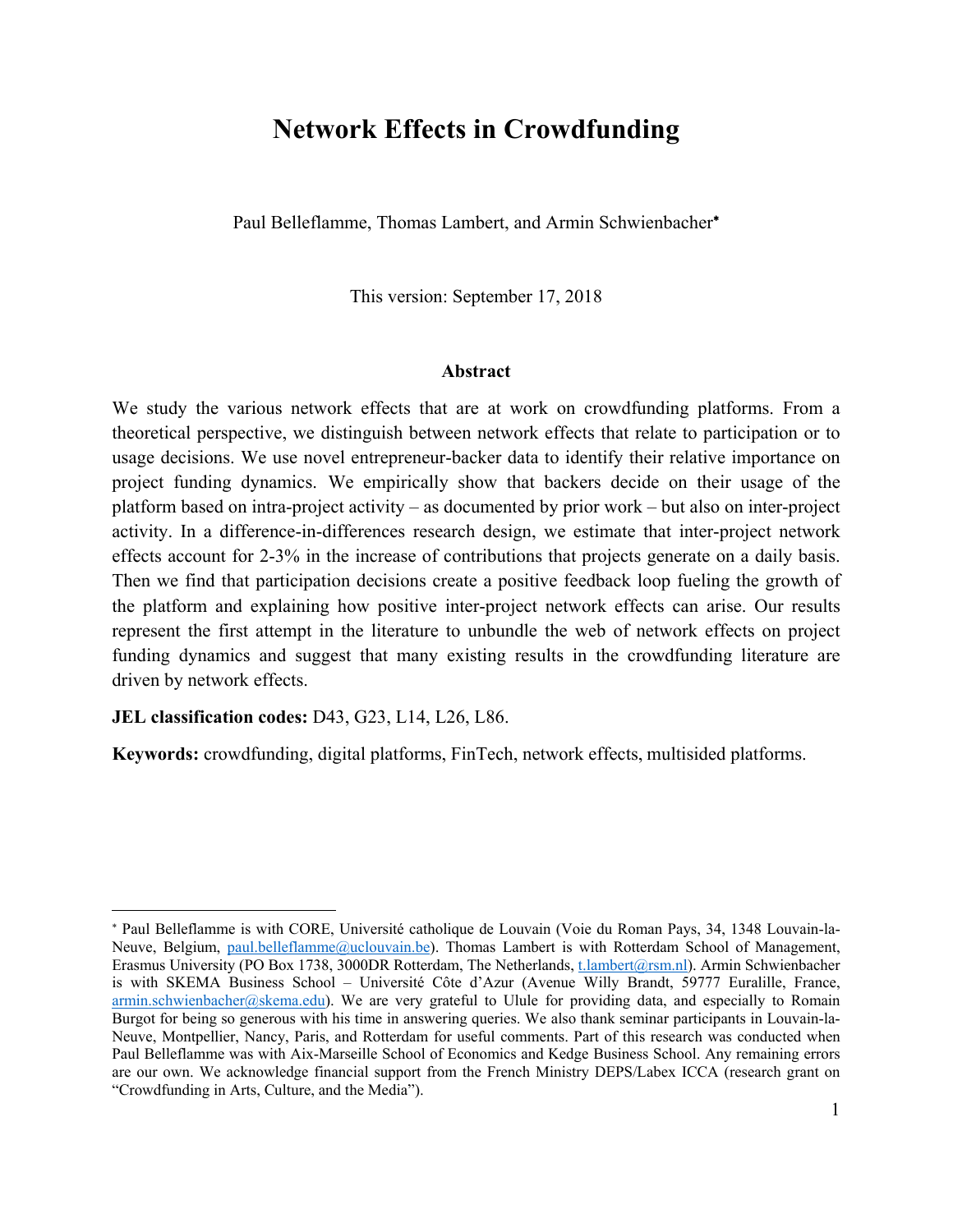### **1. Introduction**

The advances in FinTech and sharing economy are largely driven by the economic value of network effects. The decisions that users make on digital platforms are highly interdependent, insofar as their decisions jointly condition the value they will obtain from interacting on the platform.<sup>1</sup> This amounts to say that users care about the usage and participation decisions of other users. Although network effects are at the heart of the rise of digital platforms such as Ethereum, LendingClub, or PayPal, little systematic evidence exists on their incidence.

In this paper we attempt to fill this gap using a crowdfunding platform (referred to hereafter as CFP) as a laboratory for our analysis. CFPs facilitate the interaction between entrepreneurs in need for funding and backers interested in financing projects. Therefore, the success of CFPs strongly depends on how network effects emerge and are managed. Against this background, we pursue two goals. First, we map the web of network effects at work on CFPs. We distinguish between two sources of network effects: increased participation (by additional backers or entrepreneurs who decide to join the platform) and increased usage (mainly by existing backers who decide on which project to contribute). Second, we show evidence identifying the presence of these network effects in crowdfunding and assess their relative intensity. Specifically, we proceed by focusing on backers' contributions on the universe of projects listed on Ulule, one of the leading reward-based CFPs in Europe. Between 2010 and 2016 (our sample period), Ulule attracted more than 1.3 million of backers on about 24 thousands entrepreneurial projects.<sup>2</sup>

Our data reveal clear evidence of the prevalence of network effects in crowdfunding. We are interested primarily in network effects that arise *within the group of backers*. The basic question

<sup>&</sup>lt;sup>1</sup> Communication devices offer a typical example of network effects: the more subscribers there are, the more valuable the device is for each of them. However, the interdependence of users' decisions gives rise to coordination problems. For instance, even if users agree that they would benefit if they were all adopting the same communication device, none of them may be keen enough to make the decision individually and face the risk of not being followed. Intermediaries may then step forward to solve such coordination problems by actively bringing users together. Even if intermediaries of that sort have been around for ages (e.g., Fisman and Sullivan, 2016, draw the parallel between modern platforms and the Champagne Fairs in 12<sup>th</sup> century France), the fast penetration of the Internet and digital technologies over the last two decades has allowed digital platforms to manage network effects on unprecedented scale and scope. See Rohlfs (1974) and Katz and Shapiro (1985) for seminal analyses of network effects; see Belleflamme and Peitz (2018) for a recent survey of the literature on network effects and digital platforms.

<sup>&</sup>lt;sup>2</sup> Reward-based CFPs appear to be a superior setting than equity-based CFPs to identify network effects since the number of campaigns running simultaneously is significantly larger in the former. The reasons are that reward-based crowdfunding projects are simpler to set up and the screening process is lighter. Furthermore, we have replicated all our analyses using data from another large CFP based in France, KissKissBankBank, and the results are similar. These results can be obtained upon request.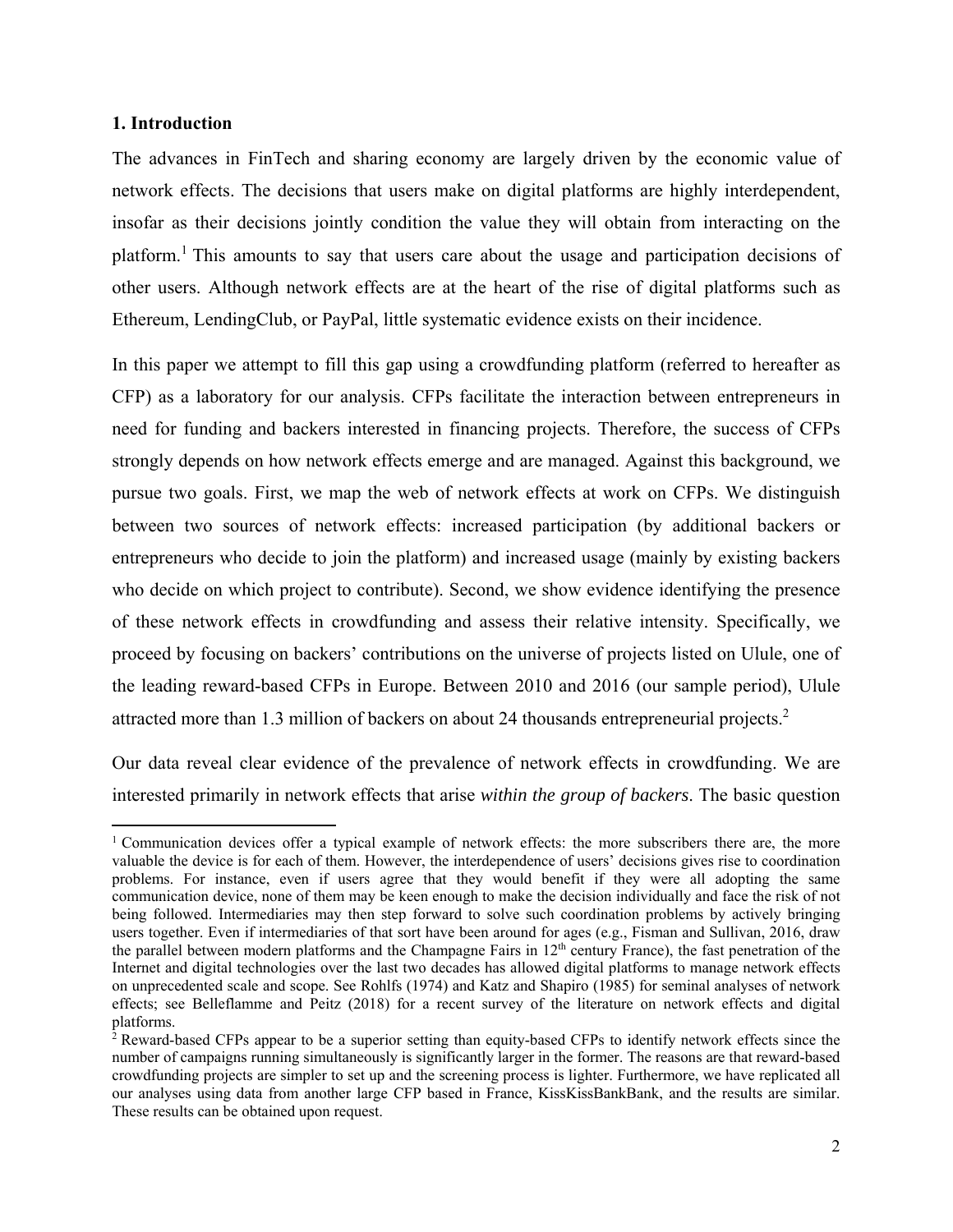here is how do backers impact one another through the decisions they make. In this regard, we find that current backers' contributions to a particular project are positively influenced by previous backers' contributions to that project. We confirm thereby the existence of positive 'intra-project network effects', which have already been documented in the literature. We also show an entirely novel result, namely the existence of positive '*inter*-project network effects': current contributions to some project increase with past contributions to *other* contemporaneous projects on the CFP. To establish these results, we estimate a dynamic panel model using the standard within estimator as well as a moment-based estimator with better asymptotic properties. Our central estimates using this strategy indicate that the number of contributions generated by a project on a daily basis is approximately 2% higher following a 10% increase in the number of contributions within the same project (i.e., positive intra-project network effects) and approximately 0.5% higher following a 10% increase in the number of contributions in the other projects on a daily basis (i.e., positive inter-project network effects).

In order to establish more precisely the causal impact of inter-project network effects, we utilize 'fast starters', which are projects having generated an unexpectedly high number of pledges during the very first day of their campaign. In a difference-in-differences research design, we examine inter-project network effects on project funding outcomes surrounding fast starters' first campaign day. Our difference-in-differences estimates indicate that inter-project network effects account for 2-3% increase in the number of contributions that a particular project obtains on a daily basis. We also find that inter-project network effects produced by fast starters are more pronounced on projects belonging to the same category than the fast starter. In the latter case, they account for 7.7% increase in the number of contributions on a daily basis.

Our empirical setting also allows us to get to grips with network effects that arise *across the groups of backers and entrepreneurs*. Here, the question is how do backers value the participation of additional entrepreneurs and vice versa. We first observe that the combined impact of these two 'cross-group network effects' is positive: participation on the platform generates a positive feedback loop (more entrepreneurs attract more backers, who in turn attract more entrepreneurs). This fuels the growth of the platform and explains how positive inter-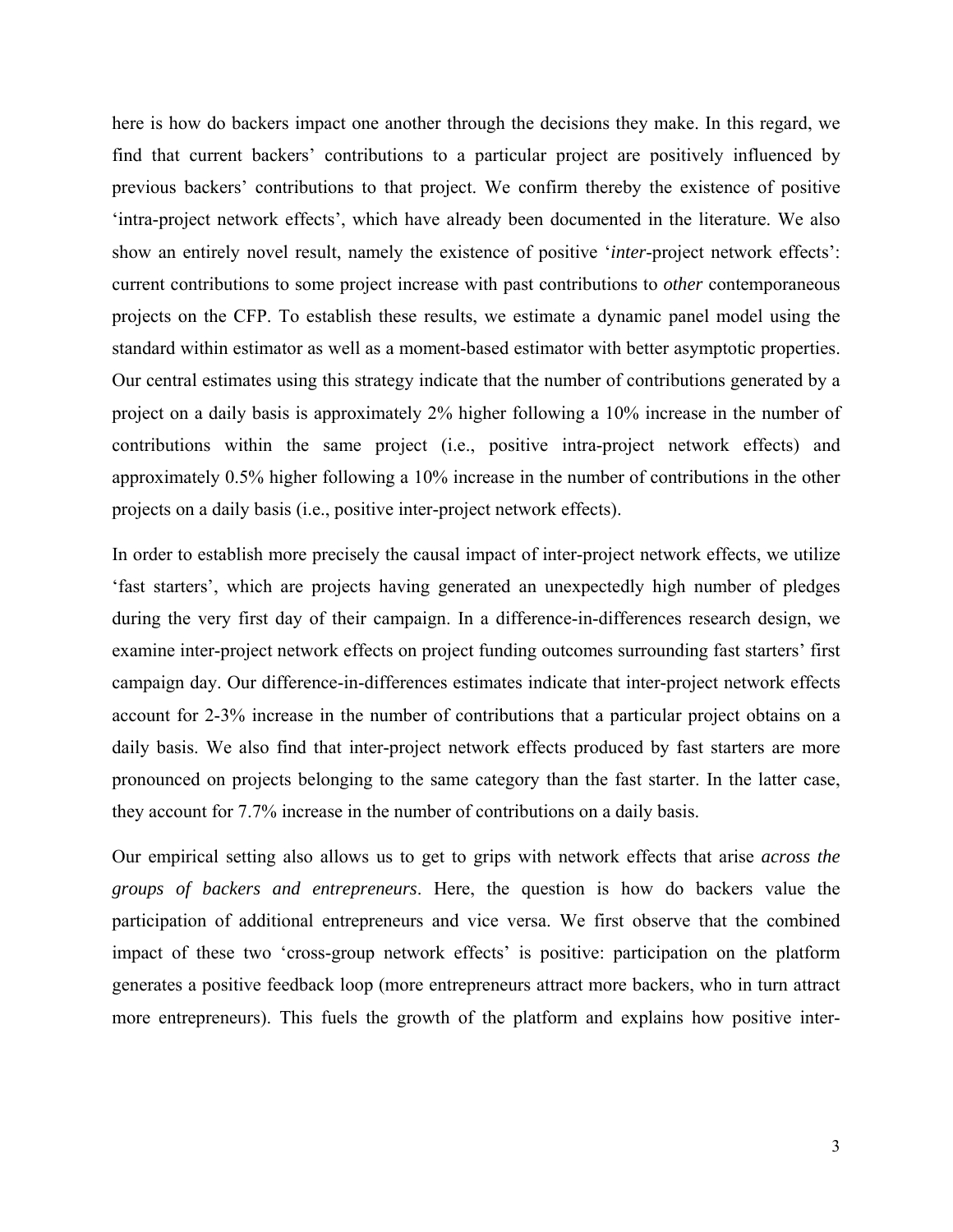project network effects can arise.<sup>3</sup> In economic terms, we document a compound daily growth rate of backers' contributions on the CFP of 0.25% (or of 172% on an annual basis).

Further analyses allow us to identify the positive cross-group network effect that entrepreneurs exert on backers. Using backer-level data, we examine whether backers' propensity to pledge again on the CFP relates to the size of the group of entrepreneurs. These tests aim at disentangling the value that backers extract from the participation of additional entrepreneurs. Our estimates show that the probability that backers will contribute again increases by 42.1% as the size of the group of entrepreneurs increases by a one standard deviation. In addition, our backer-level data allow us to disentangle the value that backers generate from the participation of other backers, that is, the intensity of 'within-group network effects'. Interestingly, we find that within-group network effects go in the opposite direction. Our estimates indicate that backers' probability to contribute again drops by 49.3% for a one standard deviation increase in the size of the group of backers. In short, cross-group (from entrepreneurs to backers) network effects increase the participation of backers and so the size of the CFP, whereas within-group (from backers to backers) network effects tend to rein in the size of the CFP.

Our findings have significant implications for CFP management and competition. From a *managerial perspective*, our analysis suggests that the success of a CFP depends not only on the quality and quantity of the projects that are proposed to potential backers, but also on the way these projects are mixed. Because synergies exist between projects (as evidenced by the presence of positive inter-project network effects), CFPs can increase total contributions by choosing the right mix of projects. In this regard, the detailed analysis that we perform at the level of project categories provides CFP managers with useful indications. On Ulule for instance, we show that the 'Music and Art & Photos' category is the one that generates the largest synergies; the platform may then want to give more visibility to projects in this category, as they are more conducive to stimulate platform growth. Another important lesson that CFP managers can draw from our work is that recurrent backers behave quite differently from new backers. In particular, we show that projects having a higher fraction of recurrent backers appear to generate more contributions, suggesting that retaining existing backers may yield larger returns than acquiring new backers.

<sup>&</sup>lt;sup>3</sup> If projects were competing for a fixed volume of contributions, they would necessarily exert a negative impact on one another; that is, inter-project network effects would be negative.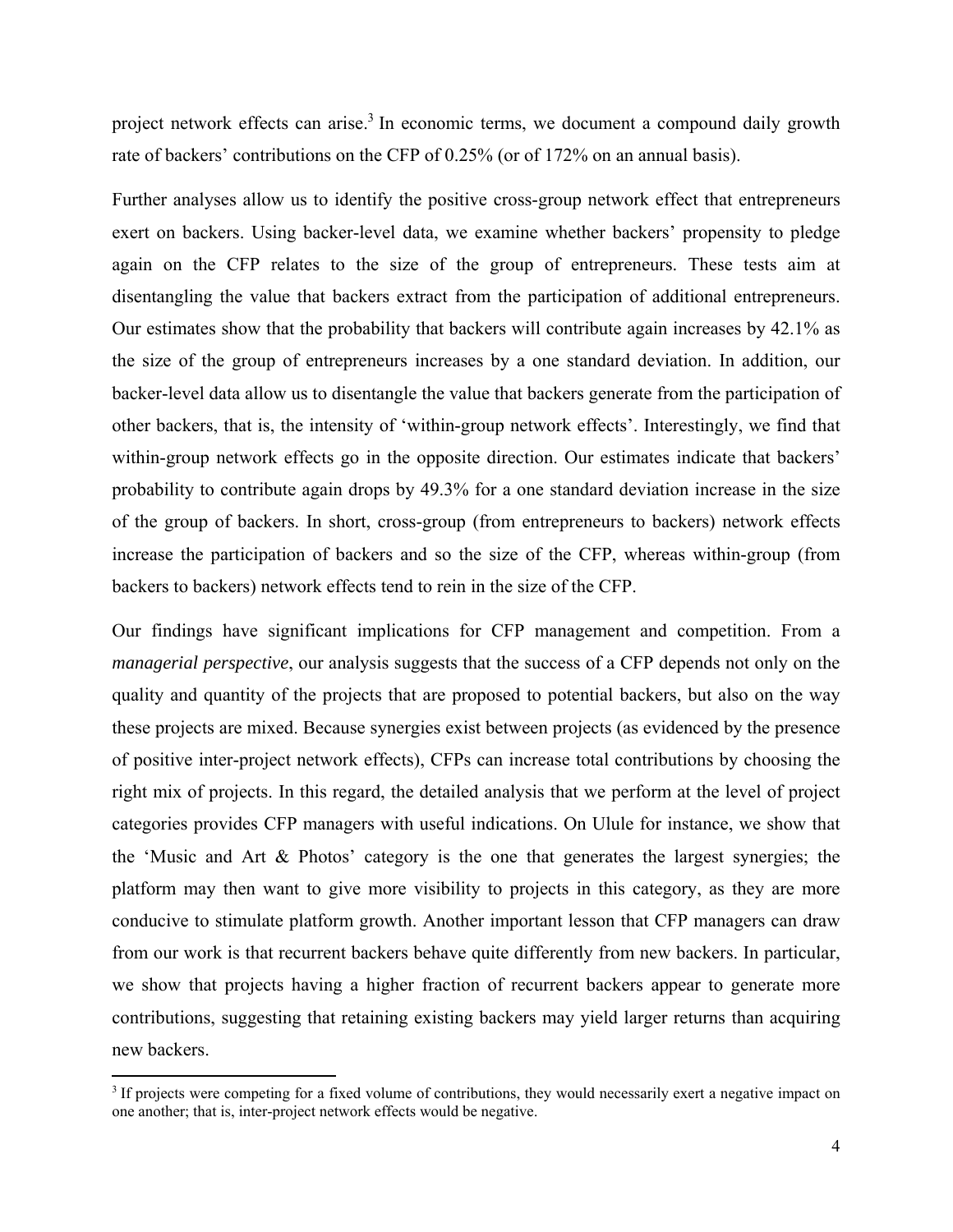From a *competition point of view*, our results suggest that reward-based crowdfunding is a 'winner-takes-all' type of market: the several sources of positive network effects that we identify create positive feedback loops, which tend to make strong CFPs stronger and weak CFPs weaker. Hence, a CFP that manages to grow faster than its rivals may acquire a self-sustaining competitive advantage, leading eventually to market domination. This also means that the only survival prospects for smaller CFPs are to be found in specialization (finding the right niche) or in consolidation (merging with other CFPs). These implications for CFP competition thus resonate with the heated debate about the dominance of big tech platforms (Amazon, Facebook, Google) and the way network effects serve as an entry barrier.<sup>4</sup>

This paper relates to different strands of the literature. We briefly describe these connections here (we perform a more systematic review in the next section). First, this paper adds to the literature on reward-based crowdfunding, which has been mushrooming over the past years.<sup>5</sup> Let us mention two recent papers that are particularly relevant for our purpose. Kuppuswamy and Bayus (2017a) study the dynamics of project contributions over time, that is, what we call 'intraproject network effects'. They find that project support does not increase linearly over the funding cycle but typically accelerates as the target goal is in view. Thies, Wessel, and Benlian (2018) explore the network effects that stem from increased participation on a CFP. Their findings suggest that network effects across groups are asymmetric: entrepreneurs exert much stronger effects on backers than backers do on entrepreneurs. We note that these papers remain silent about 'inter-project network effects'. Furthermore, our novel entrepreneur-backer data allow us to examine participation decisions at the individual backer level, unlike Thies et al. (2018) who employ data aggregated at the category level. Second, the literature on other forms of crowdfunding is also relevant for our work. In particular, the empirical research on marketplace lending reports information cascades and herding behavior among lenders (see, e.g., Zhang and Liu, 2012), which are akin to the intra-project network effects that we document here. Finally, this paper also contributes to broadening the scope of the body of work that aims at estimating empirically the strength of network effects on multisided platforms (see, e.g., Chu and

<sup>4</sup> See, e.g., 'How to tame the tech titans', *The Economist*, January 18, 2018; see Rolnik (2018) for a recent academic discussion.

 $5$  A partial list of the literature on reward-based crowdfunding (theory and empirics) includes: Belleflamme, Lambert, and Schwienbacher (2014), Mollick (2014), Burtch, Ghose, and Wattal (2015), Cumming, Leboeuf, and Schwienbacher (2015), Mollick and Nanda (2016), Kuppuswamy and Bayus (2017b), Strausz (2017), Xu (2017), Chemla and Tinn (2018), Cong and Xiao (2018), Viotto da Cruz (2018).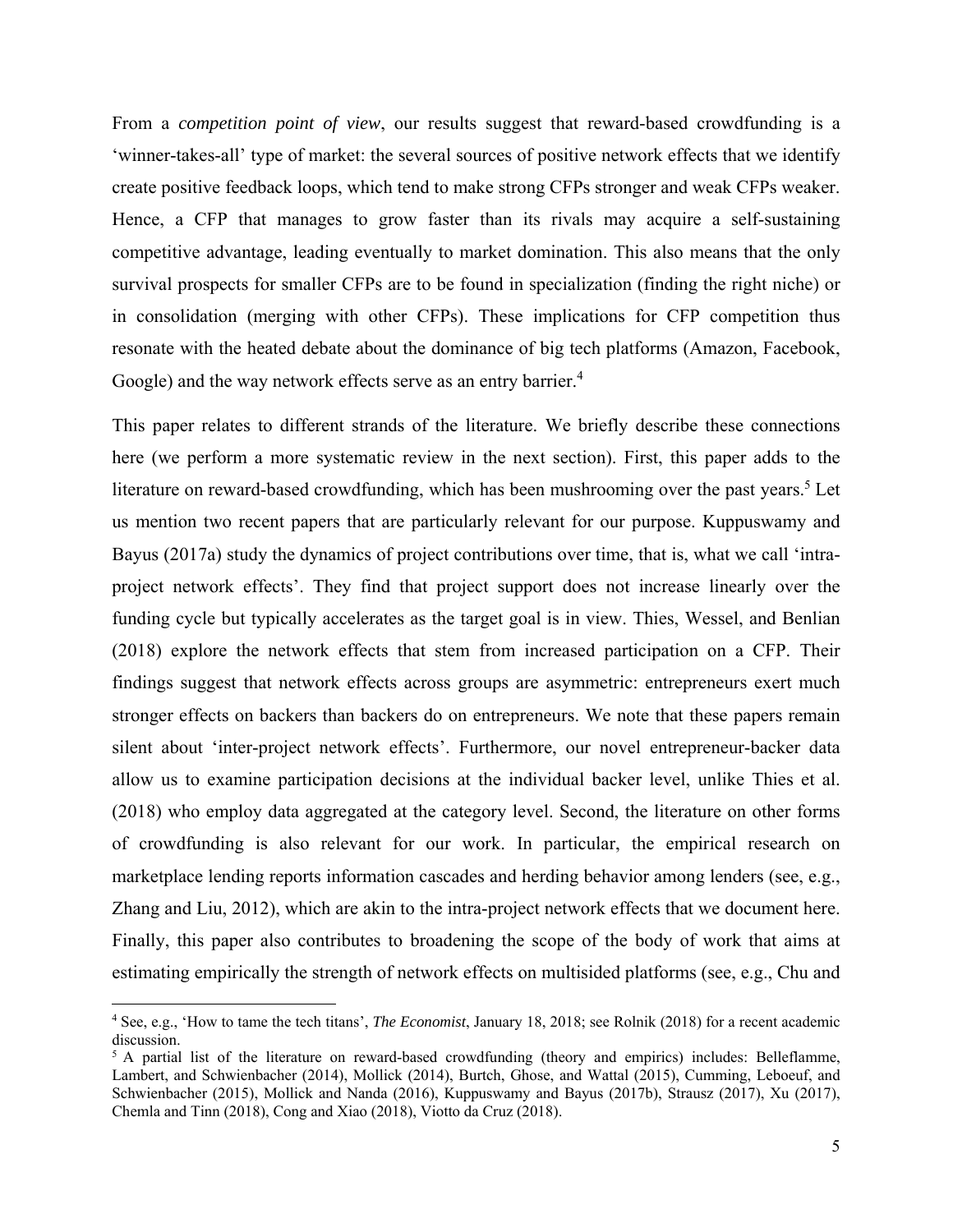Manchanda, 2016, on consumer-to-consumer platforms). What we add to the existing studies is twofold. First, we draw a clear distinction between the network effects that stem from participation and from usage decisions. 6 Second, we highlight the importance of the time dimension (of crowdfunding campaigns) for network effects to materialize.

The rest of the paper runs as follows. Section 2 proposes a mapping of the network effects that are at work on CFPs and then derives testable hypotheses. Section 3 introduces Ulule and describes the data. Section 4 presents our empirical results. Section 5 concludes.

# **2. Theoretical Framework and Hypotheses**

## *2.1. Mapping network effects in crowdfunding*

A product or a service exhibits network effects when the benefits that users derive depend on the participation and usage decisions of other users. These interdependent users form what is loosely called a 'network' (Belleflamme and Peitz, 2018). Entrepreneurs and backers form such a network when they engage into crowdfunding on a CFP. As users care about both the size and the composition of the network, crowdfunding generates a dense web of network effects, which CFPs try to manage so as to create value for the two groups of users (and for themselves if they are profit-oriented). In this respect, CFPs belong to the category of two-sided platforms, which enable the interaction between two 'sides' (here, entrepreneurs and backers) whose needs require coordination.

We distinguish network effects according to whether they are related to participation or to usage decisions.7 One can see these two types of decisions as sequential: users first decide whether or not to use the services of a platform (participation) and then, they may still have to decide the frequency and/or intensity with which they use these services (usage). This distinction proves particularly relevant for crowdfunding, as the benefits that potentially accrue for entrepreneurs and backers depend not only on their simultaneous participation on a CFP, but also on their

<sup>6</sup> Therefore, our paper also relates to Li and Mann (2018), who focus on Initial Coin Offerings (ICOs). The authors theoretically present ICOs as a new mechanism to overcome coordination problems associated with the strategic participation/usage decisions of platform users.

<sup>7</sup> This distinction is inspired by Rochet and Tirole (2006), who distinguish between participation (in their words, 'membership') charges, which "condition the end-users' presence on the platform", and usage charges, which "impact the two sides' willingness to trade once on the platform".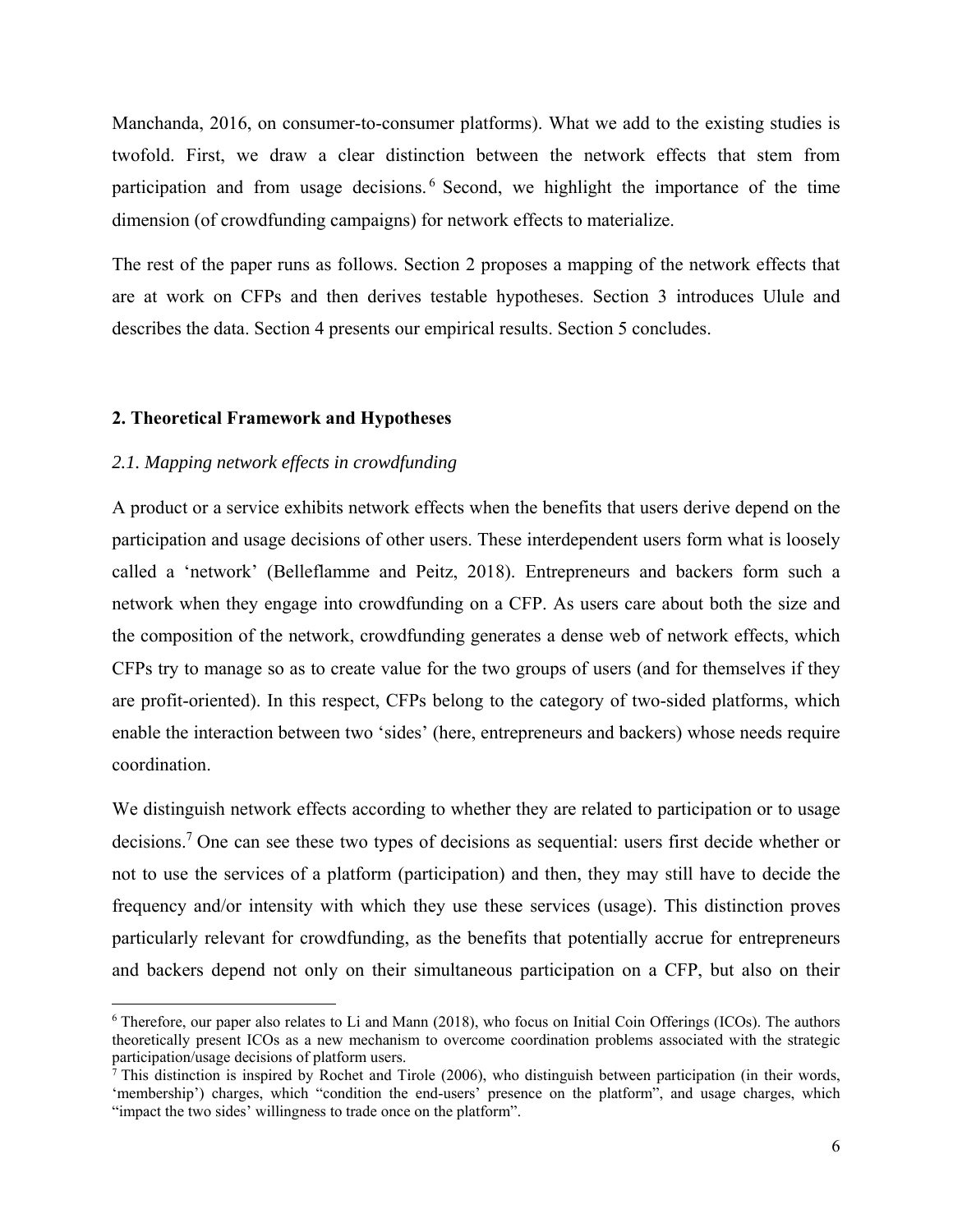repeated interaction over the duration of the funding campaigns. In particular, the combined usage of the platform by backers is crucial both for entrepreneurs (to get their projects funded) and backers (to receive their compensation).<sup>8</sup>

Arguably, the relative weight of these participation/usage decisions is not the same on the two sides of the platform. For entrepreneurs, participation decisions seem the most important: the bulk of their energy goes into the preparation of the funding campaign (once the campaign is under way, there is not much that they can do to change its course). The reverse applies to backers: once they have decided to participate to a CFP (which does not require much effort), they still have a range of complex usage decisions to make: they have to decide which project(s) to back, at which stage(s) of the campaign to make a contribution, how large a contribution to make, whether to communicate with friends about their decisions, etc. In many respects, these decisions are influenced by similar decisions taken by other backers. This interdependence between the backers' usage decisions generates specific types of network effects within the group of backers. These effects are dynamic by nature, as they play out for the whole duration of crowdfunding campaigns. We can thus also distinguish between network effects related to usage arising from the contributions to a single project or to different projects. To this end, we coin the terms '*intra*-project network effects' and '*inter*-project network effects'.

Last, our distinction between network effects related to participation and to usage thus implies different thought experiments. For network effects related to participation, we evaluate the impact of an increased presence (of entrepreneurs or of backers) on the platform, meaning that we examine the effect of a marginal increase in the *number* of entrepreneurs or of backers. In contrast, for network effects related to usage, we are interested in the behavior of backers once they are on the CFP. Here, we thus look at the effect of a marginal increase in the *contributions* pledged by backers.

In what follows, we first outline the network effects related to usage by distinguishing intraproject network effects from inter-project network effects. Then we consider network effects related to participation. We close this section by deriving testable hypotheses.

<sup>&</sup>lt;sup>8</sup> Arguably, the distinction between participation and usage is much less relevant for two-sided platforms on which the interaction between users of the two groups delivers an immediate value for them (think, e.g., of the renting of a house via Airbnb, or the use of an app on a smartphone).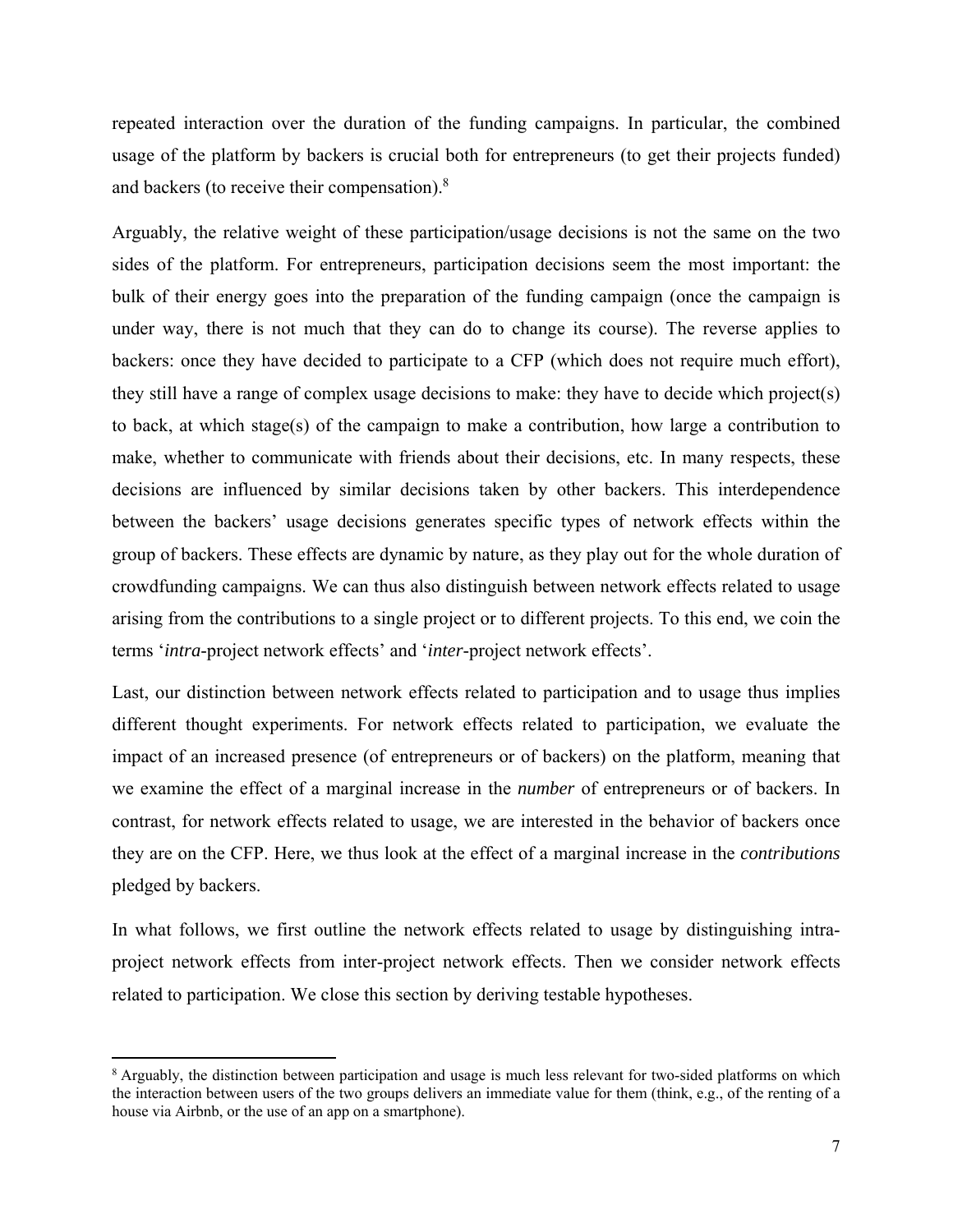# *2.2. Network effects related to usage*

# 2.2.1. Intra-project network effects

Intra-project network effects are network effects that take place *within a particular project*. The crowdfunding literature has already documented this type of network effects on the funding dynamics for a particular project. The two main questions are: (1) Do past contributions influence current ones? (2) How does the cumulative distribution of contributions evolve during the campaign?

We can safely conjecture that the answer to the first question is yes. Because backers have limited information about the match value of the proposed projects and the trustworthiness of the entrepreneurs, they are likely to try and infer information from the choices made by previous backers. That is, past contributions do influence current ones, thereby generating intra-project network effects. However, the sign of these network effects is a priori ambiguous. To see this, consider a project that has already received a lot of support. A first reaction of prospective backers may be to infer that this project is of high quality and, consequently, to support it as well. A *herding behavior* of this sort (based on an information cascade) gives rise to positive intra-project network effects, as past backers attract new backers for a given project. In general, herding can be rational (i.e., due to observational learning and Bayesian updating)<sup>9</sup> or irrational (i.e., due to passive mimicking). Zhang and Liu (2012) provide evidence of herding (both rational and irrational) on the decisions of lenders on a marketplace lending platform. Another reaction may be backers' eagerness to contribute to a project as it approaches to its funding goal, that is, when they think that their impact is then the largest. This *goal-gradient effect* provides another source of positive intra-project network effects (Kuppuswamy and Bayus,  $2017b$ ).<sup>10</sup> In contrast, self-interested backers tend to rely on other backers to complete the funding (as they can fairly assume that further backers will be attracted by this already popular project). This *freeriding behavior* generates then a negative intra-project network effect. From 577 Kickstarter

<sup>&</sup>lt;sup>9</sup> See Banerjee (1992), or Bikhchandani, Hirshleifer, and Welch (1992).

 $10$  This means that prospective backers may be in a position to be pivotal, that is, to provide the necessary financing for the project to reach its funding goal. Whether prospective backers decide to be pivotal or not depends on their behavioral profile. Altruistic motivations are invoked by Dai and Zhang (2018), who show that backers "are nearly three times as likely to fund a project right before it meets its funding goal as they are right after" (they use a dataset of 26,516 projects collected at 30-minute resolution from Kickstarter). Zvilichovsky, Danziger, and Steinhart (2018) study a related, but distinct, motivation for backers to feel pivotal; according to their experimental results, backers "are motivated to make the product happen more than they are motivated to help the entrepreneurs secure the campaign financing target."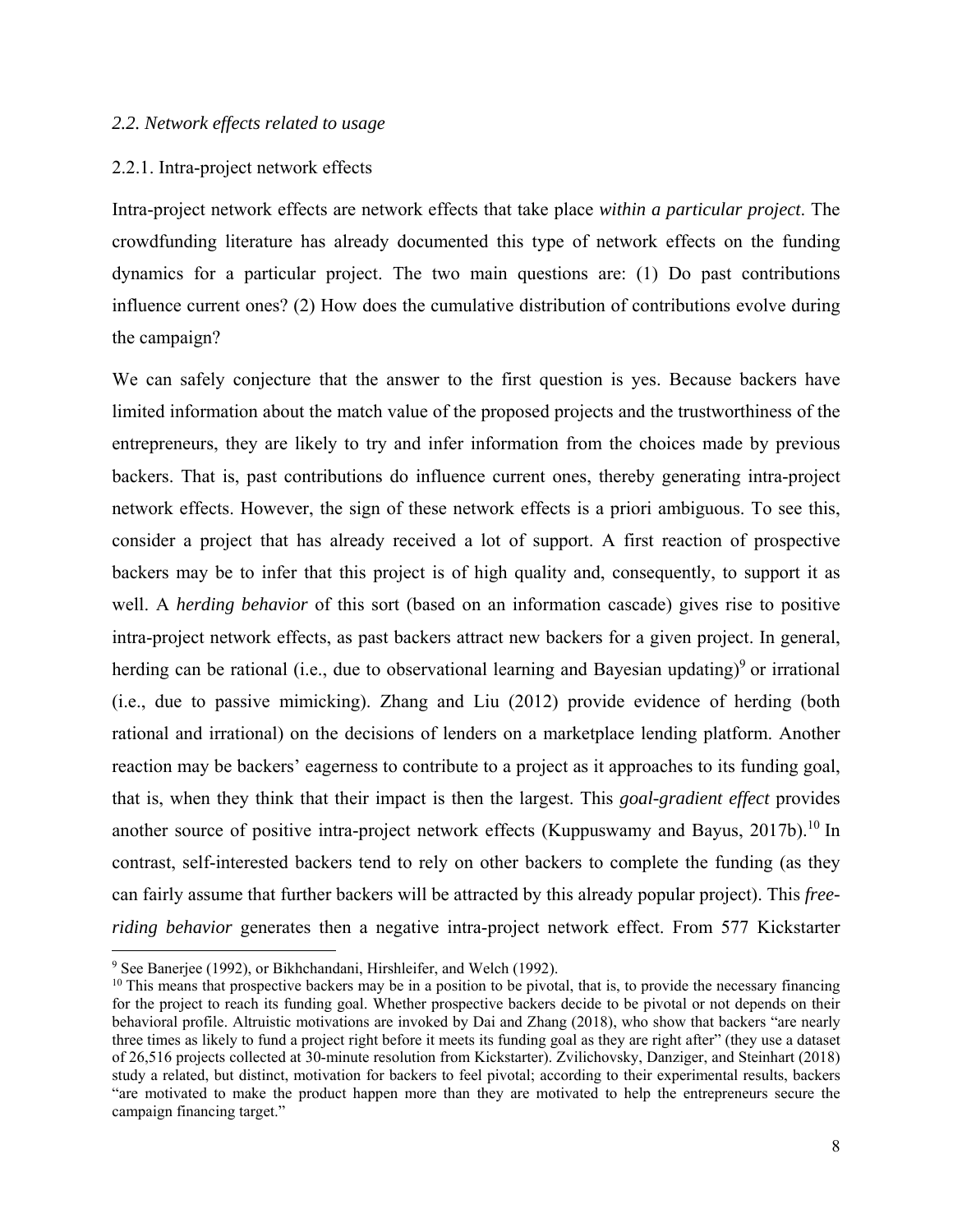projects, Li and Duan (2014) find the presence of the latter effect, alongside signs of herding behavior.

We can now turn to the second question of interest, namely how the cumulative distribution of contributions evolve during a campaign. Our previous analysis only provides us with partial answers, as the various effects that we outlined not only go in opposite directions, but also suppose that the project has already received a lot of support. So, the basic conundrum is how to attract contributions in the first place. Mollick (2014) finds that participation of the entrepreneur's personal network during the first days of the campaign is crucial in generating a momentum. Once an initial mass of contributions has been collected, intra-project network effects can start rolling off. We can conjecture that herding will drive contributions to grow steadily at first but, as the funding goal approaches, the dynamics will either accelerate or slow down according to whether it is the goal-gradient or the free-riding effect that dominates. Kuppuswamy and Bayus (2017a) suggest that the former effect dominates, leading to a distribution of contributions that is inverse U-shaped, with a maximum reached at the funding  $goal.<sup>11</sup>$ 

## 2.2.2. Inter-project network effects

The different theoretical approaches reviewed above are useful to understand why network effects arise within a given project, but do not explain effects that may arise *across projects*. A quick extrapolation of our previous analysis would lead us to conclude that if intra-project network effects are positive, then inter-project network effects must be negative: if past contributions to a given project stimulate future contributions to this project, then they also discourage contributions to other projects.

However, this is unlikely to be the case as this reasoning relies on the flawed assumption that the set of backers and their willingness to contribute are fixed. In other words, the game would be zero-sum, making competition among projects extremely fierce. The volume of contributions on

<sup>&</sup>lt;sup>11</sup> Hornuf and Schwienbacher (2018) show that in equity crowdfunding, the dynamics depends on how securities are allocated to backers: a concentration of contributions at the end of a campaign is much more likely to occur when securities are allocated in form of an auction instead of on a first-come-first-served basis. This finding is consistent with the fact that in equity crowdfunding the number of securities is limited (creating a risk of not being able to participate in the campaign for anyone who waits too long), while in reward-based crowdfunding campaign typically take all backers, regardless when they contribute. Wei and Lin (2017) find that for marketplace lending the two mechanisms also affect the quality of projects being proposed.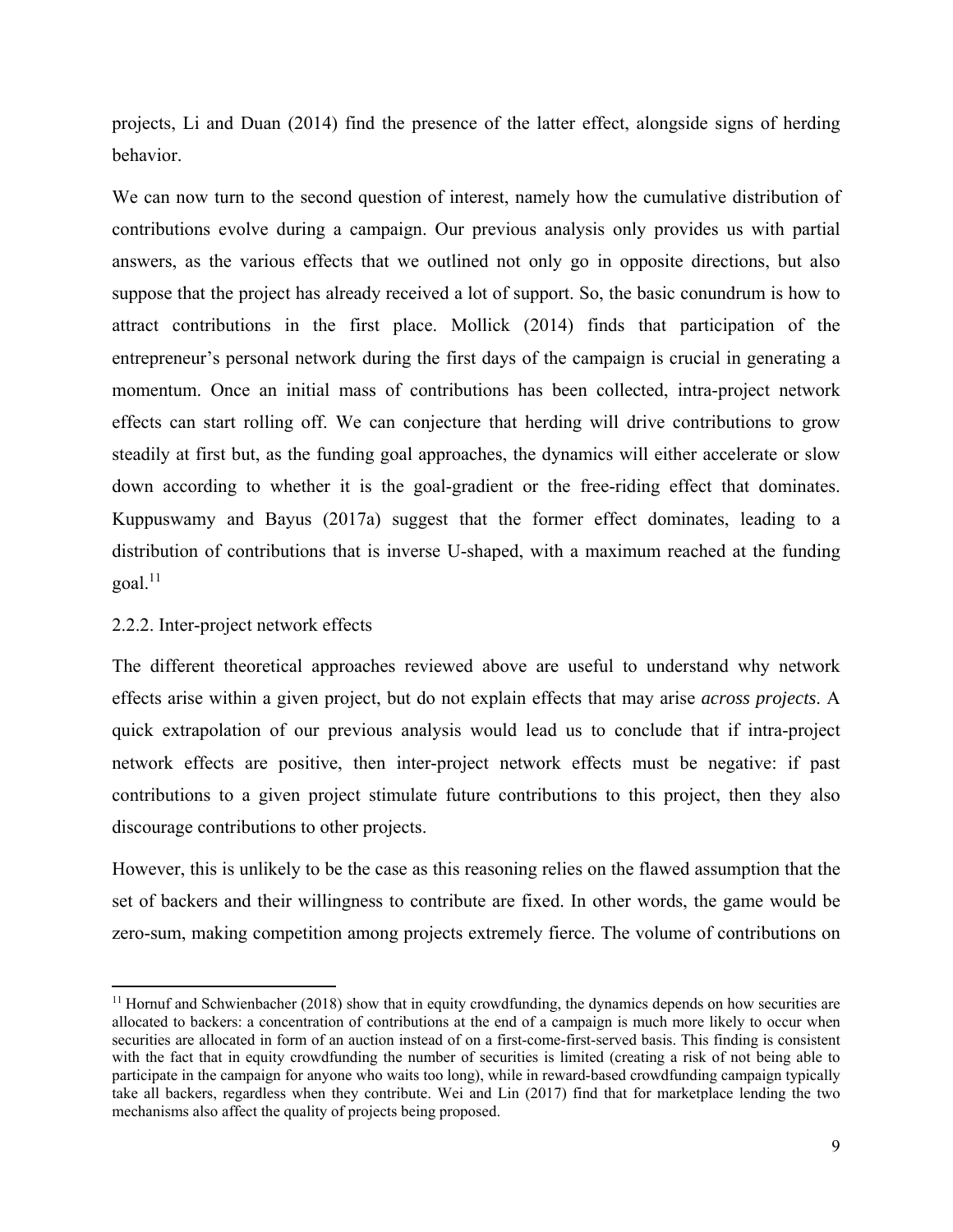CFPs has been in continuous expansion over the last years and this trend shows no sign of decline, which suggests that crowdfunding is—and should remain for the years to come—a positive-sum game.

As a result, positive inter-project and intra-project network effects may well coexist, a hypothesis that (to the best of our knowledge) has not been properly tested so far. As we just hinted, a theoretical explanation for the existence of positive inter-projects network effects is the expansion of the total contributions on a given CFP, typically because new backers are attracted to the CFP. To understand why new backers would join the CFP, we need to examine network effects that relate to participation.

Before doing so, let us note that the magnitude and direction of the effects identified so far may vary across backers according to their familiarity with a given CFP. There are indeed reasons to believe that, compared to new backers, *recurrent* backers behave differently, and with different consequences. What makes recurrent backers different is the experience that they have accumulated on the CFP: they have learned how to use the platform, how to select and assess projects, how to follow campaigns, etc. Compared to new backers, recurrent backers are thus likely to make more informed choices and to be less influenced by the decisions of other backers. By the same token, their past decisions are also likely to exert a larger influence on current backers. In line with the herding story presented above, one can indeed argue that more information can be inferred from observing the behavior of more experienced decision-makers.<sup>12</sup> In our terminology, this means that recurrent backers should exert stronger intra-project network effects than new backers. At the same time, recurrent backers are potentially an important source of inter-project network effects, as they can decide to back sequentially different projects (either in the same or in different categories).

# *2.3. Network effects related to participation*

Although users may base their decision to participate to a CFP on intrinsic motivations, they mostly rely on the observation of (or their expectations about) other users' decisions. Like many two-sided platforms, a CFP becomes more attractive for the users in one group as participation increases (or is expected to increase) in the other group. One talks here of *cross-group network* 

<sup>&</sup>lt;sup>12</sup> This explains why CFPs often find it profitable to allow backers to make their profile public. From equity offerings on Crowdcube (an equity-based CFP), Vismara (2016) shows that investors with a public profile (who are typically more experienced) increase the appeal of listings among early investors, who in turn attract late investors.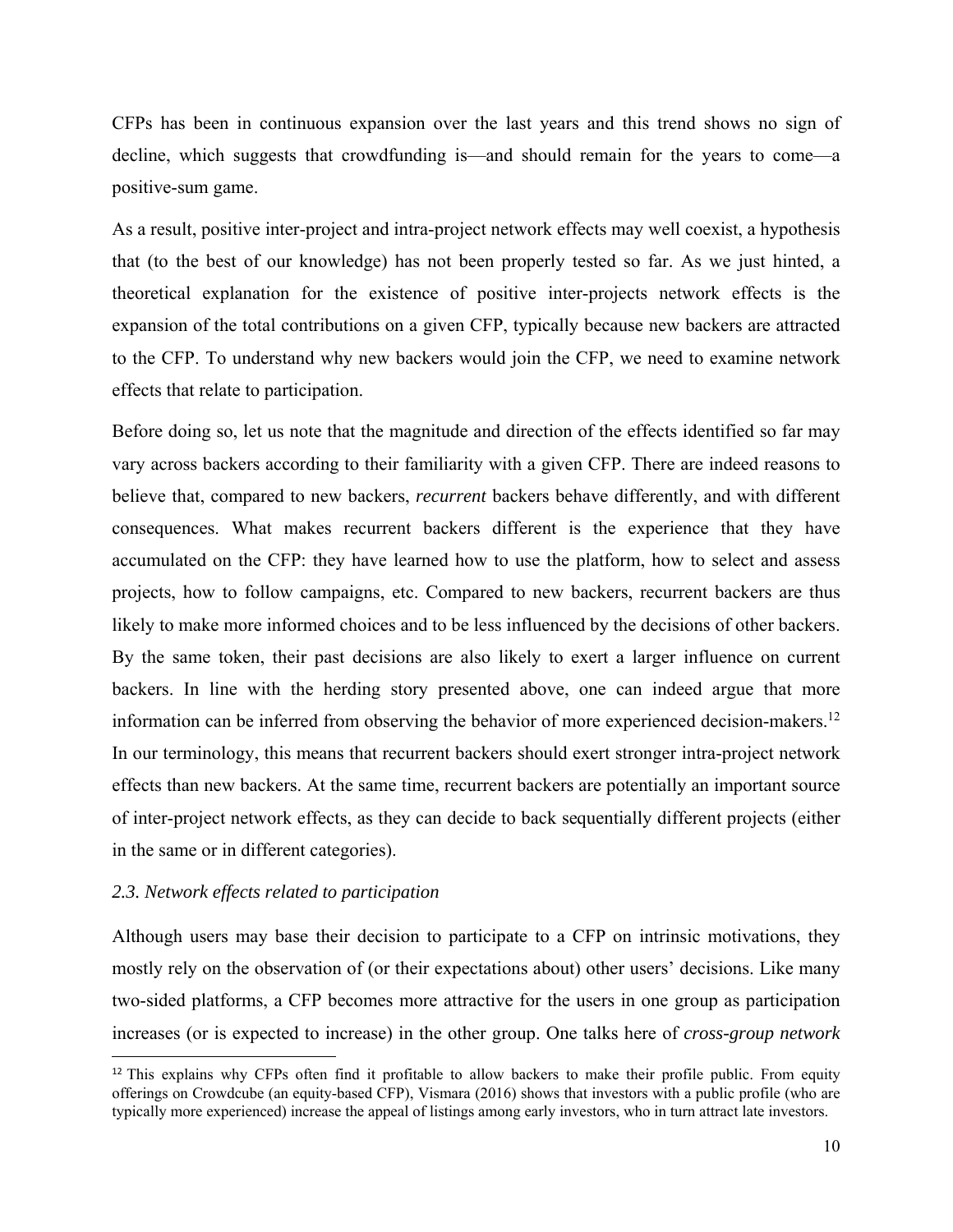*effects*: the extent of participation in one group (entrepreneurs or backers) affects the benefits accruing to the participants in the other group. In general, one expects that such network effects are positive (Belleflamme, Omrani, and Peitz, 2015). The presence of more backers makes the platform more attractive to entrepreneurs, since it increases the probability of having their project funded and, sometimes, their ability to test the potential demand for their product. Similarly, backers will appreciate the fact that the platform has more entrepreneurs (thus, more projects posted), since it increases their chances of funding a project of their liking, and of receiving the most suitable reward. $13$ 

Another form of network effects stemming from participation decisions are *within-group network effects:* the participation decision by one user in a particular group not only affects participants in the other group, but also participants in this user's own group. For instance, the participation of an additional entrepreneur affects the value for other entrepreneurs using the platform. The same holds for backers. The impact of these network effects is a priori ambiguous (Belleflamme et al., 2015). Within the group of entrepreneurs, on the one hand, more entrepreneurs lead to greater competition for available funds, leading to negative network effects within the group of entrepreneurs. On the other hand, the effect may also be positive as the presence of more entrepreneurs can generate scale economies for the platform, or increase exchanges of best practices, or lead the platform to provide entrepreneurs with a better quality of service. The overall effect of these opposing forces is unclear and is thus an empirical question.<sup>14</sup>

Conflicting effects may also arise within the group of backers. A positive effect arises due to the increased availability of funds overall, which makes it more likely that more projects are funded; this benefits all backers, as they all want their preferred project to be funded, which becomes more likely as more backers participate. A similar positive effect exists when the first backers

<sup>&</sup>lt;sup>13</sup> We only know of one empirical study of cross-group network effects on a CFP, namely Thies et al. (2018). As for other multisided platforms, most of the recent empirical work applies to media platforms (e.g., Wilbur, 2008; Sokullu, 2016), which are peculiar insofar as one group (advertisers) often exerts negative cross-group effects on the other group (viewers or readers). The only 'non-media' recent studies that we know of are the ones by Chu and Manchanda (2016) and Bounie, François, and Van Hove (2017) on consumer-to-consumer platforms and payment card platforms, respectively.

<sup>&</sup>lt;sup>14</sup> Again, Thies et al. (2018) is the only paper that considers this issue for CFPs. Interestingly, Koh and Fichman (2014) show that on online business-to-business exchanges, the sign of the within-group network effects among buyers may depend on the level of activity on the platform. The effects are positive at low buying levels (possibly because buyers learn from other buyers' behavior) but negative at high buying levels (probably because competition intensifies among buyers).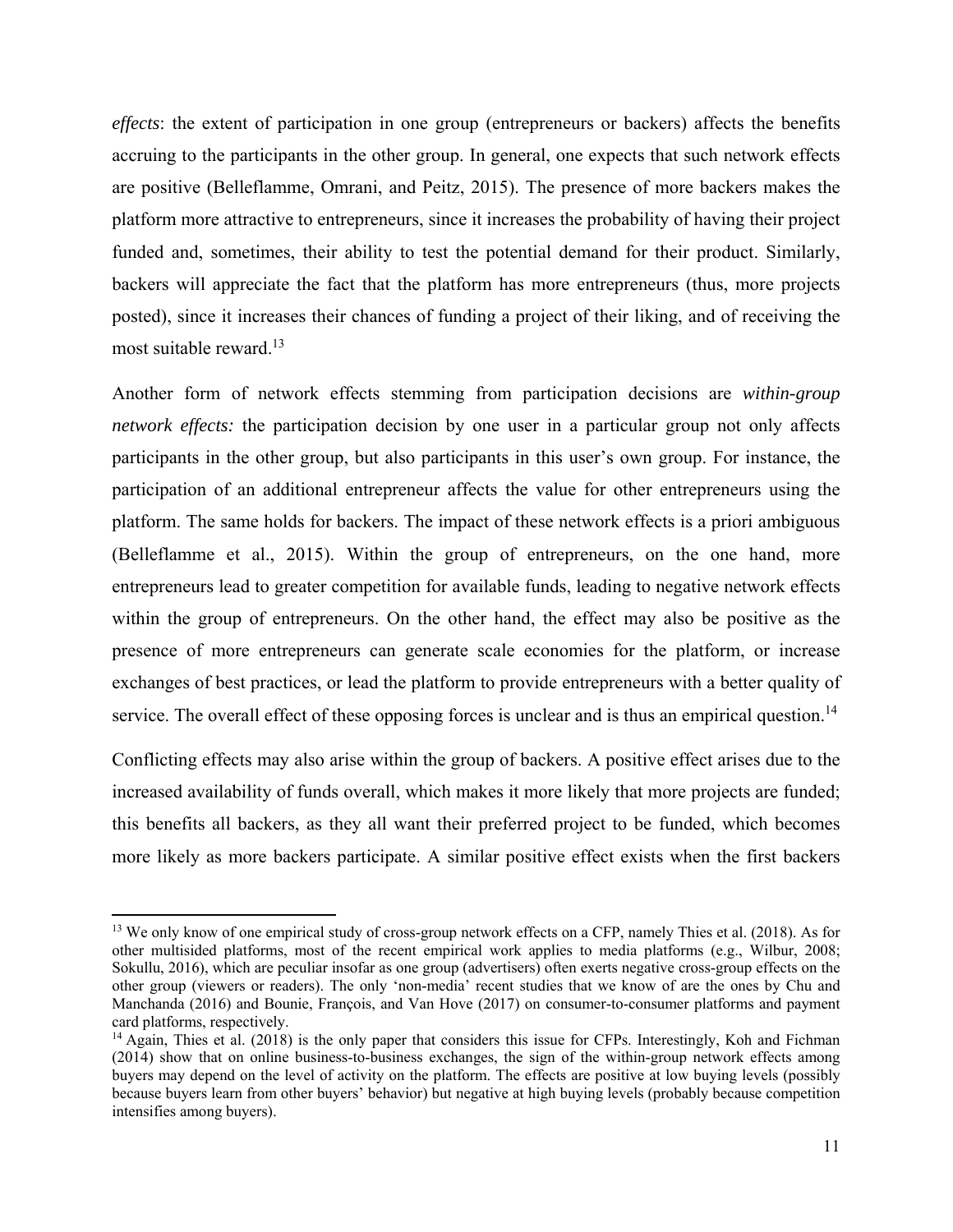attract subsequent backers either through direct solicitations or through word-of-mouth.<sup>15</sup> On the negative side, more backers may lead to increased competition for a limited number of rewards. Indeed, entrepreneurs typically propose a menu of rewards, with some rewards being offered in limited numbers. This may create a form of rationing, forcing some backers to select in the menu a reward different from the one that they initially hoped to receive.<sup>16</sup> Negative within-group network effects may also exist across different types of backers.17

Finally, the overall participation on a CFP (from entrepreneurs and backers alike) has the potential to make this CFP more attractive, thereby generating what can be called 'platform-wide network effects'. Such effects may stem from two main sources. First, a collective-attention effect may exist at the level of the platform: the more participants a CFP attracts, the larger its market share in the crowdfunding market, the more attention it will receive in the media and in social networks, which contributes to attract even more participants. Second, by managing more participants and more interaction among them, a CFP may move up the learning curve and gradually improve its operations and services, which makes it more attractive for new users.<sup>18</sup>

In sum, new backers are drawn to a CFP as a result of network effects related to participation. On the one hand, the combination of bidirectional positive cross-group network effects between entrepreneurs and backers creates an attraction loop, which draws more backers (and more entrepreneurs) to the CFP. On the other hand, positive within-group network effects in the group of backers and positive platform-wide network effects contribute to buttress this attraction loop. As a result, the total contributions on the CFP grows. *One potential consequence of this growth is the existence of positive inter-project network effects or, in other words, a form of* 

<sup>&</sup>lt;sup>15</sup> Smith, Windmeijer, and Wright (2015) show the existence of such positive within-group network effects in charitable giving.

<sup>&</sup>lt;sup>16</sup> Similarly, competition between backers is likely to exist for equity-based crowdfunding, since there the entrepreneur always sells a limited number of shares.

<sup>&</sup>lt;sup>17</sup> Lin, Sias, and Wei (2017) show that institutional investors tend to discourage retail investors (who have typically less expertise) to participate on Prosper.com. The authors exploit the fact that the platform started to identify institutional investors in May 2008 (whereas, before that date, all investors were labeled the same). In a similar vein, Liu (2017) finds that in general the producers of low-quality apps exert a negative within-group network effect on the producers of high-quality apps on both Apple and Google app stores.

 $18$  Jiang et al. (2018) suggest that such effects may be at work. The authors report that larger marketplace lending platforms tend to further increase their market share, as subsequent lenders are more likely to join a platform the larger its current base of lenders. The authors cannot, however, disentangle the sources of this effect (collective attention or improved operations).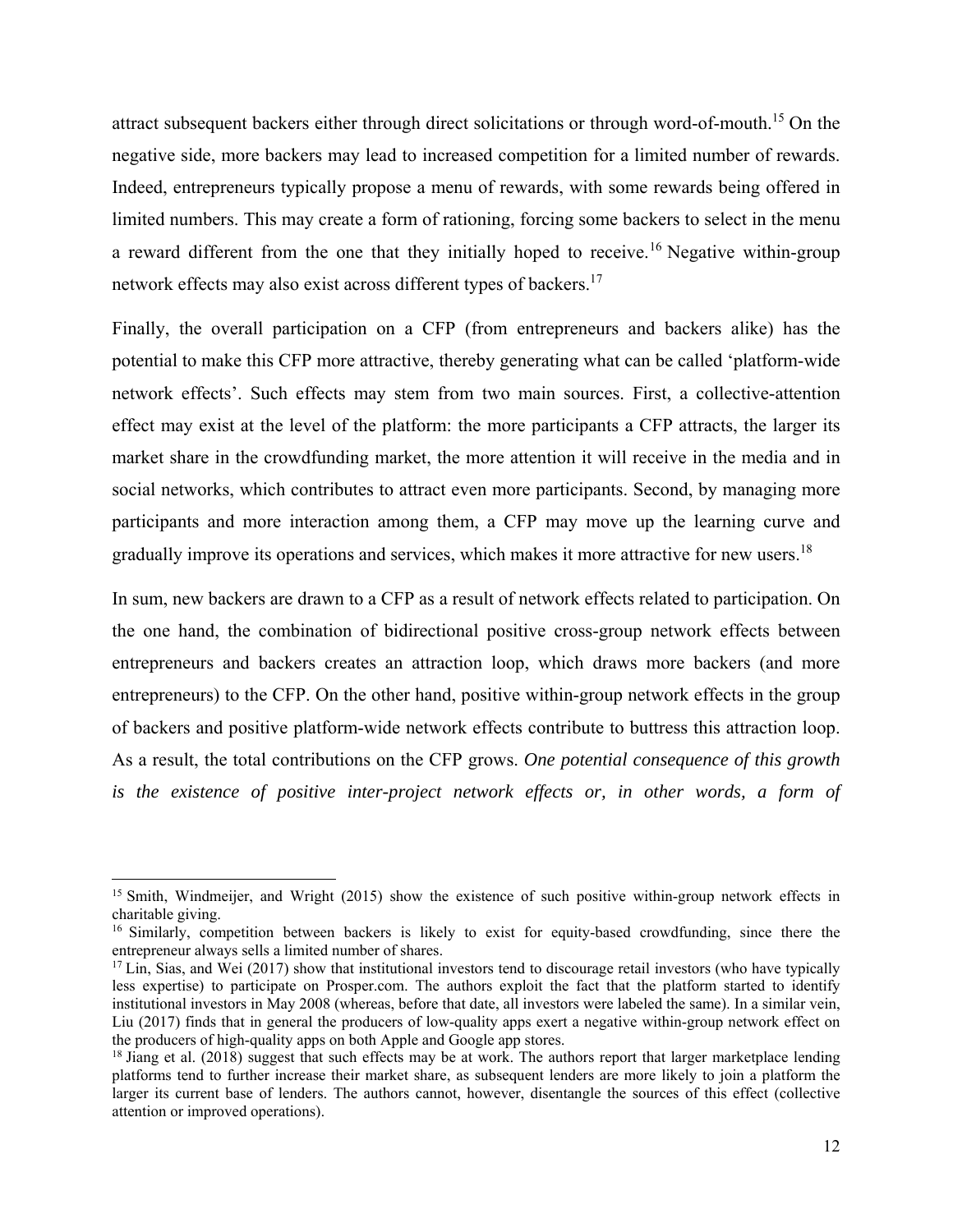*complementarity between contemporaneous projects listed on a CFP*. This is one hypothesis that we test in our empirical analysis, along with other hypotheses, which we now outline.

# *2.4. Testable hypotheses*

To unbundle the web of network effects on a CFP, we start by deriving testable hypotheses on network effects related to usage. For this type of network effects within the group of backers, we distinguished between intra-project and inter-project network effects. We argued that intraproject network effects can go both directions: positive (because of herding, or of the goalgradient effect) or negative (because of free-riding). The amplitude of these effects is thus empirically determined by whether the positive forces dominate the negative ones, and vice versa. If the positive forces dominate, our first hypothesis is as follows:

**Hypothesis 1a** (*Positive intra-project network effects*) Backers' contributions to a particular project increase future contributions to that project.

Conversely, if the negative forces outweigh the positive ones, we have the following alternative hypothesis:

**Hypothesis 1b** (*Negative intra-project network effects*) Backers' contributions to a particular project decrease future contributions to that project.

Regarding inter-project network effects, we argued above that they are expected to be negative if the set of backers and their willingness to contribute are fixed, making competition fiercer. We therefore propose the following hypothesis:

**Hypothesis 2a** (*Negative inter-project network effects*) Backers' contributions to other projects decrease future contributions to a given project.

However, inter-project network effects could be positive if the CFP manages to grow the volume of contributions it attracts over time. In this case, the hypothesis is as follows:

**Hypothesis 2b** (*Positive inter-project network effects*) Backers' contributions to other projects increase future contributions to a given project.

We can also refine Hypotheses 2a and 2b by splitting the 'other projects' according to whether or not they belong to the same category as the project under review. The sign of the inter-project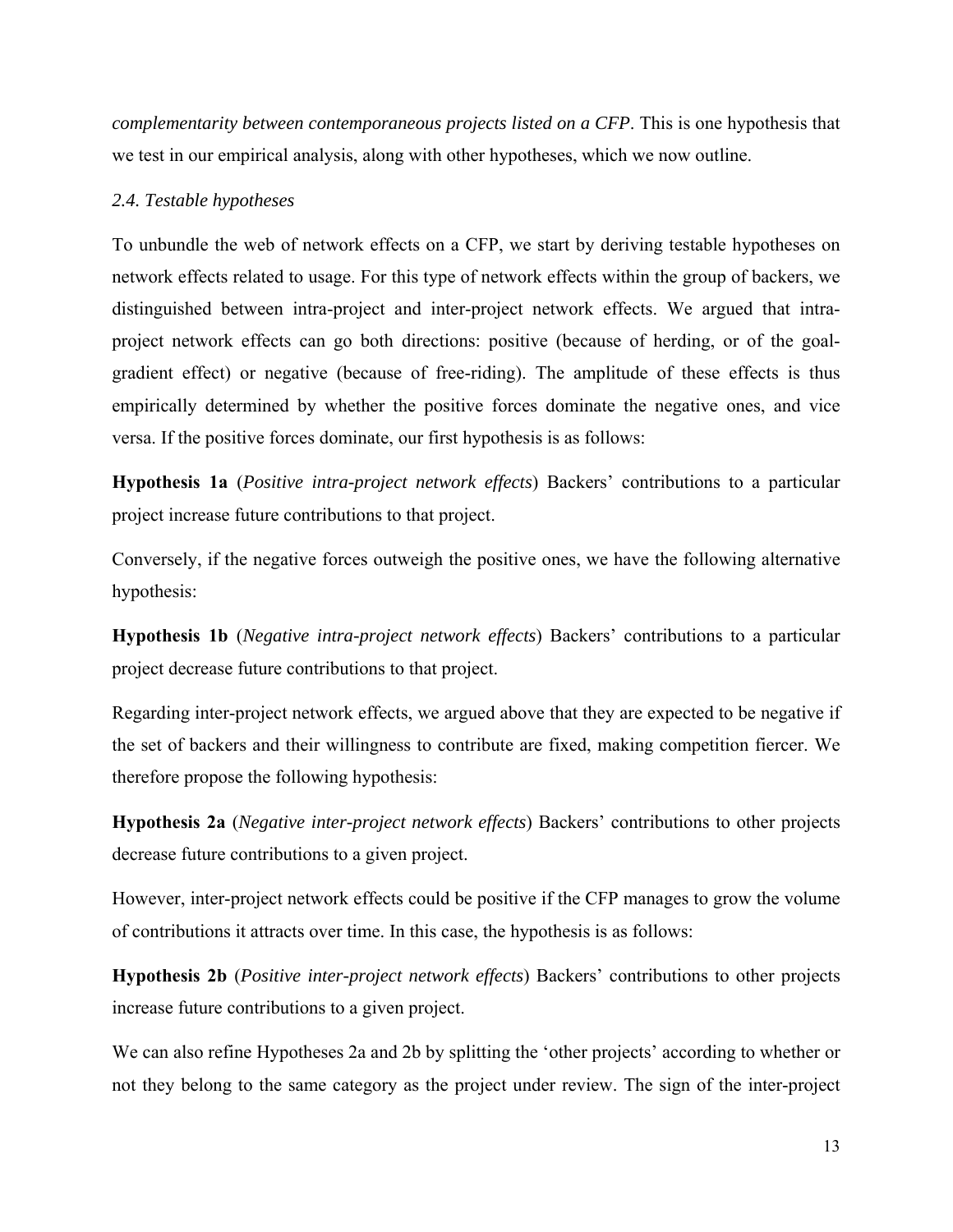network effects is then evaluated for the contributions to the other projects belonging to the same category or to different categories.

The above testable hypotheses on the direction and magnitude of network effects related to usage lead to our second set of hypotheses on network effects related to participation. In particular, if inter-project network effects are positive, this indicates that the CFP is in expansion and that a positive feedback loop is at work (and possibly positive platform-wide network effects as well). Our first task is then to check that the CFP is indeed growing. As total contributions may grow because new backers join the platform or because existing backers intensify their usage, we test the following two hypotheses:

**Hypothesis 3a** (*Increased backers participation*) Backers' contributions grow at a positive rate across the CFP.

**Hypothesis 3b** (*Increased backers usage*) Existing backers are more likely to contribute again in the CFP.

Our next task is to uncover the sources of the CFP expansion. In particular, we want to look beyond Hypothesis 3b and understand what drives existing backers to contribute again, thereby becoming 'recurrent backers'. In the previous section, we identified two channels: positive within-group network effects in the group of backers (the more backers there are, the more likely it is that projects will be funded and thus, that backers will get compensated), and positive crossgroup effects from entrepreneurs to backers (the more entrepreneurs there are, the higher the chances that backers will find a project of their liking). Hence, we formulate the following two hypotheses:

**Hypothesis 4a** (*Positive within-group network effects for backers*) Recurrent backers are more likely to contribute again on a particular day the higher the number of backers that day.

**Hypothesis 4b** (*Positive cross-group network effects from entrepreneurs to backers*) Recurrent backers are more likely to contribute again on a particular day the higher the number of entrepreneurs (or projects posted) that day.

Two remarks are in order regarding the last set of hypotheses. First, we cannot test similar hypotheses on positive network effects related to participation of *new* backers. The reason is that we only have information on the identity and contributions of backers participating in the CFP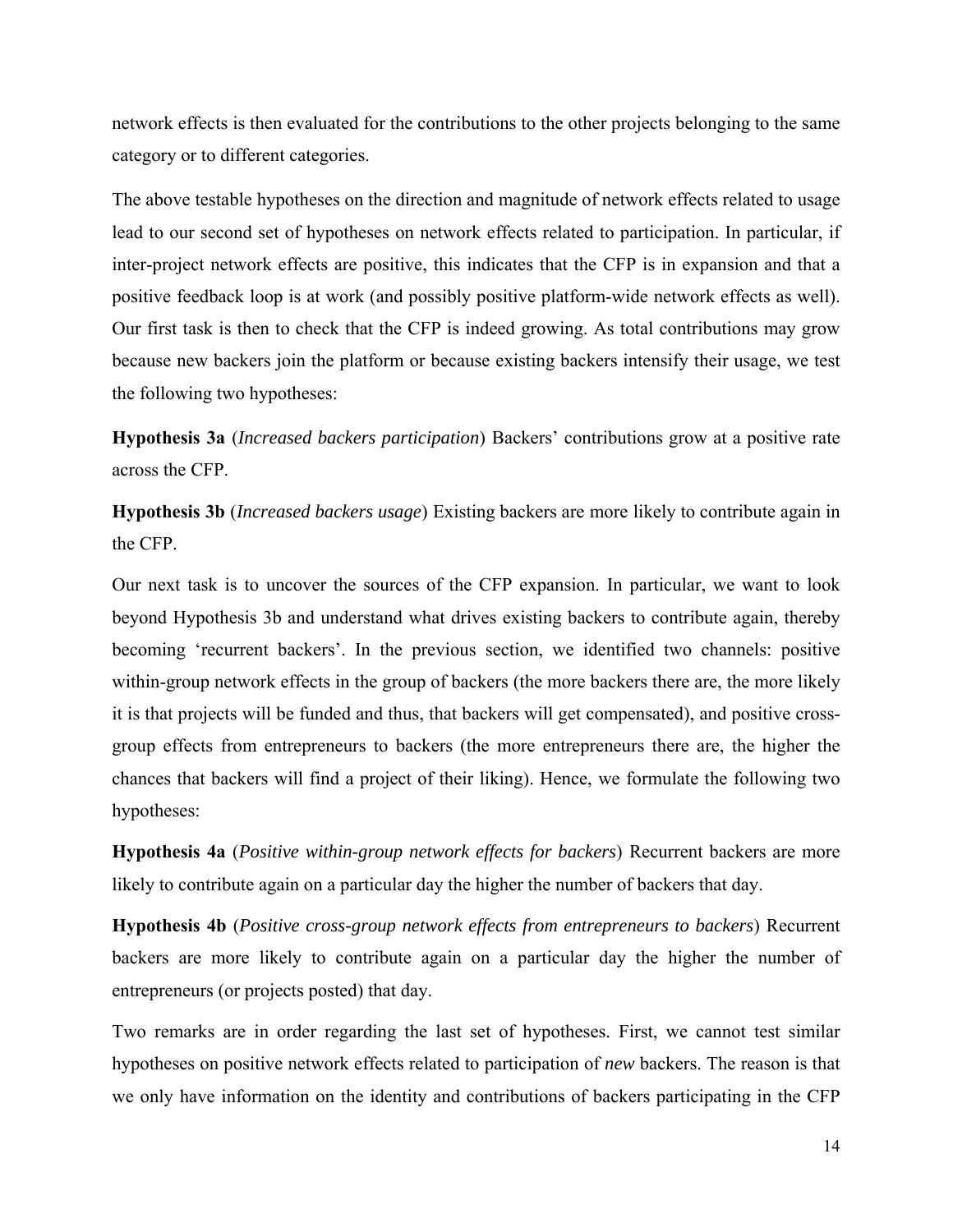we are considering. We are thus unable to observe the decisions of the new backers before they decide to participate in that CFP. Second, for the same reason, we do not address the network effects related to participation of *entrepreneurs* of the CFP (that is, the within-group network effects in that group, or the cross-group network effects that backers may exert on entrepreneurs).

## **3. Ulule: Background and Data**

Opened to the public in July 2010, Ulule (www.ulule.com) has rapidly grown as the largest CFP in France and as a leading CFP in Europe. By August 2018, Ulule attracted more than 2.2 million registered members and facilitated the financing of over 24,000 projects. Since its inception, Ulule has become an important source of capital for early startups, especially in the arts and creativity-based industries (e.g., recorded music, film, video games).

Before projects are launched online on the platform, the Ulule team reviews all submitted project proposals. Accepted projects have either a presale objective (a specific product is typically offered for which the entrepreneur needs a minimum presales to start production) or a financial objective (the entrepreneur sets ex ante the minimum capital requirement to bring her entrepreneurial project to life). In the parlance of crowdfunding, Ulule uses an All-or-Nothing (AoN) reward-based scheme<sup>19</sup> in which entrepreneurs receive the proceeds of their campaign only if the objective is reached (they receive nothing otherwise). Ulule relies on a standard fee structure by charging a commission rate (starting at 6.67% on the first tranche and decreasing to 4.17% on the last tranche), which only applies to the amounts collected by successful projects.

Our dataset contains all information at the disposal of Ulule about entrepreneurs and backers. Critical for our purpose, we can trace the exact time at which all backers registered with the CFP, the projects they contributed to and the exact amounts they pledged to these projects. Our sample contains all projects posted on Ulule between July 5, 2010 and November 29, 2016. The sample covers the pledge decisions of more than 1.3 million backers on 23,971 projects, out of which 62% were successfully funded.

 <sup>19</sup> Financial rewards are not allowed.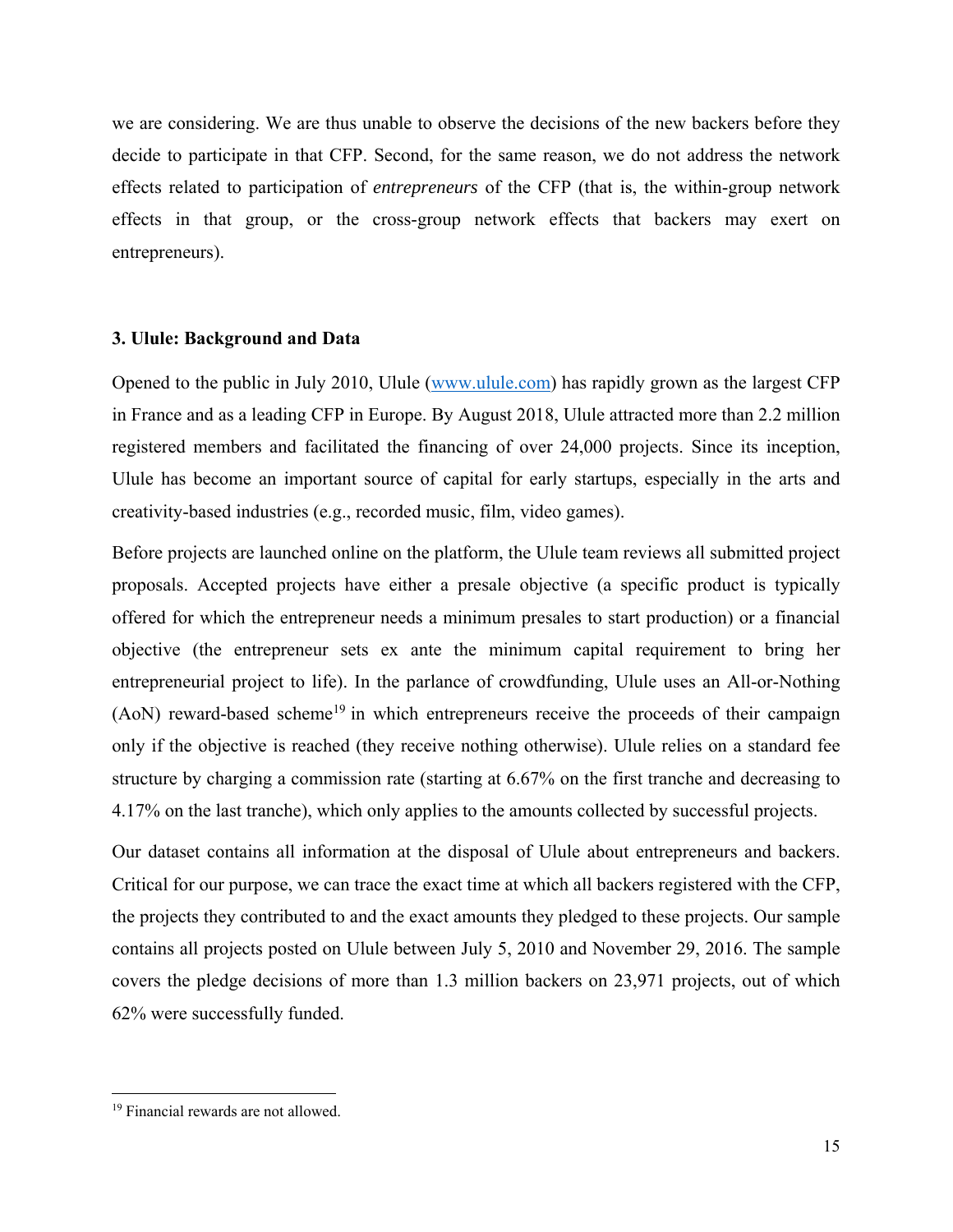Table 1 provides summary statistics for the universe of Ulule projects. The first set of variables measures the various network effects depicted in the previous section. These variables capture the number of daily contributions within each project, as well as the number of daily contributions across all the other projects (category-wide or platform-wide). Similarly constructed variables capture instead the volume of contributions (i.e.,  $\epsilon$ -amount). The average number of daily contributions per campaign is approximately 1.6, with a significant dispersion (standard deviation of 9.5). In terms of volume, the average daily amount of contributions is about  $\epsilon$ 80, with a median of  $\epsilon$ 5 and a standard deviation of  $\epsilon$ 521. As for the number of the other category-wide (platform-wide) contributions, the average is approximately 97 (837) and the standard deviation is 104 (512). Again, similar insights apply for the volume of the other category/platform-wide contributions.

### [Insert Table 1 about here]

The second set of variables includes time-varying project-level characteristics that have been shown to affect the likelihood of backers to pledge money on a project. We control for competition among projects within each category. We count 63 projects on average active at the same time per category. The ratio of the amount raised as compared to the targeted goal revolves around 50% on average, with a standard deviation of 46%. We also control for whether the project is featured by Ulule on its home page on a particular day (i.e., 2.2% of the projects on average). Lastly, we control for the proportion of recurrent backers contributing to a project during a day. The average proportion of recurrent backers per project per day is 12.7%, with a median of 0% and a standard deviation of 28.6%.

In Table 2, we report statistics about both the number and the volume of contributions for each of the 15 Ulule categories. The categories 'Charities & Citizen', 'Film & Video', 'Music', and 'Publishing & Journalism' are the largest in terms of total contributions. The average number of daily contributions varies quite significantly across categories. The category 'Sports' shows the lowest activity (approximately 1 contribution per project/day, with a standard deviation of 2.6) and the category 'Games' seems to be the most active (average daily contributions per project of 3.5, with a standard deviation of 16.2). This is also confirmed when we compare the average  $\epsilon$ amount pledged on a daily basis in these categories. Distinguishing the number of both recurrent and new backers highlights that some categories are more effective at incentivizing backers to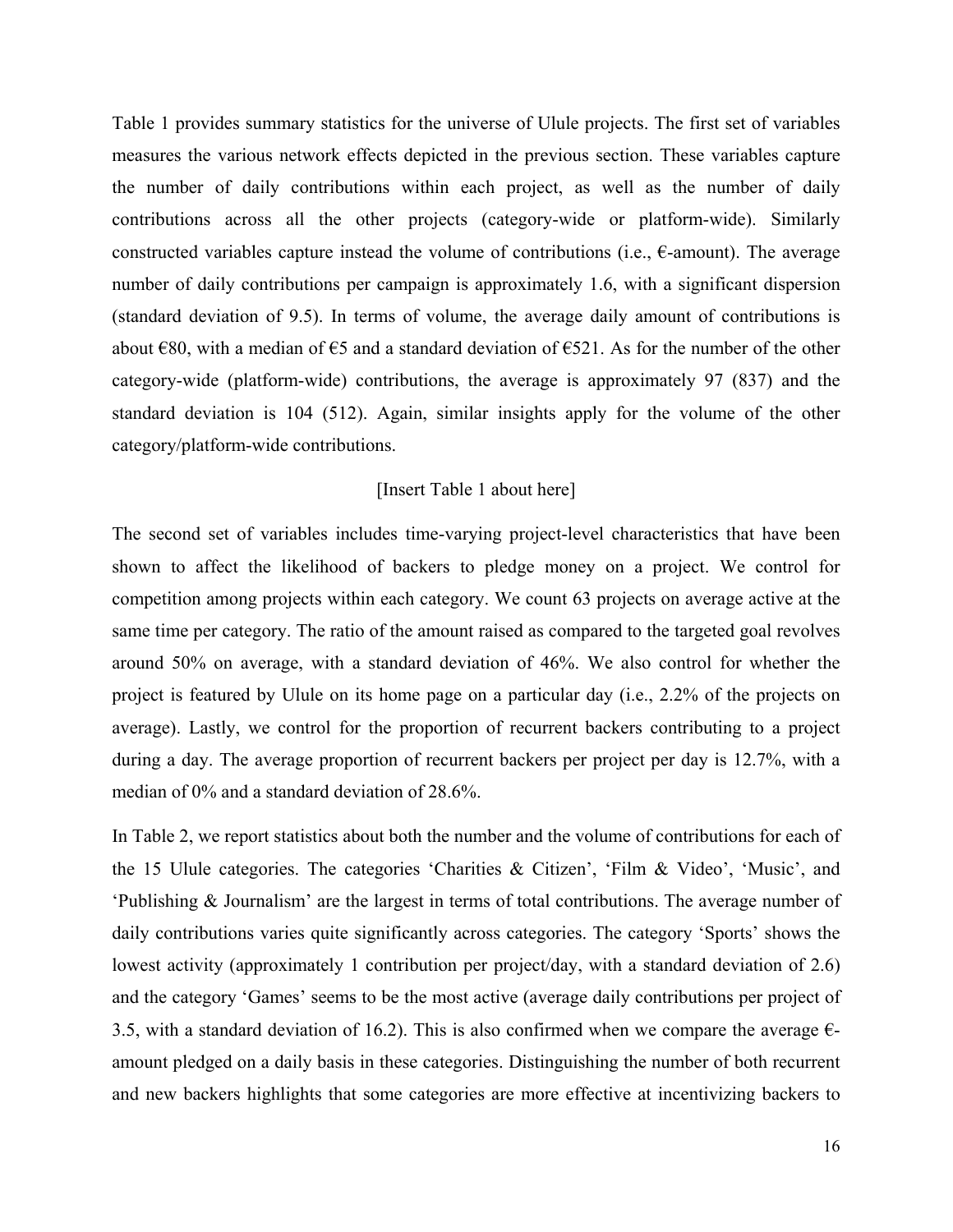come back on the platform, particularly the categories 'Comics' and 'Games'. In Table 3, we go one step further to describe cross-category dynamics. We track the number of contributions made by recurrent backers from one category (row values) to another (column values). The values in the diagonal are backers' recursiveness within the same category or within the same project. Again, the matrix paints a consistent picture: some categories are more independent than others. This is the case of the category 'Games', of which 56% of contributions are made by recurrent backers and relatively few of them (32.6%) contribute in other categories. In general, a meaningful proportion of backers tend to pledge money repeatedly on the same project (bold values of the diagonal).

[Insert Tables 2 and 3 about here]

### **4. Empirical Analysis**

## *4.1. Network effects related to usage*

### 4.1.1. Intra- and inter-project network effects

We begin our analysis of network effects related to usage on project funding dynamics by decomposing intra- and inter-project network effects. We estimate the following within group specification:

$$
y_{ijt} = \alpha_i + \alpha_t + \beta_1 Y_{i,t-1} + \beta_2 Y_{-i,t-1} + \beta_3 Y_{-j,t-1} + \gamma X_{i,t-1} + \varepsilon_{it},
$$
\n(1)

in which *i* denotes a project,  $-i$  the active projects within the category of project *i*,  $-i$  the active projects across all categories but the category of project  $i$ , and  $t$  a day. The dependent variable,  $y_{iit}$ , is the number of contributions received by project *i* during the  $t<sup>th</sup>$  day (in natural log scale);  $\alpha_i$  and  $\alpha_t$  represent a full set of project and time fixed effects. The project fixed effects  $\alpha_i$  ensure that our results are not driven by time-invariant characteristics of the project, while funding cycle day fixed effects, among other time fixed effects  $\alpha_t$ , account for campaign-level dynamics.<sup>20</sup>  $Y_{i,t-1}$  is the number of backers' contributions that project *i* has received by the end of day  $t-1$ 

 $20$  Of course, our data are unlikely to capture every source of heterogeneity across projects. However, assuming that unobservable heterogeneity across projects  $\alpha_i$  is time-invariant is reasonable in the Ulule setting because project characteristics are unlikely to change over the campaign, and project attributes are generally determined at the start of the campaign.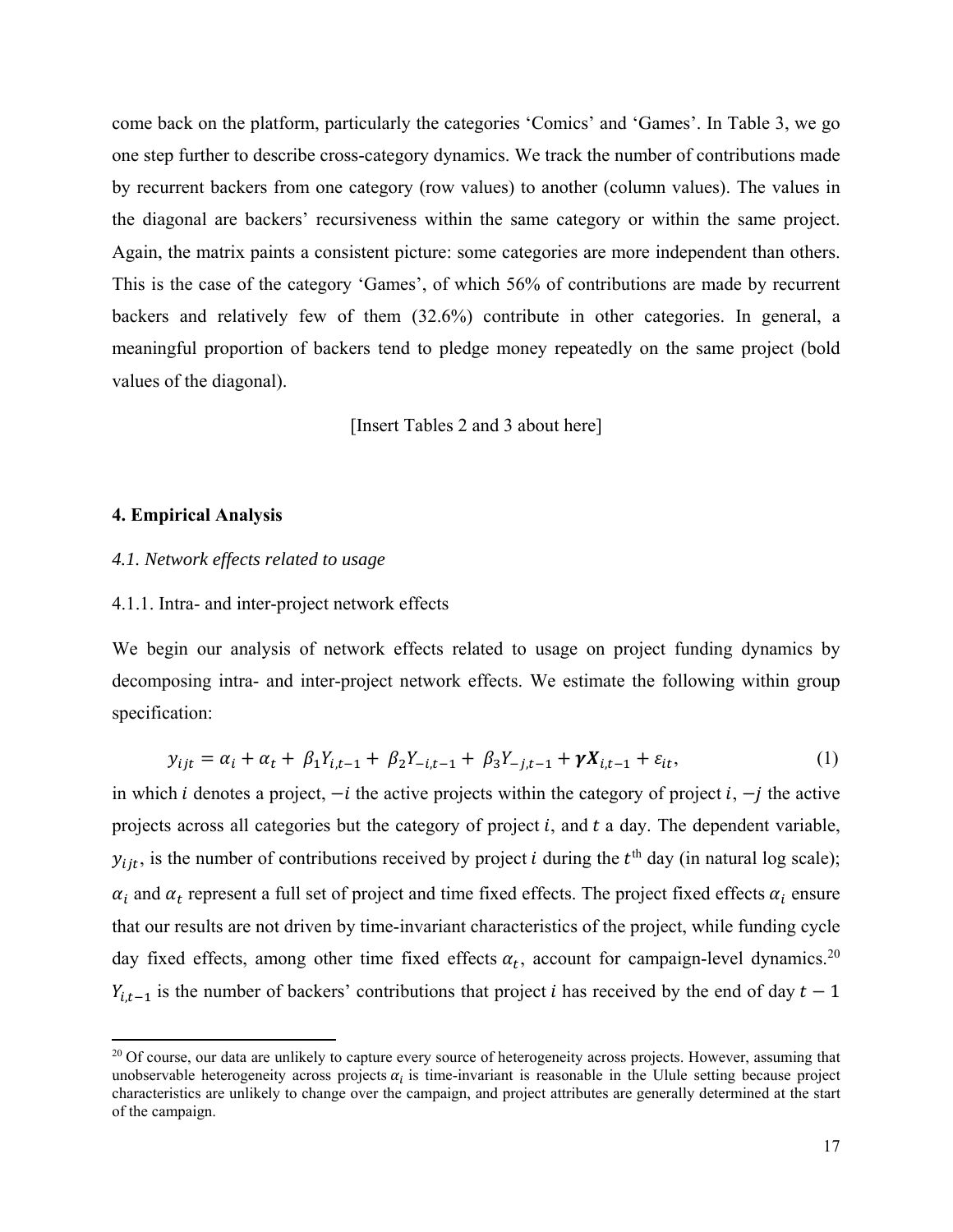(in natural log scale).  $Y_{-i,t-1}$  and  $Y_{-i,t-1}$  are the number of backers' contributions that projects referenced respectively by  $-i$  and  $-j$  have generated by the end of day  $t-1$  (in natural log scale).  $X_{i,t-1}$  is a vector of control variables and  $\varepsilon_{it}$  is the error term.<sup>21</sup> The vector of control variables takes into account time-varying project-level characteristics (namely, #projects, %goal, Popular, %recurrent backers). The coefficient of interest,  $\beta_1$ , measures intra-project network effects on the number of contributions received by a particular project, while the coefficients of interests,  $\beta_2$  and  $\beta_3$ , measure inter-project network effects. In all cases, standard errors are adjusted for heteroskedasticity and clustered at the project level. It is important to note that we choose contributions of the past day as our main explanatory variables because this is the default information that Ulule provides backers with.<sup>22</sup>

Table 4 reports the coefficients of fixed-effect regression models derived from specification 1. We first estimate intra- and inter-project network effects separately. In column 1, we estimate intra-project network effects besides the full set of control variables and fixed effects. The coefficient of interest ( $\beta_1$  in specification 1 above) is positive and significant at the 1% level. In columns 2 and 3, we run the same regression specification as in column 1 by considering interproject network effects instead. Column 2 estimates inter-project network effects within categories, while column 3 looks at inter-project network effects across categories. The results are in line, with  $\beta_2$  and  $\beta_3$  both positive and significant at the 1% level. Next, in column 4, we estimate the same specification but we consider intra- and inter-project network effects together. The results are unchanged:  $\beta_1$ ,  $\beta_2$ , and  $\beta_3$  are positive and significant. In column 5, we go on by investigating the differential network effects across each of the 15 Ulule categories on project funding outcomes. Again, the estimates of the coefficients of interest are positive and significant.

Across columns 1-5, the coefficients of intra- and inter-project network effects are positive, always statistically significant at the 1% level, and have similar magnitudes. The respective

<sup>&</sup>lt;sup>21</sup> One identification assumption behind equation 1 is that the lagged dependent variable and all other lagged independent variables are orthogonal to contemporaneous and future error terms, and that the error term  $\varepsilon_{it}$  is serially uncorrelated. However, if the error  $\varepsilon_{it}$  is serially correlated, it may be correlated with the lagged variables through past shocks, thus causing an endogeneity problem for estimation. We deal with this concern using a GMM framework, which is discussed below.

 $22$  By default, Ulule ranks projects according to a 'Popularity' index, which is based on the contributions collected on the previous day. Although backers have the possibility to opt for other rankings (e.g., based on the sum of past contributions), very few of them are reported to do so. It is thus fair to assume that only contributions of the past day are capable of affecting current contributions.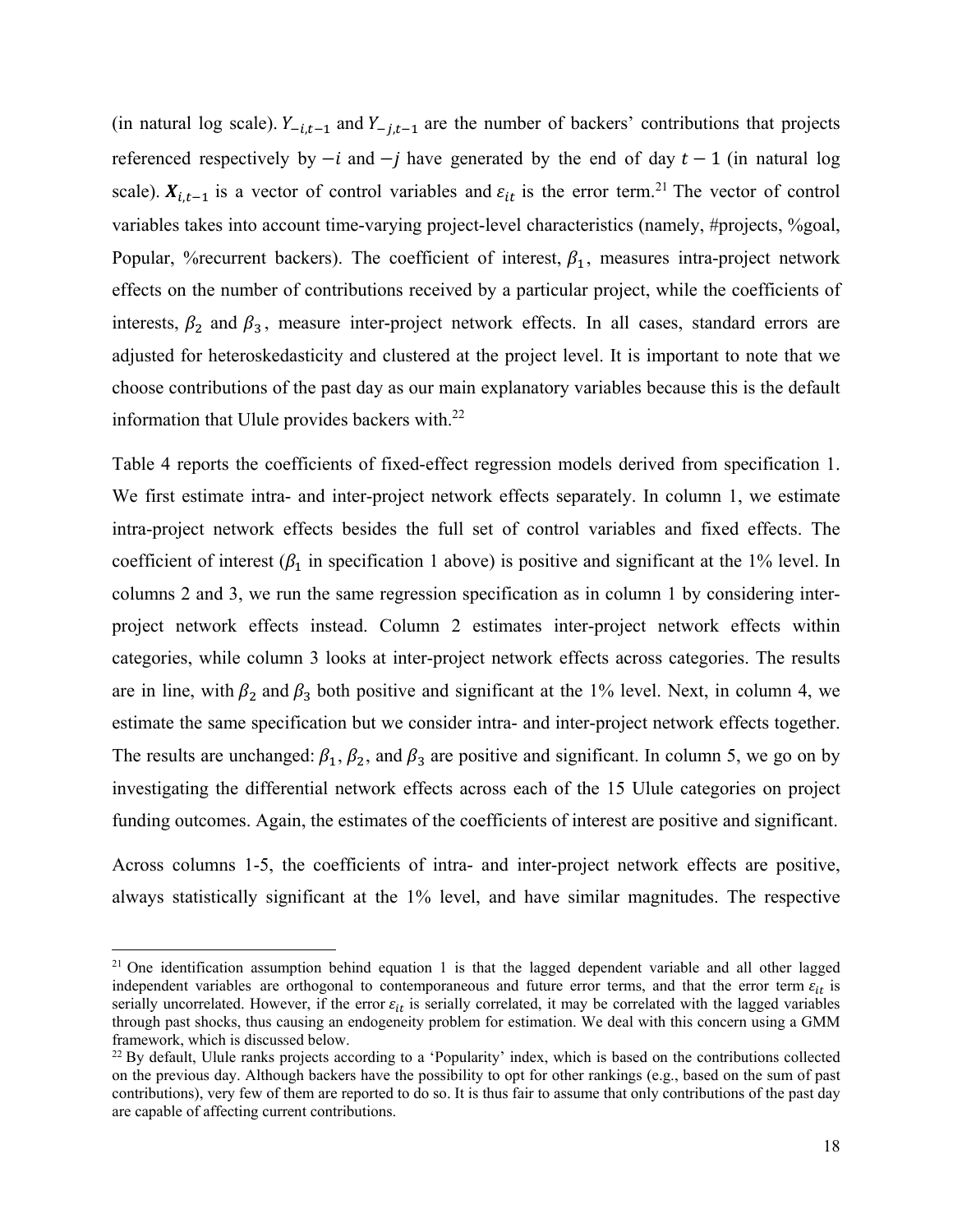contributions of intra- and inter-project network effects have large economic consequences. Using results from column 4, a 10% increase in the number of contributions on project *i* results in a 1.72% increase in the number of contributions the day after on the same project *i* while holding all other variables constant.<sup>23</sup> This result confirms the findings of prior works (cited in section 2) documenting intra-project network effects in a similar way. However, the novelty here is the identification of sizeable inter-project network effects. Specifically, using again the results from column 4, a 10% increase in the number of contributions within (across) categories on a particular day subsequently leads to a 0.11% (0.42%) increase in the number of contributions on a project.<sup>24</sup> Furthermore, the results from column 5 indicate that some categories generate relatively more inter-project network effects than other categories. For example, the categories 'Music' and 'Art & Photos', with large and significant coefficients, exhibit more pronounced inter-project network effects across categories, whereas the category 'Games' is rather insulated with an estimated coefficient small and insignificant. This, by no means, implies that a category like 'Games' cannot thrive on the CFP. Rather, such category by attracting a crowd of specialized backers generates inter-project network effects but only within the category itself.

Next we gauge whether intra- and inter-project network effects play a differentiated role on the financing behavior of backers, whether they are recurrent or new. In columns 6-9, we replicate the specifications in columns 4 and 5 with the dependent variable either restricted to contributions made by recurring backers (i.e., backers having previously contributed at least once in any another projects) or to contributions by new backers on Ulule. The results are in line with those presented so far, though coefficient estimates of intra- and inter-project network effects display a higher order of magnitude for new backers. This suggests that new backers represent the bulk of network effects on the CFP. This finding is consistent with the idea that new backers are less sophisticated than recurrent backers and thus more prone to base their decisions on the observation of other backers' past behavior.

The evidence from control variables throughout specifications of Table 4 shows that the number of active projects within categories negatively impacts the number of contributions received.

<sup>&</sup>lt;sup>23</sup> Recalling that we have a log-log model, this implies that a 10% increase in  $Y_{i,t-1}$  multiplies  $y_{ijt}$  by  $e^{0.179*} \approx$ 1.0172.<br><sup>24</sup> That is, a 10% increase in  $Y_{-i,t-1}$  multiplies  $y_{i,j}$  by  $e^{0.012 * ln(1.1)} \approx 1.0011$ , and a 10% increase in  $Y_{-j,t-1}$ 

multiplies  $y_{iit}$  by  $e^{0.044 * ln(1.1)} \approx 1.0042$ .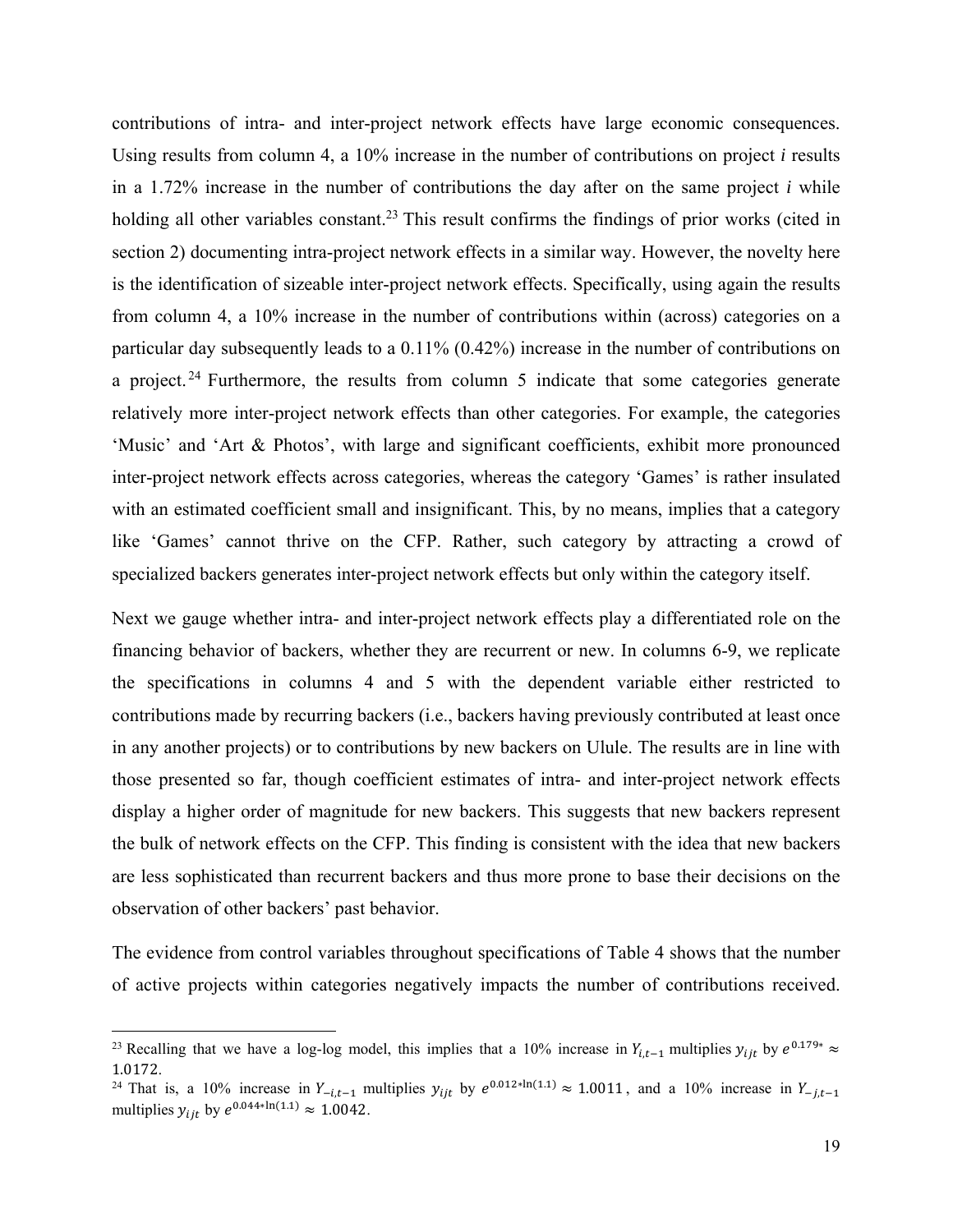Interestingly, this suggests that the number of projects active within a category reduces the number of contributions available per project, thereby leading to enhanced competition for pledges by entrepreneurs. The other control variables indicate that the number of contributions received is higher when the campaign is approaching its funding goal, consistent with the goalgradient effect as documented by Kuppuswamy and Bayus (2017b). Projects being part of the ones featured on the first page of Ulule, and also the ones having a higher fraction of recurrent backers, appear to generate more contributions.

# [Insert Table 4 about here]

Table A1 in the appendix probes the robustness of our results to an alternative definition of the variables of interest. We focus on the volume of contributions (i.e.,  $\epsilon$ -amount) instead of the number of contributions. This alternative definition is useful for two reasons. First, it is not clear whether network effects only operate through an increase in the number of backers per project or also through an increase in the backers' willingness to pay for the project. Second, exploring the volume of contributions besides their sheer number may also highlight cross-sectional heterogeneity of the relationships, with network effects only affecting small-sized contributions. In Table A1, we mirror the specifications in columns 1-5 of Table 4 for the variables of interest in  $\epsilon$ -amount. Considering the volume of contributions does not change our prior conclusions, neither in significance nor in sign or order of magnitude.<sup>25</sup>

Collectively, these results supporting Hypotheses 1a and 2b strongly characterize (intra- and inter-project) network effects related to usage as being key drivers of project funding dynamics in CFPs.

<sup>&</sup>lt;sup>25</sup> The within group estimates of the fixed-effect models of Table 4 have an asymptotic bias resulting from the failure of strict exogeneity in models with lagged dependent variables (Nickell, 1981; Alvarez and Arellano 2003). However, we expect this bias—also known as the Nickell bias—to be small in our setting as the time span is fairly large (about 36 days per campaign on average), which motivates the use of the model in Table 4 as the baseline. We deal with the Nickell bias using the Arellano and Bond (1991) GMM procedure. We look at both the number and volume of contributions and we include three-period lag as instrumental variables. Consistent with our expectations that the within group estimator has at most a small bias, the GMM estimates are similar to the ones reported in Table 4. In addition, the Arellano-Bond test for serial correlation does not reject the null of no second-order serial correlation, implying that the three-period lag is valid as an instrument. To conserve space, we do not report the estimation results.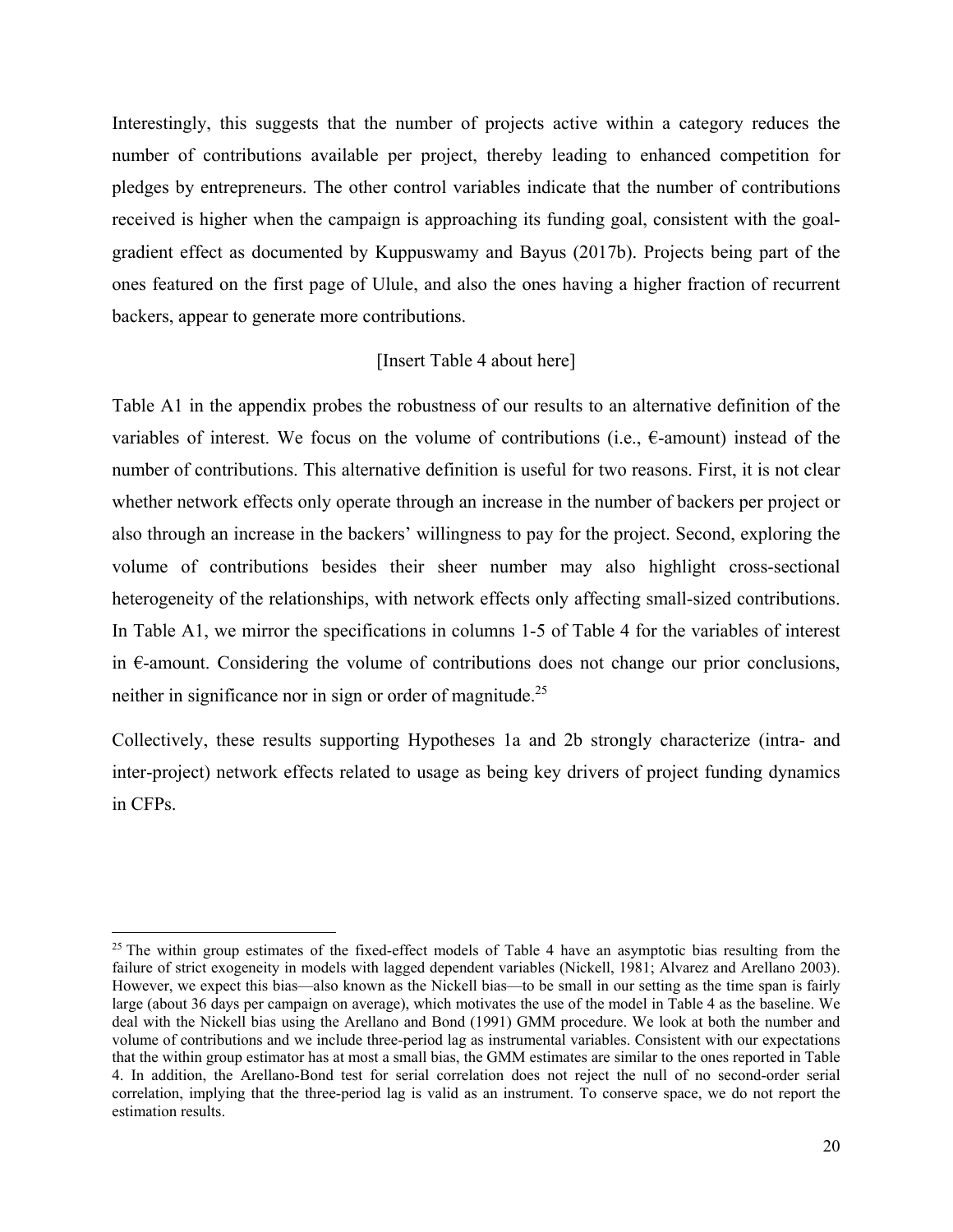### 4.1.2. Identifying inter-project network effects around fast starts

The systematic examination of network effects related to usage from the previous section revealed the existence of large *inter-project* network effects, which deserves further attention. In this section, we sharpen the identification of inter-project network effects on project funding outcomes using plausibly exogenous variation from 'fast starters'. This allows us to test Hypothesis 2b with more precision.

Our primary identifying assumption is that the identity of fast starters—that is, campaigns generating a very large number of contributions during their first day—is largely unexpected by backers, entrepreneurs, or platform managers and, thereby, is plausibly exogenous in our campaign sample. Consistent with this assumption, we find no evidence in the media that those campaigns experiencing a fast start were mentioned in Factiva in the weeks/months prior to their launch. 26 Then, we employ a difference-in-differences framework to estimate inter-project network effects on project funding outcomes.<sup>27</sup> Specifically, we estimate the following model:

$$
y_{ijt} = \alpha_i + \alpha_t + \beta Fast \, start_t + \gamma X_{i,t-1} + \varepsilon_{it},\tag{2}
$$

in which  $y_{i j t}$  is the number of contributions received by project *i* during the  $t<sup>th</sup>$  day (in natural log scale),  $\alpha_i$  and  $\alpha_t$  are respectively project and time fixed effects, Fast start<sub>t</sub> takes the value of one if during day  $t$  a project counts more than 200 (500, or 1,000) contributions in its first campaign day (zero otherwise), and  $X_{i,t-1}$  is the same set of project-level controls as before. Finally,  $\varepsilon_{it}$  denotes the error term, and the remaining Greek symbols are parameters to be estimated.

### [Insert Table 5 about here]

This analysis presented in Table 5 yields three main results, which confirm Hypothesis 2b. First, we find that when a project experiences a fast start, the other contemporaneous projects benefit from it. Specifically, in odd-numbered columns of Panel A, we estimate the inter-project network effects generated on the CFP by fast starters and find that the coefficient of interest ( $\beta$  in

<sup>&</sup>lt;sup>26</sup> Table A2 in the appendix reports the outcome of our search on Factiva.

<sup>&</sup>lt;sup>27</sup> An important concern in difference-in-differences analyses is the possibility that another omitted factor that is relevant for the outcome variable of interest changes contemporaneously with the shock. However, this concern is somewhat mitigated in this setting given that our identification strategy relies on several shocks (occurring at different moments in time) to inter-project network effects. That is, one would have to find an unobserved contemporaneous change that systematically accompanies fast starters across the platform and over time.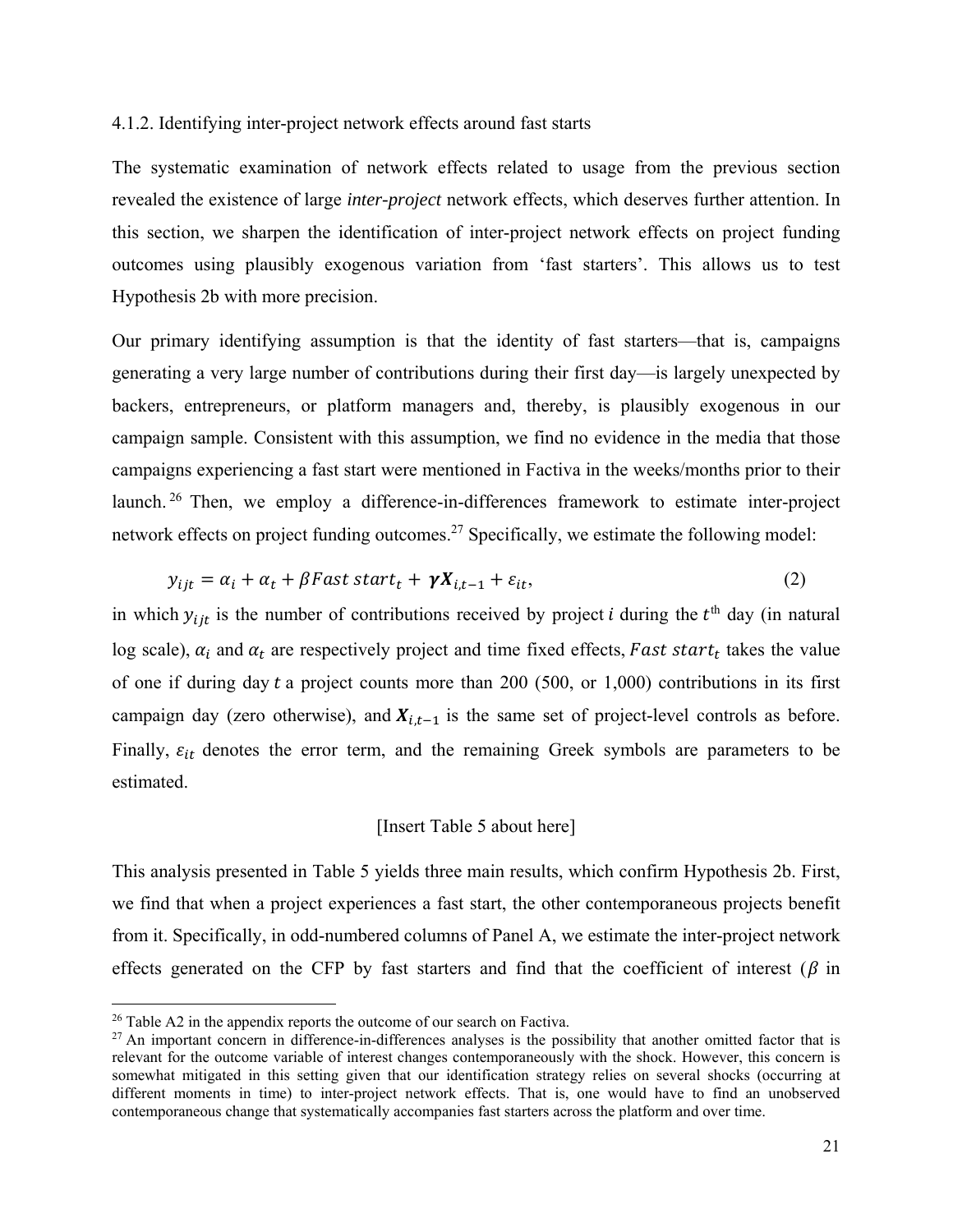specification 2) is always positive and significant at the 1% level. Using the results from column 1 shows that the day a project on the CFP attracts more than 200 contributions, this leads to a 1.82% increase in the number of daily contributions a particular project gets (i.e., by a multiple of  $e^{0.018} = 1.0182$ ). This effect is stronger, the higher the number of contributions the fast starter generates: 2.84% (3.05%) increase if it gets more than 500 (1,000) contributions (column 3 (5)). Second, we find that the impact of fast starters is more pronounced on projects within their own category. In even-numbered columns of Panel A, we estimate the effect of fast starters within and across categories. When a project unexpectedly generates more than 200 contributions in its first day, it implies a 7.68% increase in the number of daily contributions received by the other projects within the same category, while it leads to a 1.31% increase for projects outside the category (using estimates from column 2). Third, when we restrict the dependent variable to contributions pledged by either recurring backers or new backers, we find that inter-project network effects generated by fast starters are roughly the same. From the results reported in Panel B of Table 5, one can see that coefficient estimates on Fast start are of similar magnitudes in both cases.<sup>28</sup>

### *4.2. Network effects related to participation*

### 4.2.1. Platform growth

As explained in section 2, the presence of positive inter-project network effects suggests that the total contributions on the platform is sufficiently growing, so as to overcome the fact that contemporaneous projects compete for funding. We want thus to examine more closely Ulule's expansion, which can result from the combination of positive cross-group network effects and/or platform-wide network effects.

Figure 1 plots the monthly evolution of the number of both new and recurrent backers through the sample period; Table 6 Panel A summarizes daily growth rates. There are significant variations in the number of backers. During July 2010 to December 2011, the average number of new and recurrent backers on a month was 648 and 133, respectively. Monthly new (recurrent) backers reached four digits in 2012 (early 2013). The CFP really started to take off in 2015 nearly 11,000 recurrent backers and 23,000 new backers each month, and about 400 thousands

<sup>&</sup>lt;sup>28</sup> These results are robust to the use of the volume of contributions (in  $\epsilon$ -amount) instead of the number of contributions as variables of interest (see Table A3 in the appendix).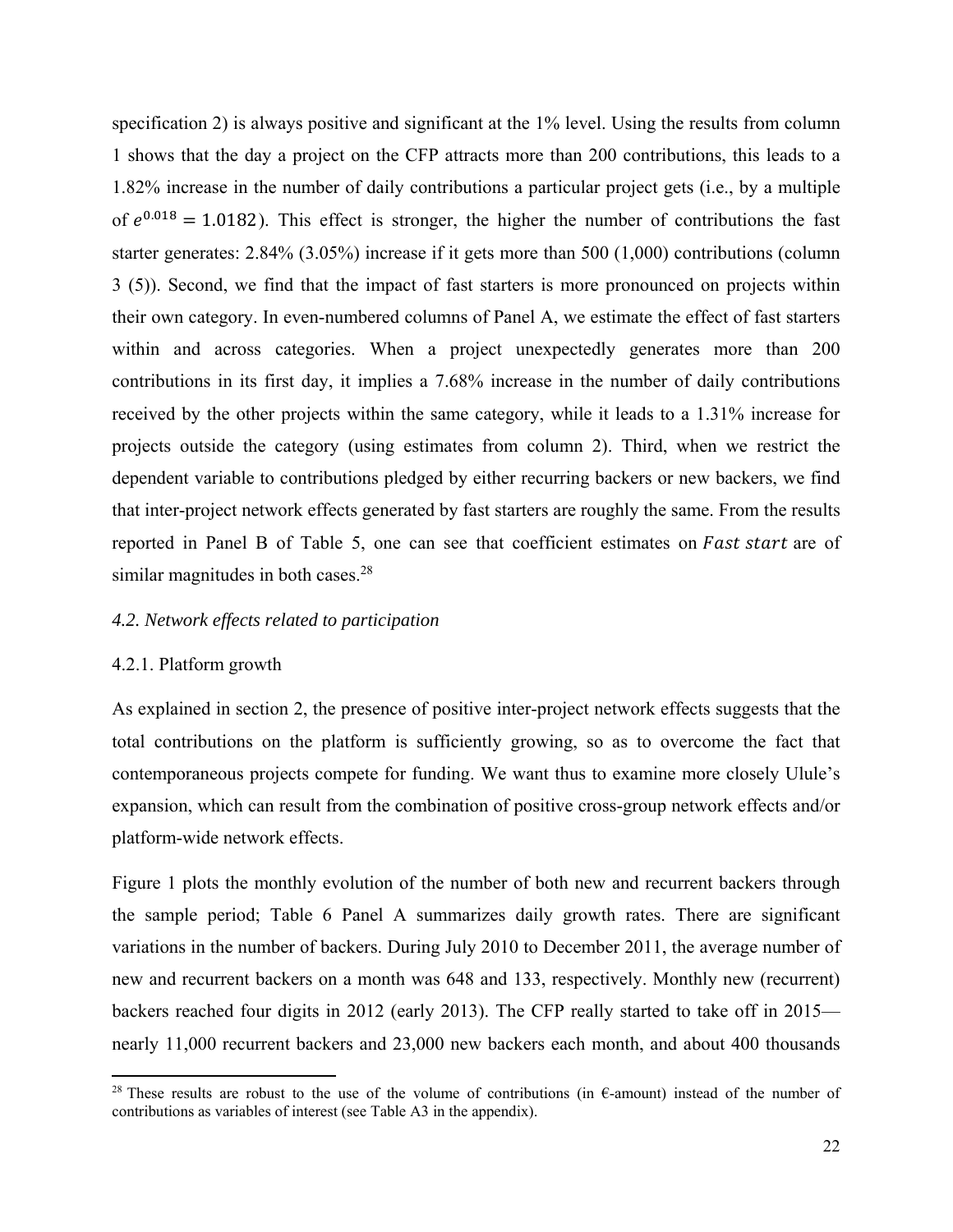backers (both recurrent and new) visiting the CFP in that year. Since then, backer numbers continued to grow, except during months of July and August. Column 1 of Table 6 Panel A reports a compound daily growth rate of backers' number of contributions over the sample period of 0.25% (i.e., approximately 172% on an annual basis<sup>29</sup>). The growth rate does change over time and, as expected, is higher at the beginning of the sample period (i.e., 0.56% in 2010) but continues to be meaningful and positive six years later (i.e., 0.14% in 2015). The same goes for growth rates of backers' volume of contribution (see column 4). In addition, the growth rates of contributions tend to be higher for new backers than for recurrent backers. The remaining growth rates reported in Panel A concern each category separately. Consistent with our discussion above, certain categories, like 'Comics' and 'Games', exhibit a relatively high growth rate for recurrent backers' contributions than for recurrent backers' contributions in other categories. These statistics show that both recurrent and new backers contribute to the growth of the CFP.

### [Insert Figure 1 and Table 6 about here]

Next, we test whether existing backers are likely to pledge money again on a project (Hypothesis 3b). To this end, we concentrate our analysis on backers who have contributed for the first time on the CFP the day of a 'fast start' (as defined in Table A2). Then we compare the propensity to contribute again of these backers with the propensity of backers who have contributed during another day on the platform. Panel B presents the results of tests of difference in means of the probability of re-contributing for backers whose first contribution occurred during a 'fast starter' day and other backers having contributed another day—namely, 7 days before the fast start (column 2), 30 days before (column 3), or 90 days after (column 4). The results across columns 2-4 indicate that the probability of contributing again is higher for backers having contributed when a fast starter was present on the CFP. To give an economic sense, this probability increases by 2.4 percentage points if the backer pledges money on a project during a 'fast starter' day (using the results from column 2). This suggests that fast starters can be seen as an engine for platform growth as they lead to recurrent contributions much more than other projects (and these recurrent contributions benefit other contemporaneous projects). In Panel B, we also replicate

<sup>&</sup>lt;sup>29</sup> That is,  $(0.0027 + 1)^{365} - 1 = 171.99\%$ .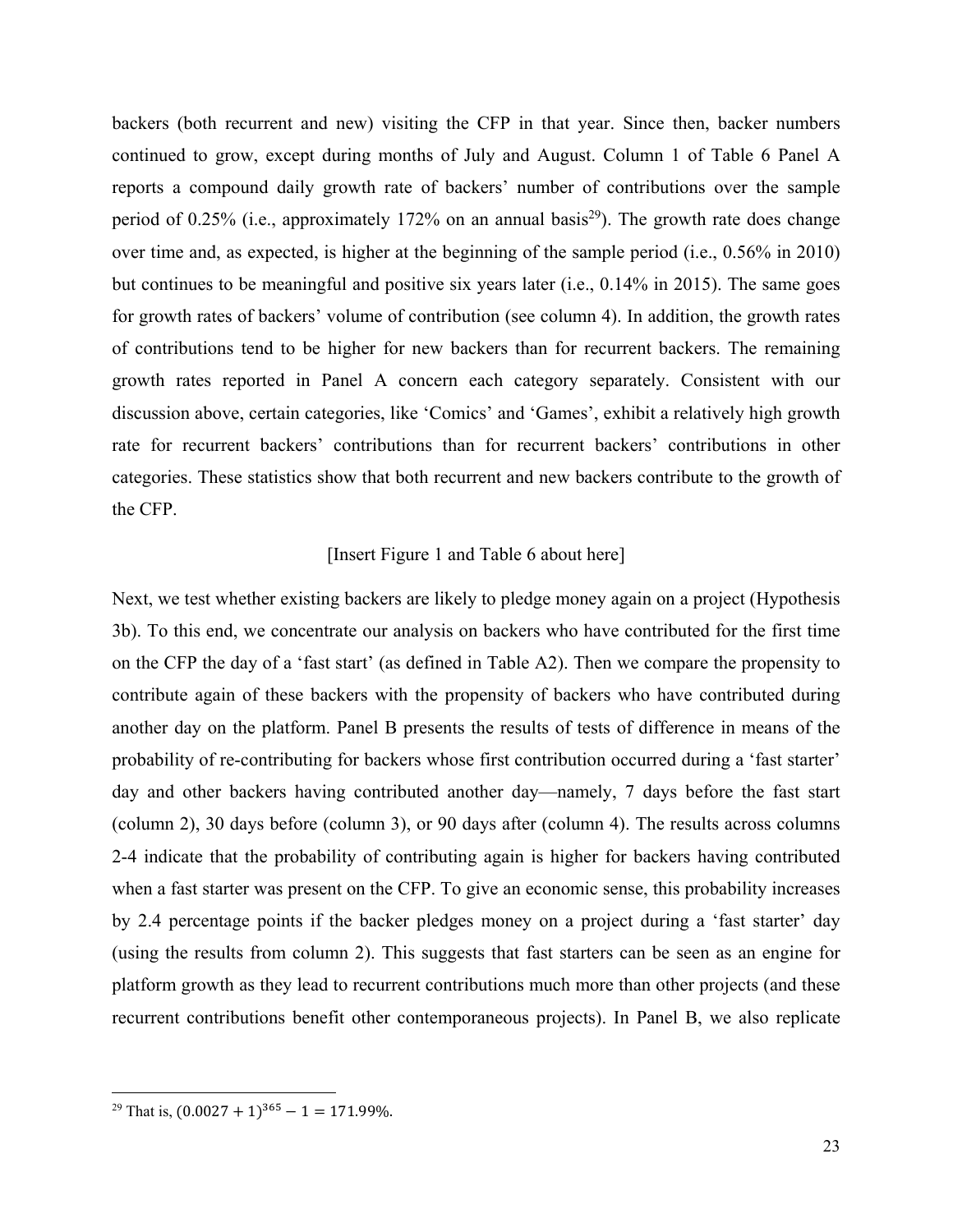this analysis using the number of subsequent contributions instead of the probability of recontributing. Our conclusions are unchanged.

In summary, our evidence in favor of our Hypotheses 3a and 3b, suggests that the CFP is growing and that part of this growth also comes from existing backers deciding to contribute again (especially after fast starts). As the growth of the CFP can result from within- and cross*group* network effects, we turn to examining this possibility in the multivariate setting to follow.

### 4.2.2. Within- and cross-group network effects

To study network effects stemming from increased participation by backers, we perform linear regressions of the following specification:

$$
y_k = \alpha + \beta_1 Y_{-k} + \beta_2 Y_i + \gamma X_k + \varepsilon_k. \tag{3}
$$

Here  $y_k$  is one of our three measures of backer's k propensity to contribute again after having contributed once,  $\alpha$  is a constant term,  $Y_{-k}$  is the number of the other backers present on the CFP the day a backer  $k$  contributed for the first time, and  $Y_i$  is the number of entrepreneurs running a campaign (i.e., the number of projects  $i$  active) on the CFP the day a backer  $k$  contributed for the first time (in natural log scale). The vector  $X_k$  contains a variety of factors, controlling for backer's age, backer's first project €-amount pledged, backer's country of residence, project fixed effects, and various time fixed effects (i.e., month, year, day of the week, and funding cycle day);  $\varepsilon_k$  denotes the error term. The coefficient of interest  $\beta_1$  measures within-group network effects on backers' propensity to re-contribute, while the coefficient  $\beta_2$  captures cross-group network effects. Statistical inference is based on heteroskedasticity-robust standard errors clustered by backer since we are collapsing the data at this level. $30$ 

Table 7 reports our regressions, estimates of equation 3. The results across columns 1-6 show clear support for Hypothesis 4b (positive cross-group network effects) but not for Hypothesis 4a (positive within-group network effects). First, we estimate both within-group and cross-group network effects on the probability that a backer contributes again after having contributed once, with the full set of fixed effects in column 1 and the further addition of control variables in column 2. In both columns, the coefficient of interest  $\beta_1$  in Specification 3 turns out to be

<sup>&</sup>lt;sup>30</sup> It is important to note that all our results survive if we cluster the standard errors at the project or project-year levels, rather than at the backer level. These results can be obtained upon request.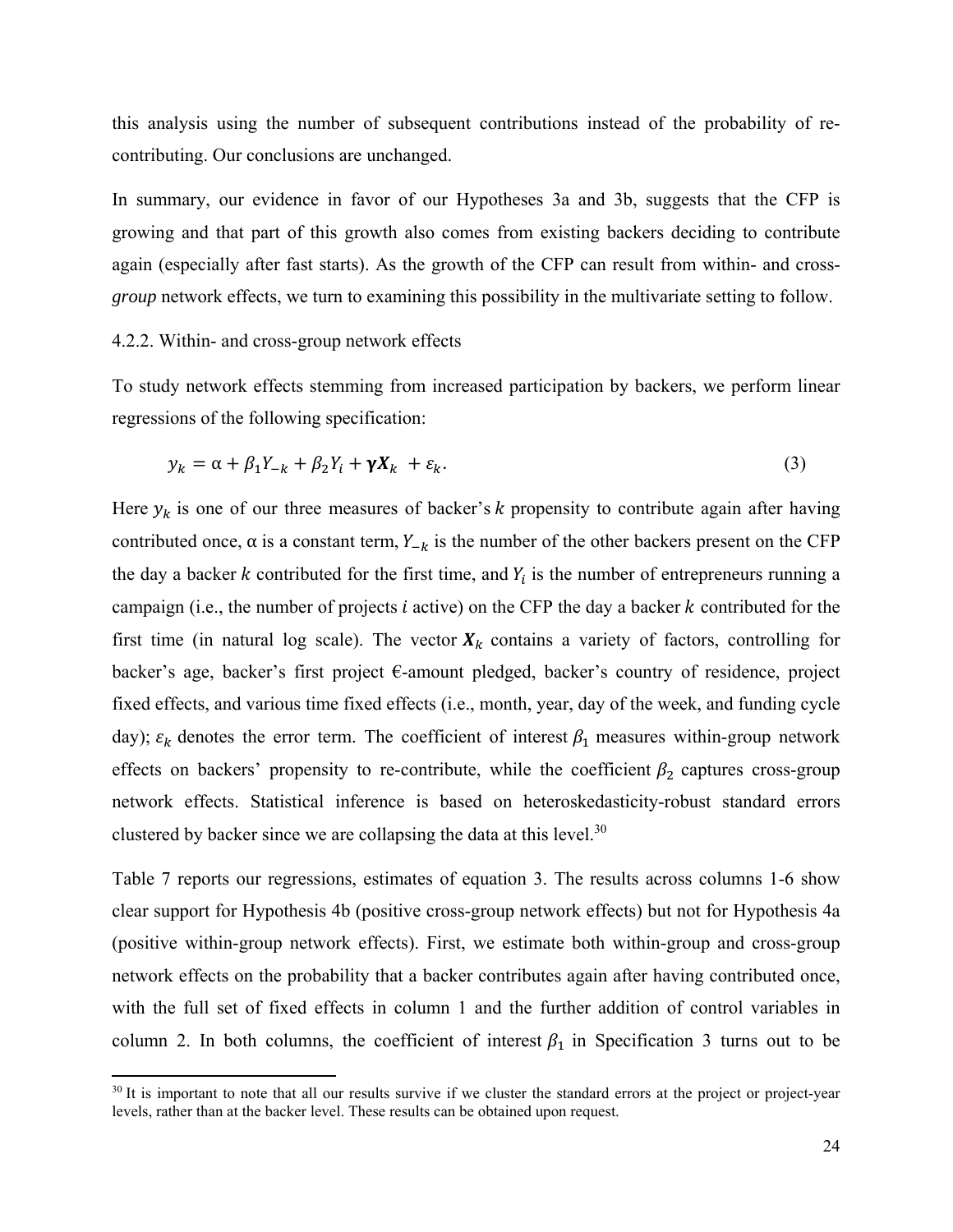negative, while  $\beta_2$  is positive. Second, we employ alternative dependent variables capturing the backers' propensity to re-contribute, namely the total number (volume) of contributions that backers add up subsequently (i.e., after having contributed once). Across columns 3-6, we estimate again both within-group and cross-group network effects and find qualitatively similar results than in columns 1 and 2.

The cross-group network effects are economically meaningful. A one standard deviation increase in the logged number of projects active on the CFP the day any backers contributed for the first time (which is equal to 0.58 in this sample) is associated with an increase in backers' probability to contribute again by 42.1% (using the coefficient estimate from column 2). However, these cross-group network effects on backers' probability to re-contribute are mitigated by the economic significance of within-group network effects. Again from column 2, a one standard deviation change in the logged number of backers present on the CFP the day any backers contributed for the first time (which is equal to 0.86 in this sample) is associated with a drop in backers' probability to re-contribute by 49.3%.

Overall, our results in this section show that the quantity of projects proposed on the CFP enhances existing backers' participation, suggesting that cross-group (from entrepreneurs to existing backers) network effects fuel the growth of the CFP we documented previously. In contrast, within-group (from backers to backers) network effects deter backers from contributing again on the CFP. This is broadly consistent with the category-level findings of Thies et al.  $(2018).^{31}$ 

[Insert Table 7 about here]

# **5. Conclusion**

This study adds to the literature on FinTech and sharing economy by providing empirical estimates of the extent of networks effects in crowdfunding. By disentangling the web of network effects at work in a leading European CFP, our findings inform about the most

<sup>&</sup>lt;sup>31</sup> Of course, other types of cross-group network effects could also fuel the growth of the CFP. As noted at the end of section 2, our setting only allows us to identify cross-group network effects going from the group of entrepreneurs to the group of (existing) backers. We leave for future research the empirical assessment of other types of crossgroup network effects.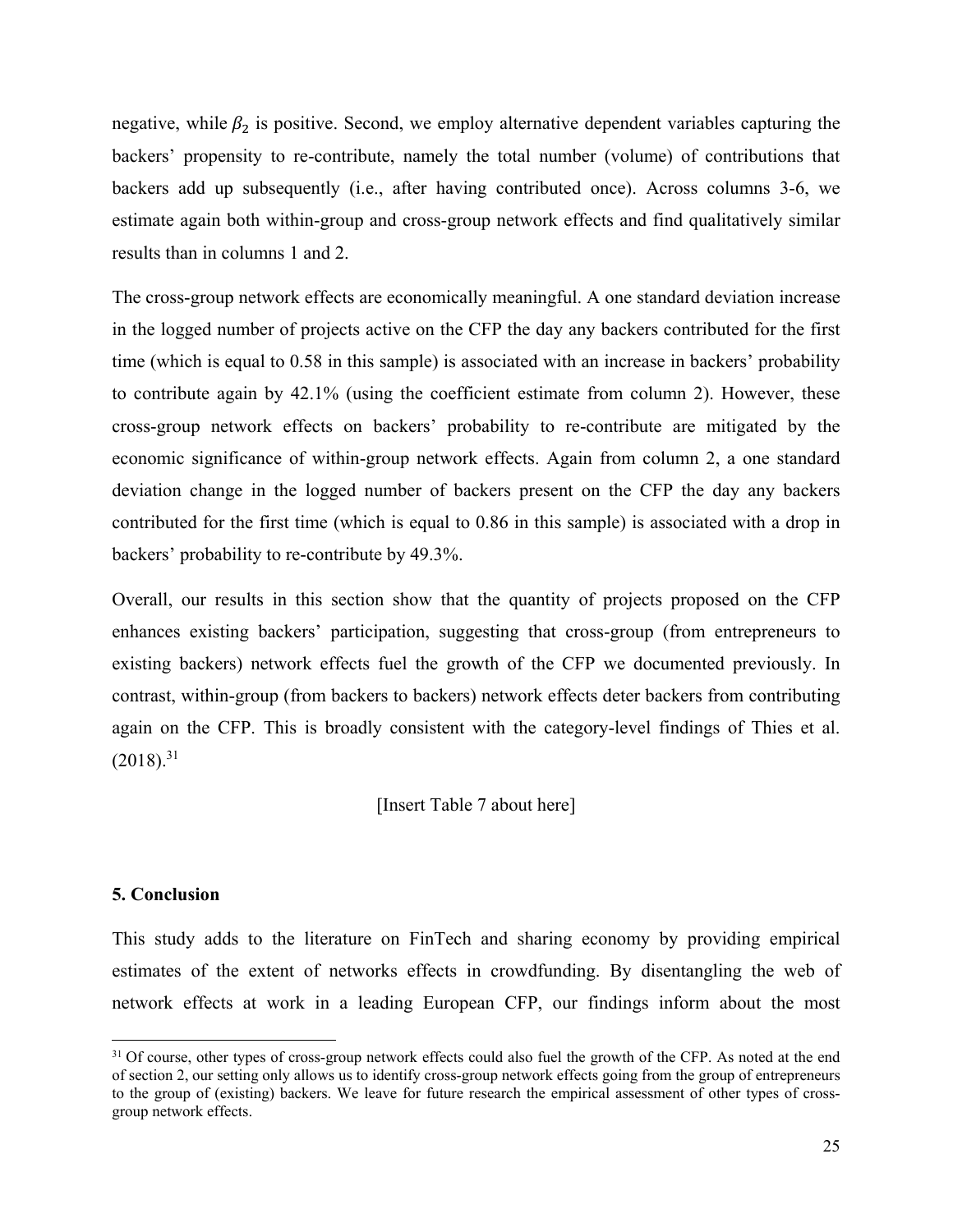fundamental determinants of both the rise of digital platforms and competition among these platforms. This is of interest to academic researchers and policymakers alike.

Reward-based crowdfunding is important to look at in its own right as a sizeable channel of raising money for early startups, particularly in creativity-based industries. It also provides an excellent setting to examine network effects that relate to both participation and usage decisions because it offers an environment in which a very large population of backers can observe the contributions of others within and across projects listed on the CFP. At the same time, rewardbased CFPs share important characteristics with other FinTech platforms, such as marketplace lending platforms, token-based platforms.

The richness of our data shows that network effects conflate in a complex way. First, we document that network effects stemming from increased usage are pervasive on the CFP. Besides the meaningful role of intra-project network effects already documented in prior work, our evidence uncovers that inter-project network effects also represent non-negligible sources of funding success dynamics. Second, we show that network effects related to participation decisions do increase the size of the CFP. More specifically, we find that the larger the size the group of entrepreneurs (as captured by the number of projects), the higher the propensity of backers to pledge again on the same CFP. This evidence suggests that cross-group (from entrepreneurs to backers) network effects are at play, potentially creating a positive feedback loop boosting the growth of the CFP. However, we also find that the prevalence of cross-group network effects is somewhat mitigated by within-group (from backers to backers) network effects going in the opposite direction.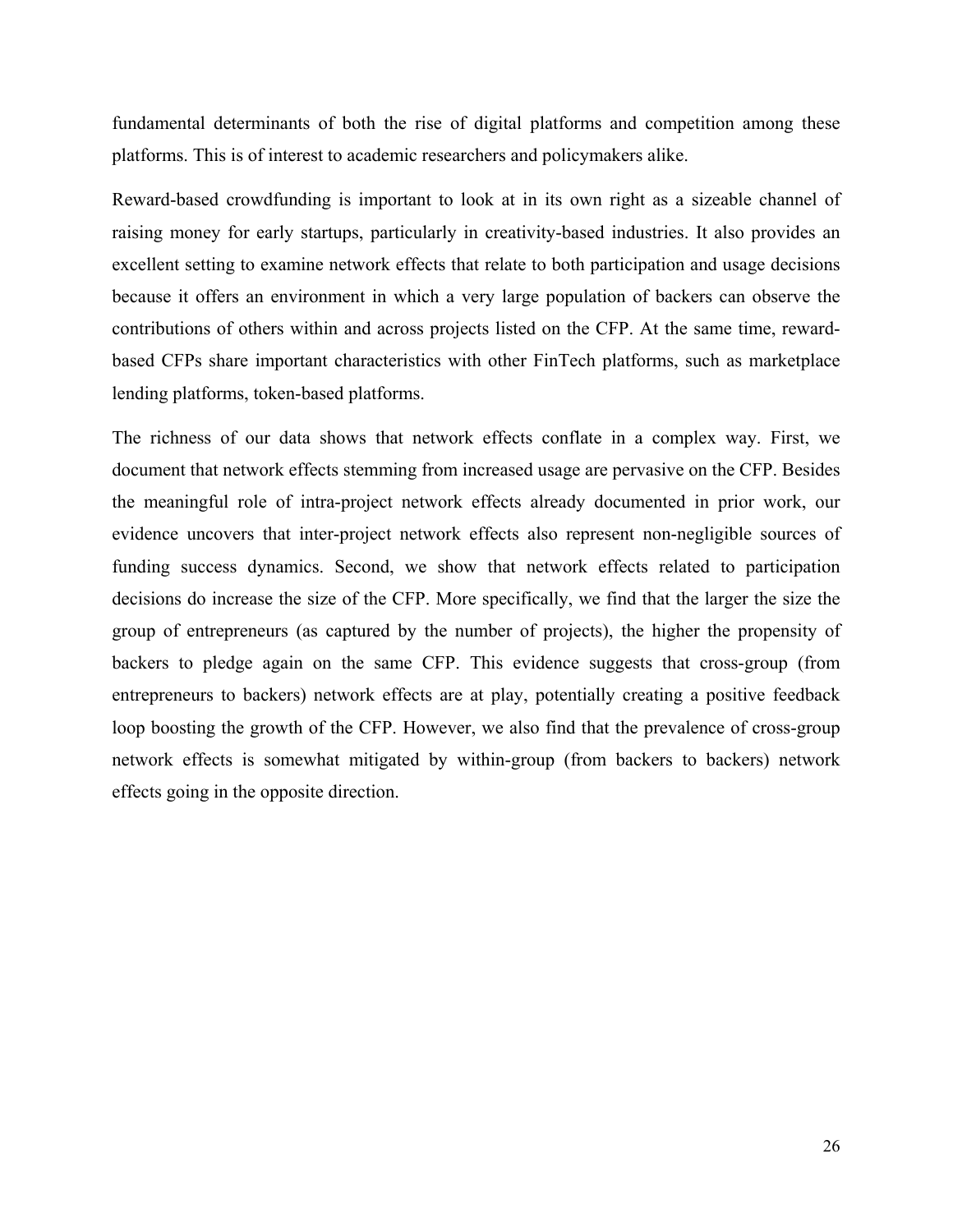# **References**

Alvarez, J. and Arellano, M. (2003). The time series and cross-section asymptotics of dynamic panel data estimators, *Econometrica* 71, 1121-1159.

Arellano, M. and Bond, S. (1991). Some tests of specification for panel data: Monte Carlo evidence and an application to employment equations, *Review of Economic Studies* 58, 277-297.

Banerjee, A.V. (1992). A simple model of herd behavior, *Quarterly Journal of Economics* 107, 797-817.

Belleflamme, P., Lambert, T., and Schwienbacher, A. (2014). Crowdfunding: Tapping the right crowd, *Journal of Business Venturing* 29, 585-609.

Belleflamme, P., Omrani, N., and Peitz, M. (2015). The economics of crowdfunding platforms. *Information Economics and Policy* 33, 11-28.

Belleflamme, P. and Peitz, M. (2018). Platforms and network effects. In Corchon, L. and Marini, M. (Eds). *Handbook of Game Theory and Industrial Organization*, *Volume II* (Edward Elgar, London).

Bikhchandani, S., Hirshleifer, D., and Welch, I. (1992). A theory of fads, fashion, custom, and cultural changes as information cascades, *Journal of Political Economy* 100, 992-1026.

Bounie, D., François, A., and Van Hove, L. (2017). Consumer payment preferences, network externalities, and merchant card acceptance: An empirical investigation. *Review of Industrial Organization* 51, 257-290.

Burtch, G., Ghose, A., and Wattal, S. (2015). The hidden cost of accommodating crowdfunder privacy preferences: A randomized field experiment, *Management Science* 61, 931-1196.

Chemla, G. and Tinn, K. (2018). Learning through crowdfunding, working paper.

Chu, J. and Manchanda, P. (2016). Quantifying cross and direct network effects in online consumer-to-consumer platforms, *Marketing Science* 35, 870-893.

Cong, L.W. and Xiao, Y. (2018). Information cascades and threshold implementation, working paper.

Cumming, D., Leboeuf, G., and Schiwnebacher, A. (2015). Crowdfunding models: Keep-it-all vs. all-or-nothing, working paper.

Dai, H. and Zhang, D. (2018). Vicarious goal pursuit outweighs herding in crowdfunding: Evidence from Kickstarter.com, working paper.

Fisman, R. and Sullivan, T. (2016). Everything we know about platforms we learned from Medieval France. *Harvard Business Review*, March 24.

Hornuf, L. and Schwienbacher, A. (2018). Market mechanisms and funding dynamics in equity crowdfunding, *Journal of Corporate Finance* 50, 556-574.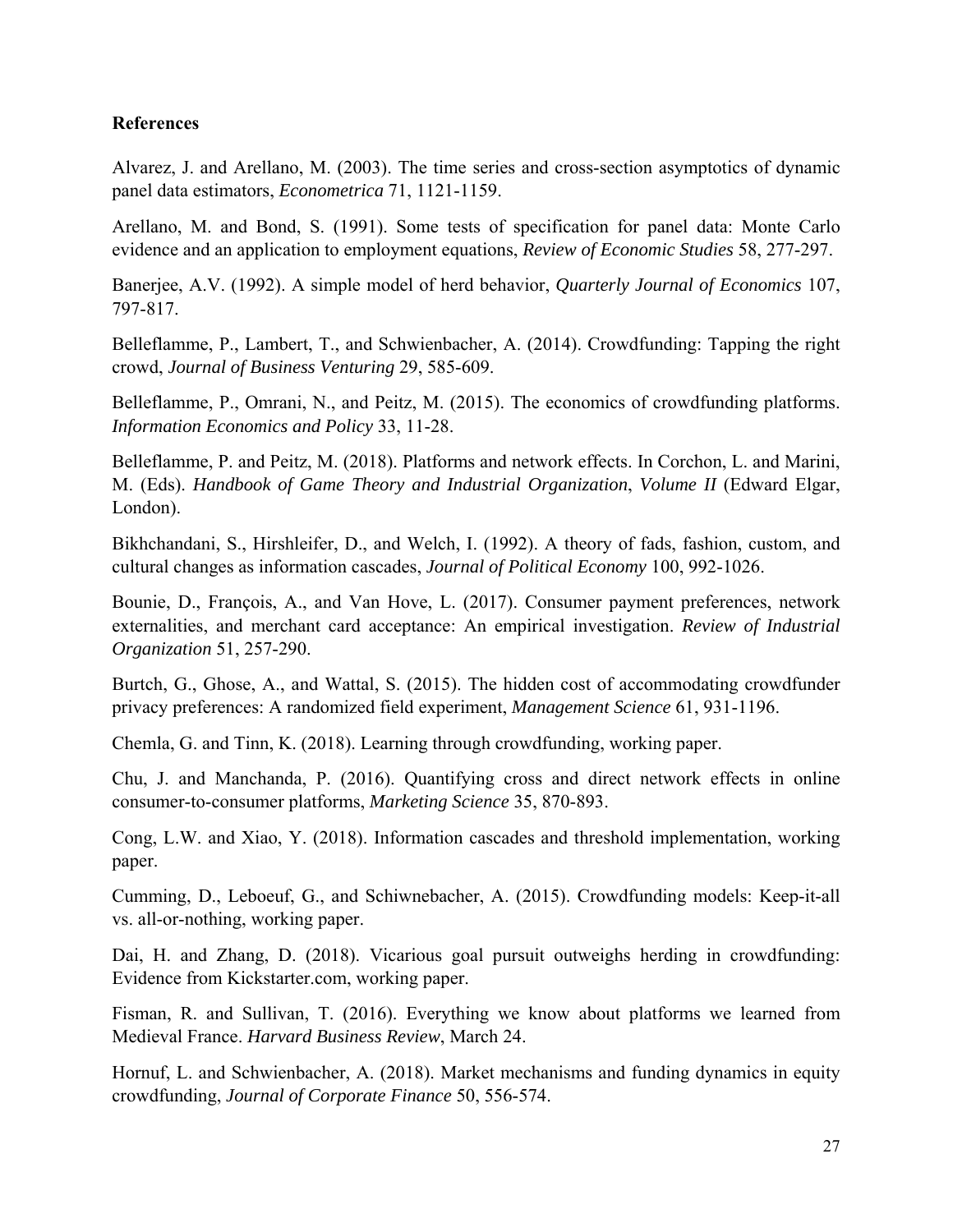Jiang, Y., Ho, Y.-C., Yan, X., and Tan, Y. (2018). Investor platform choice: Herding, platform attributes and regulations. *Journal of Management Information Systems* 35, 86-116.

Katz, M.L. and Shapiro, C. (1985). Network externalities, competition, and compatibility, *American Economic Review* 75, 424-440.

Koh, T.K. and Fichman, M. (2014). Multihoming users' preferences for two-sided exchange networks, *MIS Quarterly* 38, 977-996.

Kuppuswamy, V. and Bayus, B.L. (2017a). Crowdfunding creative ideas: The dynamics of projects backers in Kickstarter. In Hornuf, L. and Cumming, D. (Eds). *The Economics of Crowdfunding: Startups, Portals, and Investor Behavior* (Palgrave Macmillan, London).

Kuppuswamy, V. and Bayus, B.L. (2017b). Does my contribution to your crowdfunding project matter? *Journal of Business Venturing* 32, 72-89.

Li, Z. and Duan, J.A. (2014). Dynamic strategies for successful online crowdfunding. NET Institute working Paper No. 14-09.

Li, J. and Mann, W. (2018). Initial coin offering and platform building, working paper.

Lin, M., Sias, R., and Wei, Z. (2017). Institutional investors in online crowdfunding, working paper.

Liu, Y. (2017). Mobile app platform choice, working paper.

Mollick, E.R. (2014). The dynamics of crowdfunding: An exploratory study, *Journal of Business Venturing* 29, 1-16.

Mollick, E.R. and Nanda, R. (2016). Wisdom or madness? Comparing crowds with expert evaluation in funding the arts, *Management Science* 62, 1533-1841.

Nickell, S. (1981). Biases in dynamic models with fixed effects, *Econometrica* 49, 1417-1426.

Rochet, J-C. and Tirole, J. (2006). Two-sided markets: A progress report, *RAND Journal of Economics*, 37, 645-667.

Rohlfs, J. (1974). A theory of interdependent demand for a communication service, *The Bell Journal of Economics and Management Science* 5, 16-37.

Rolnik, G. (2018). *Digital Platforms and Concentration*, Second Annual Stigler Center Antitrust and Competition Conference held at the University of Chicago Booth School of Business (eBook, Chicago).

Smith, S., Windmeijer, F., and Wright, E. (2015). Peer effects in charitable giving: Evidence from the (running) field, *Economic Journal* 125, 1053-1071.

Sokullu, S. (2016). Network effects in the German magazine industry. *Economics Letters* 143, 77-79.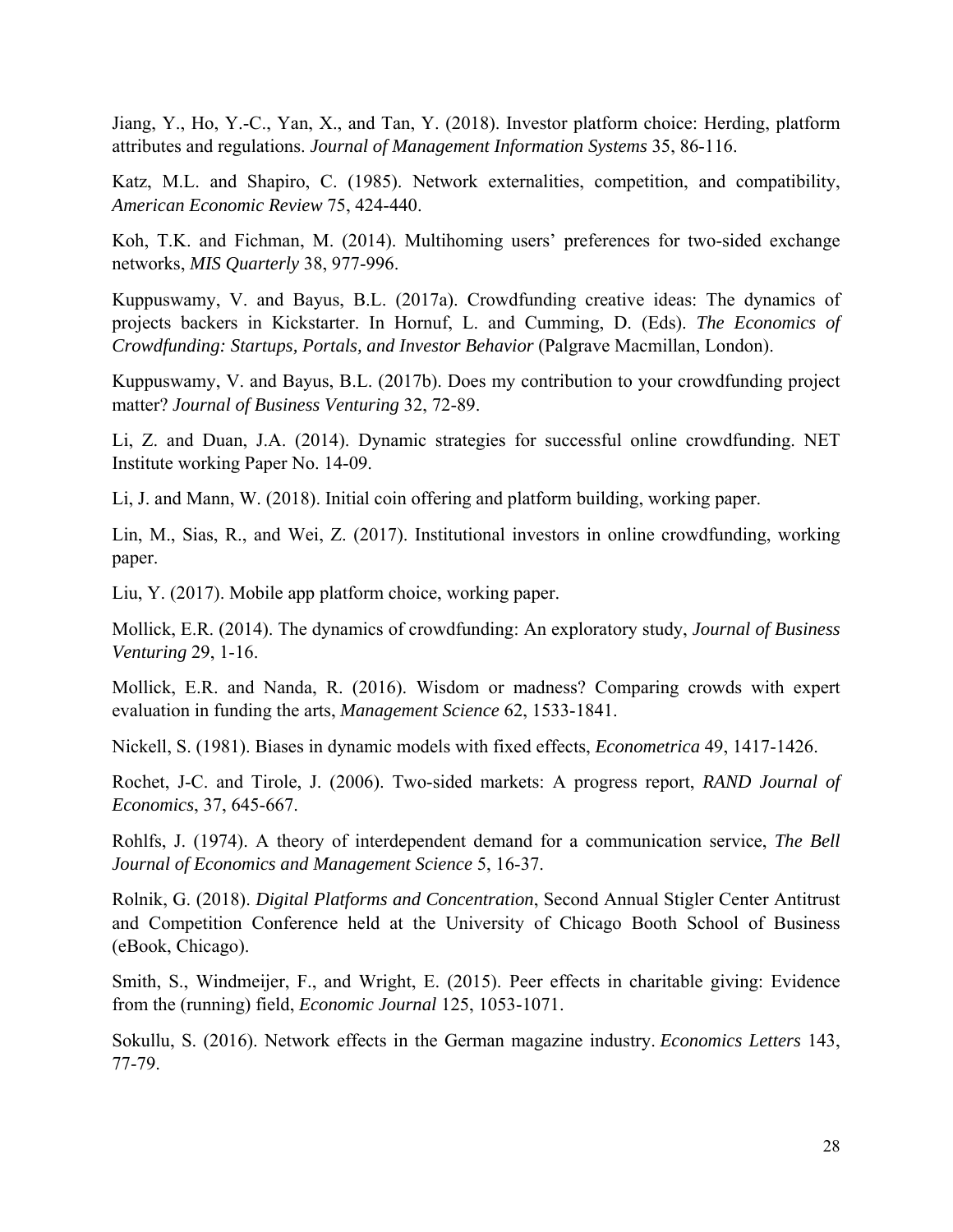Strausz, R. (2017). A theory of crowdfunding: A mechanism design approach with demand uncertainty and moral hazard, *American Economic Review* 107, 1430-1476.

Thies, F., Wessel, M., and Benlian, A. (2018). Network effects on crowdfunding platforms: Exploring the implications of relaxing input control, *Information Systems Journal,* forthcoming.

Viotto da Cruz, J. (2018). Beyond financing: Crowdfunding as an informational mechanism, *Journal of Business Venturing* 33, 371-393.

Vismara, S. (2016). Information cascades among investors in equity crowdfunding, *Entrepreneurship Theory and Practice* 42, 351-361.

Wei, Z. and Lin, M. (2017). Market mechanisms in online peer-to-peer lending, *Management Science* 63, 4236-4257.

Wilbur, K.C. (2008). A two-sided, empirical model of television advertising and viewing markets, *Marketing Science* 27, 356-378.

Xu, T. (2017). Learning from the crowd: The feedback value of crowdfunding, working paper.

Zhang, J. and Liu, P. (2012). Rational herding in microloan markets, *Management Science* 58, 892-912.

Zvilichovsky, D., Danziger, S., and Steinhart, Y. (2018). Making-the-product-happen: A driver of crowdfunding participation, *Journal of Interactive Marketing* 41, 81-93.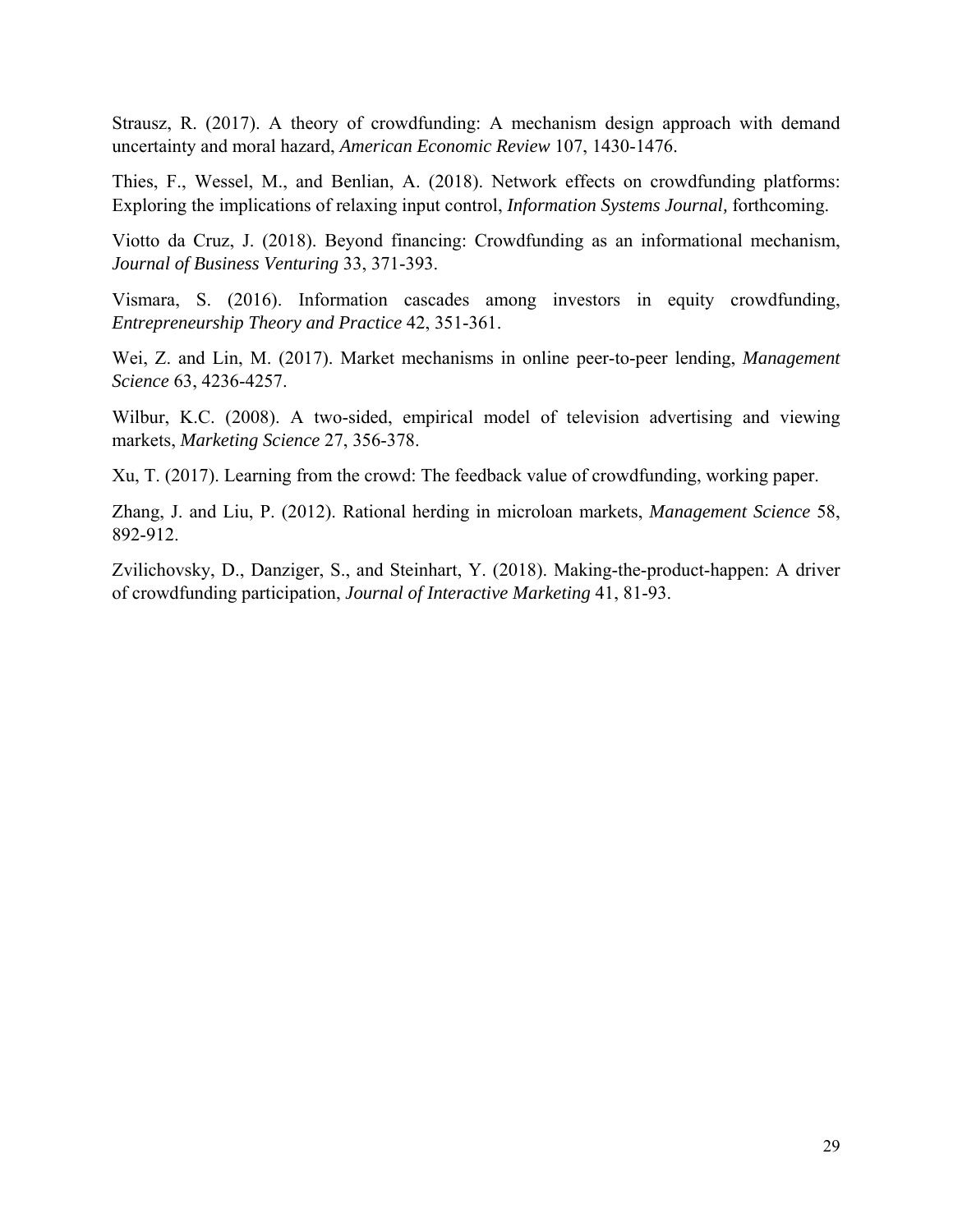#### **Table A1. Intra- and inter-project network effects: €-value of contributions**

This table presents fixed-effects estimates of the intra- and inter-project effects on the €-value of contributions received by projects over their funding cycle. The dependent variable,  $\epsilon$ -value contributions, is the total value (in  $\epsilon$ ) of contributions received by project *i* during a day (in log). The lag of the dependent variable captures intra-project effects.  $\epsilon$ -value contributions-i is the total value (in  $\epsilon$ ) of contributions received by projects referenced in the same category of project i during a day except the project *i* itself (in log) and captures inter-project effects within categories.  $\vec{E}$ -value contributions-j is the total value (in  $\epsilon$ ) of contributions received by projects referenced in all other categories during a day except the category of project *i* itself (in log) and captures inter-project effects across categories. Control variables include # projectsi, % goal, Popular, % recurrent backers. # projectsi is the number of projects within category *i* (in log). % goal is the ratio of the amount raised to targeted goal during a day, Popular is a dummy variable equal to 1 if the project is among the 8 projects having attracted the highest number of backers during a day and 0 otherwise, % recurrent backers is the ratio of number of recurrent backers to the total number of backers on a project during a day ('recurrent' means having contributed previously at least once in any another projects). The sample contains all projects posted on the Ulule platform between 5 July 2010 and 29 November 2016. Standard errors (in parentheses) are heteroskedasticityrobust and clustered by project. Symbols \*, \*\*, \*\*\* indicate significance at the 10%, 5%, and 1% level, respectively.

|                                                             |            |            | $\epsilon$ -value contributions, |            |            |
|-------------------------------------------------------------|------------|------------|----------------------------------|------------|------------|
|                                                             | (1)        | (2)        | (3)                              | (4)        | (5)        |
| $\epsilon$ -value contributions <sub>i,t-1</sub>            | $0.097***$ |            |                                  | $0.097***$ | $0.096***$ |
|                                                             | (0.001)    |            |                                  | (0.001)    | (0.001)    |
| $\epsilon$ -value contributions.                            |            | $0.026***$ |                                  | $0.017***$ |            |
|                                                             |            | (0.003)    |                                  | (0.003)    |            |
| $\epsilon$ -value contributions-j,t                         |            |            | $0.120***$                       | $0.090***$ |            |
|                                                             |            |            | (0.007)                          | (0.007)    |            |
| $\epsilon$ -value contributions Art & Photo,t-1             |            |            |                                  |            | $0.016***$ |
|                                                             |            |            |                                  |            | (0.003)    |
| $\epsilon$ -value contributions Charities & Citizen,t-1     |            |            |                                  |            | $0.018***$ |
|                                                             |            |            |                                  |            | (0.004)    |
| $\epsilon$ -value contributions Childhood & Education,t-1   |            |            |                                  |            | $0.008***$ |
|                                                             |            |            |                                  |            | (0.002)    |
| $\epsilon$ -value contributions $_{\text{Comics.t-1}}$      |            |            |                                  |            | $0.010***$ |
|                                                             |            |            |                                  |            | (0.002)    |
| $\epsilon$ -value contributions Crafts & Food.t-1           |            |            |                                  |            | $0.010***$ |
|                                                             |            |            |                                  |            | (0.002)    |
| $\epsilon$ -value contributions Fashion & Design,t-1        |            |            |                                  |            | 0.001      |
|                                                             |            |            |                                  |            | (0.002)    |
| $\epsilon$ -value contributions Film & Video,t-1            |            |            |                                  |            | $0.009**$  |
|                                                             |            |            |                                  |            | (0.004)    |
| $\epsilon$ -value contributions Games,t-1                   |            |            |                                  |            | 0.003      |
|                                                             |            |            |                                  |            | (0.002)    |
| $\epsilon$ -value contributions $H$ eritage,t-1             |            |            |                                  |            | $0.004*$   |
|                                                             |            |            |                                  |            | (0.002)    |
| $\epsilon$ -value contributions Music.t-1                   |            |            |                                  |            | $0.027***$ |
|                                                             |            |            |                                  |            | (0.004)    |
| $\epsilon$ -value contributions <sub>Other,t-1</sub>        |            |            |                                  |            | $0.005***$ |
|                                                             |            |            |                                  |            | (0.002)    |
| $\epsilon$ -value contributions Publishing & Journalism,t-1 |            |            |                                  |            | $0.011***$ |
|                                                             |            |            |                                  |            | (0.003)    |
| $\epsilon$ -value contributions sports,t-1                  |            |            |                                  |            | $0.010***$ |
|                                                             |            |            |                                  |            | (0.002)    |
| $\epsilon$ -value contributions stage,t-1                   |            |            |                                  |            | $0.021***$ |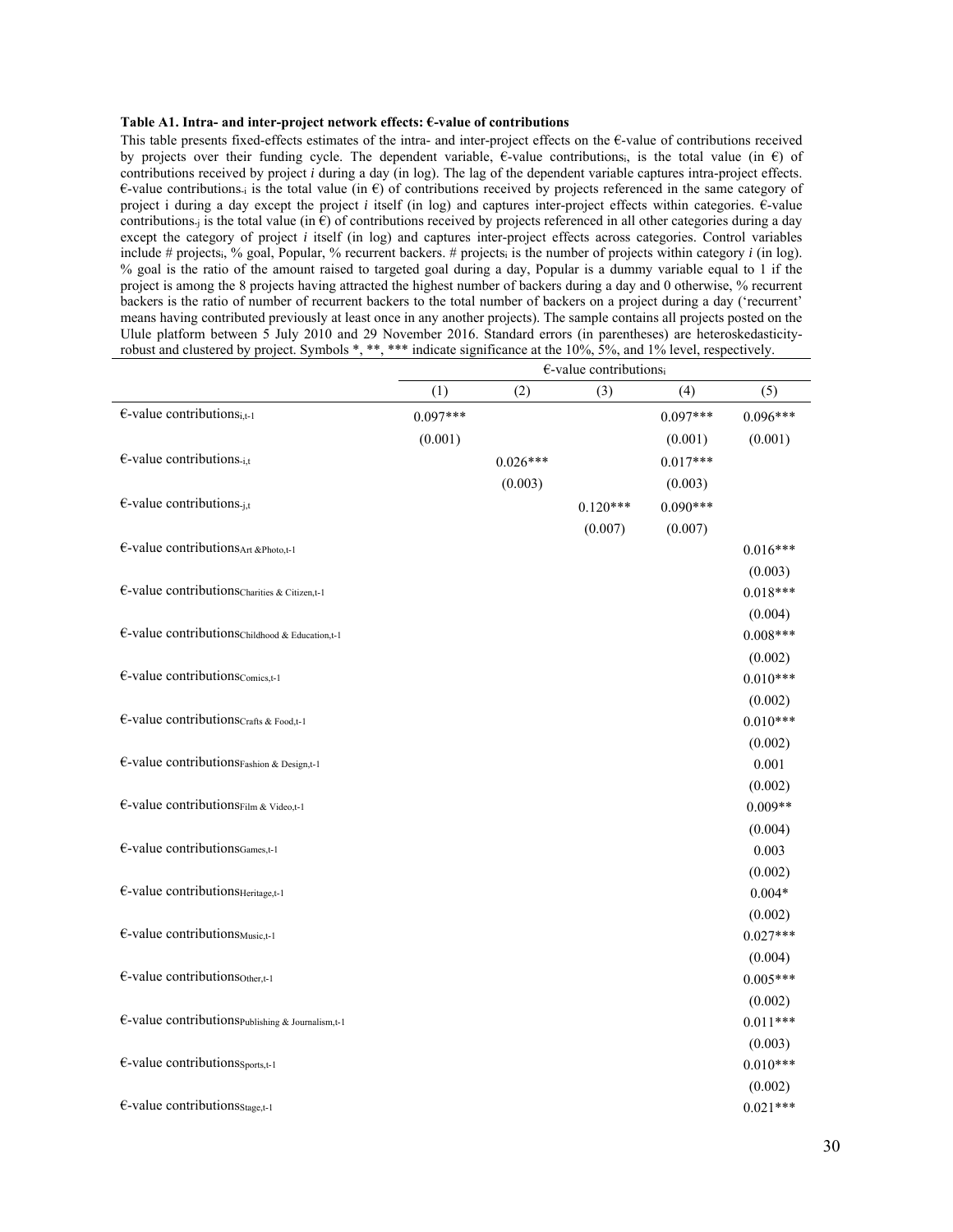|                                                |            |            |            |            | (0.003)    |
|------------------------------------------------|------------|------------|------------|------------|------------|
| $\epsilon$ -value contributions Technology,t-1 |            |            |            |            | 0.001      |
|                                                |            |            |            |            | (0.002)    |
| # projects <sub>i,t</sub>                      | 0.015      | $-0.021$   | $-0.022$   | $-0.040*$  | $-0.051**$ |
|                                                | (0.023)    | (0.026)    | (0.026)    | (0.024)    | (0.024)    |
| $%$ goal <sub>t</sub>                          | $1.403***$ | $1.571***$ | $1.569***$ | $1.401***$ | $1.400***$ |
|                                                | (0.021)    | (0.022)    | (0.022)    | (0.021)    | (0.021)    |
| Popular $t$                                    | $2.044***$ | $2.121***$ | $2.124***$ | $2.048***$ | $2.050***$ |
|                                                | (0.021)    | (0.021)    | (0.021)    | (0.020)    | (0.021)    |
| % recurrent backers                            | $2.611***$ | $2.632***$ | $2.632***$ | $2.610***$ | $2.610***$ |
|                                                | (0.008)    | (0.008)    | (0.008)    | (0.008)    | (0.008)    |
| Project Fixed Effects                          | Yes        | Yes        | Yes        | Yes        | Yes        |
| Month Fixed Effects                            | Yes        | Yes        | Yes        | Yes        | Yes        |
| Year Fixed Effects                             | Yes        | Yes        | Yes        | Yes        | Yes        |
| Day of week Fixed Effects                      | Yes        | Yes        | Yes        | Yes        | Yes        |
| Funding cycle day Fixed Effects                | Yes        | Yes        | Yes        | Yes        | Yes        |
| # observations                                 | 814,960    | 814,960    | 814,960    | 814,960    | 814,951    |
| # projects                                     | 23,022     | 23,022     | 23,022     | 23,022     | 23,022     |
| $R^2$                                          | 0.466      | 0.460      | 0.460      | 0.466      | 0.466      |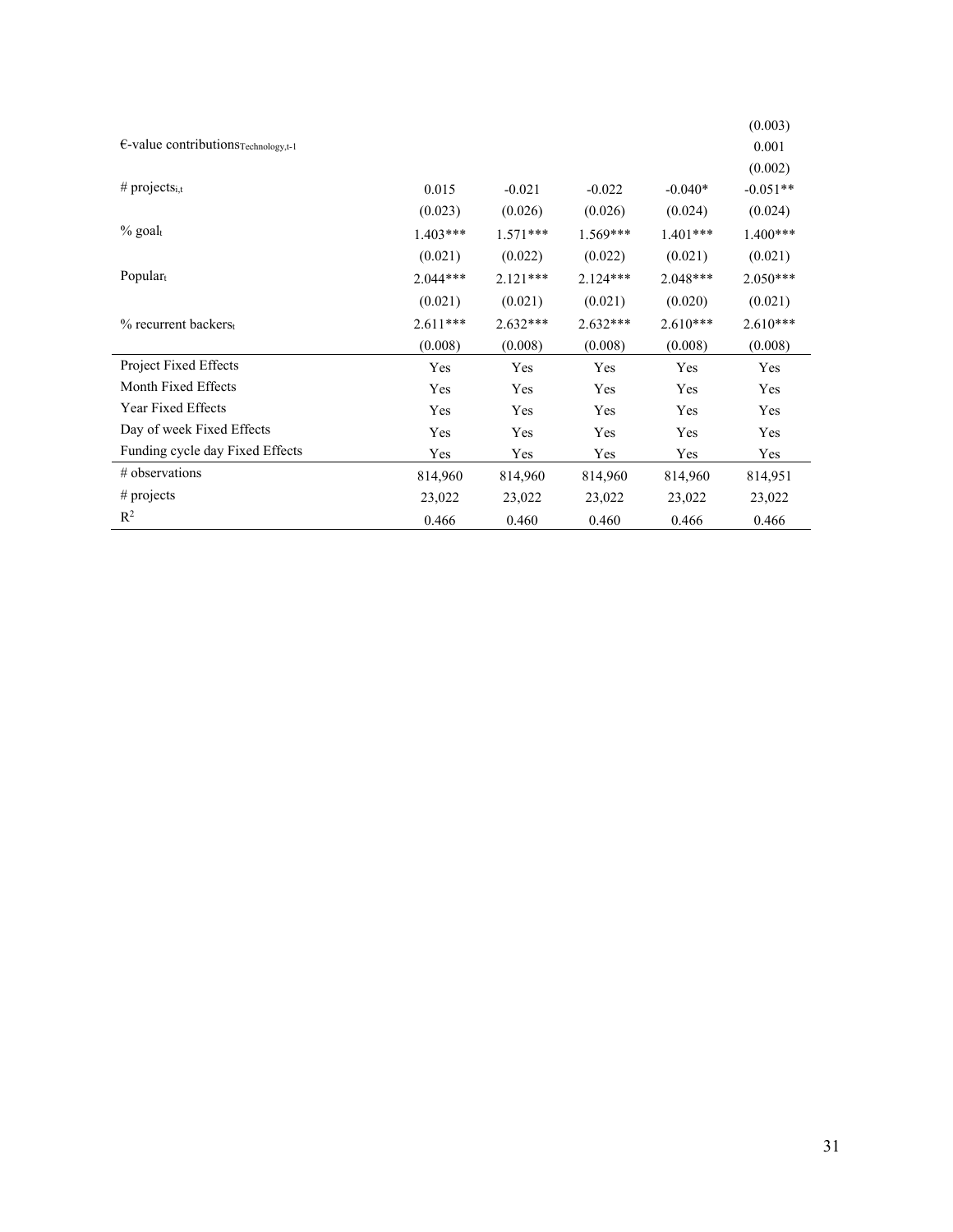### **Table A2. Projects with fast start (>200 contributions the first day)**

This table reports information about projects having experienced a fast start (i.e., more than 200 contributions the first day). It reports name, category, date, number of contributions and final amount raised by these projects. The last three columns present media coverage (based on Factiva search) on these projects. This search has been restricted in time (i.e., prior the campaign launch) but also not restricted in time.

|                                                     |                         |                   |                           |                               | Factiva search outcome              |                                |                                       |
|-----------------------------------------------------|-------------------------|-------------------|---------------------------|-------------------------------|-------------------------------------|--------------------------------|---------------------------------------|
| <b>Project Name</b>                                 | Category                | <b>Start date</b> | Day $1#$<br>contributions | <b>Final amount</b><br>raised | <b>Not</b><br>restricted in<br>time | Prior to<br>campaign<br>launch | Links                                 |
| Version studio of "Never Enough"                    | Music                   | October 22, 2012  | 254                       | 3,213                         | $\theta$                            | $\mathbf{0}$                   |                                       |
| Un bouquet geant pour Christiane Taubira !          | Charities & Citizen     | February 1, 2013  | 947                       | 12,302                        | 3                                   | $\Omega$                       |                                       |
| Noob, le film!                                      | Film & Video            | May 3, 2013       | 371                       | 681,046                       | 36                                  | $\theta$                       |                                       |
| Hors-Serie                                          | Publishing & Journalism | March 12, 2014    | 312                       | 76,416                        | 9                                   | $\mathbf{0}$                   |                                       |
| L'Appel de Cthulhu, 7e edition francaise            | Games                   | February 23, 2015 | 600                       | 402,985                       | 3                                   | $\theta$                       |                                       |
| Gold Quest                                          | Games                   | May 18, 2015      | 280                       | 22,236                        | $\theta$                            | $\theta$                       |                                       |
| Bruti                                               | Games                   | May 20, 2015      | 220                       | 68,123                        |                                     | $\theta$                       |                                       |
| Guide Complet Zelda                                 | Games                   | May 7, 2015       | 206                       | 17,683                        |                                     | $\theta$                       |                                       |
| Hero Corp Saison 5                                  | Film & Video            | August 10, 2015   | 1,667                     | 200,887                       |                                     | $\Omega$                       |                                       |
| NeoRetro, the timeless telephone                    | Fashion & Design        | June 22, 2015     | 266                       | 84,403                        |                                     |                                | www.toutsurmesfinances.com/placements |
| <b>BREUM</b>                                        | Comics                  | September 4, 2015 | 203                       | 24,314                        | $\mathbf{0}$                        | $\theta$                       |                                       |
| CHROMA - Saison 1                                   | Film & Video            | October 22, 2015  | 4,105                     | 206,006                       | $\mathbf{0}$                        | $\theta$                       |                                       |
| Comme convenu.                                      | Comics                  | October 6, 2015   | 2,085                     | 264,174                       |                                     | $\theta$                       |                                       |
| Soutenez $@$ rret sur images, $@$ si vous le rendra | Publishing & Journalism | November 5, 2015  | 1,437                     | 271,044                       | $\theta$                            | $\theta$                       |                                       |
| Les Fatals Picards                                  | Music                   | February 1, 2016  | 809                       | 92,855                        | 5                                   | $\Omega$                       |                                       |
| L'Appel de Cthulhu - Les 5 Supplices                | Games                   | November 23, 2015 | 410                       | 196,861                       | 3                                   | $\theta$                       |                                       |
| DTC. (Dans Ton Com'.)                               | Charities & Citizen     | December 17, 2015 | 683                       | 16,989                        | 3                                   | $\mathbf{0}$                   |                                       |
| Le Kit du Jardinier-Maraicher                       | Film & Video            | February 15, 2016 | 312                       | 50,412                        | $\Omega$                            | $\theta$                       |                                       |
| <b>UNKNOWN MOVIES: SAISON 3</b>                     | Film & Video            | March 11, 2016    | 244                       | 42,462                        | $\theta$                            | $\theta$                       |                                       |
| Les Contrees du Reve                                | Games                   | May 12, 2016      | 595                       | 201,140                       | $\theta$                            | $\Omega$                       |                                       |
| Zothique et autres mondes Clark Ashton Smith        | Publishing & Journalism | May 17, 2016      | 290                       | 83,493                        | $\theta$                            | $\bf{0}$                       |                                       |
| Guides Complets Zelda Link's Awakening              | Games                   | June 13, 2016     | 227                       | 19,884                        |                                     | $\theta$                       |                                       |
| L'EQUATEUR PENCHE, DEUXIEME ÉTAPE Film & Video      |                         | May 31, 2016      | 203                       | 79,381                        | $\theta$                            | $\theta$                       |                                       |
| Stupeflip. Nouvel Album. 3 Mars 2017.               | Music                   | October 5, 2016   | 2,571                     | 427,972                       | 5                                   | $\theta$                       |                                       |
| Maliki Blog                                         | Comics                  | October 4, 2016   | 1,394                     | 272,900                       | 3                                   | $\theta$                       |                                       |
| LE PULL PARFAIT                                     | Fashion & Design        | October 26, 2016  | 280                       | 237,584                       | $\mathbf{0}$                        | $\boldsymbol{0}$               |                                       |
| <b>PARANOIA</b>                                     | Games                   | November 16, 2016 | 284                       | 59,693                        | $\mathcal{D}$                       | $\mathbf{0}$                   |                                       |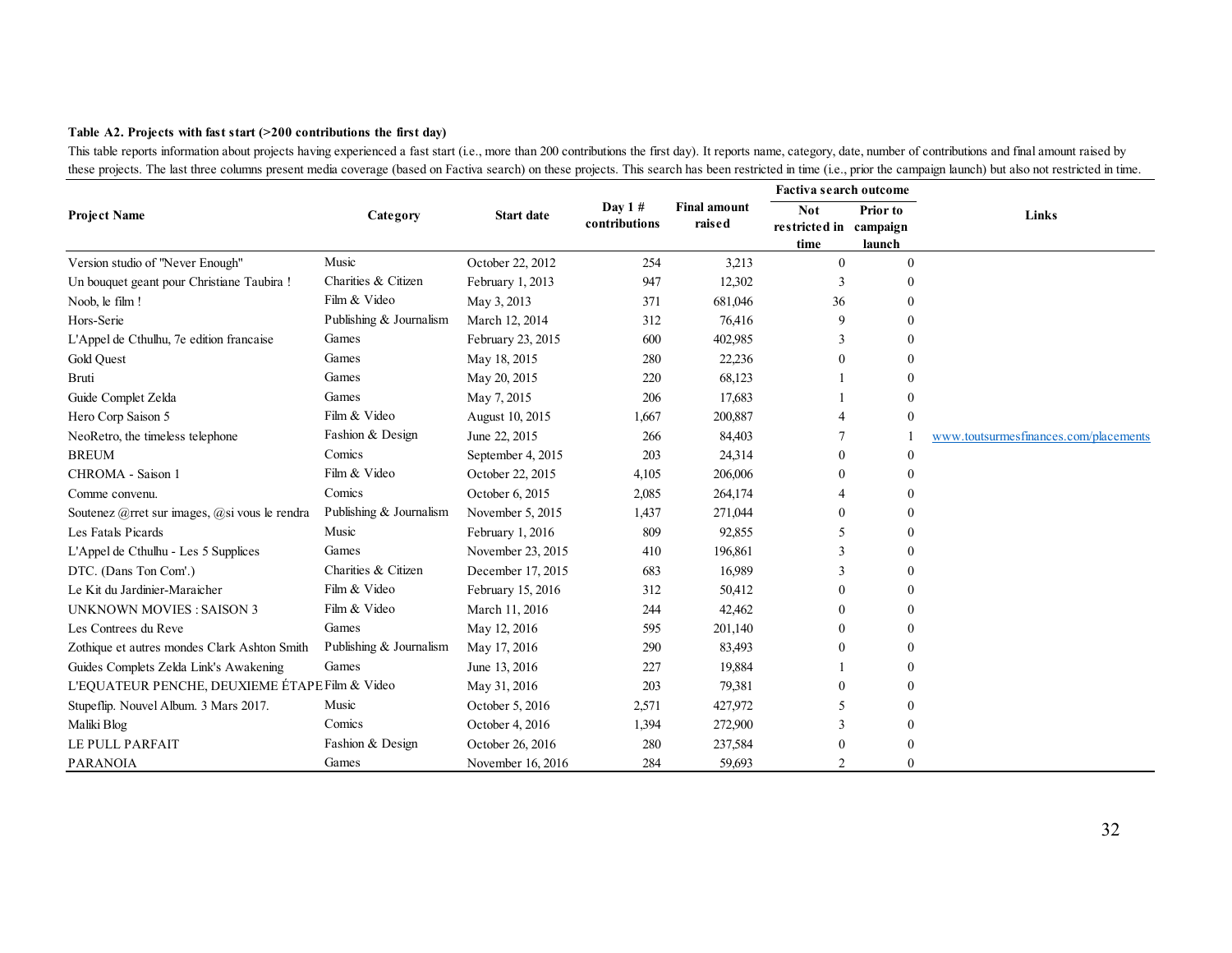#### **Table A3. Inter-project network effects around fast starts: €-value contributions**

This table presents difference-in-differences estimates of the effect of project's fast starts on the  $\epsilon$ -value of contributions received by projects over their funding cycle. The dependent variable is €-value contributionsi. Fast startt is a dummy variable that is set to zero during a day a project counts more than 200 (500, or 1,000) contributions in its first campaign day. Similarly, Fast start<sub>i(-j),t</sub> is a dummy variable that is set to zero during a day a project counts more than 200 (500, or 1,000) contributions in its first campaign day within a category *j* (in other categories *-j*). These dummy variables capture the interproject effects of a project's fast start (within and/or across categories). Appendix Table A2 reports the projects that experienced an unexpected fast start. Control variables include €-value contributions-i,t-1, # projectsi, % goal, Popular, % recurrent backers and are defined as in Table 4. The sample contains all projects posted on the Ulule platform between 5 July 2010 and 29 November 2016. Standard errors (in parentheses) are heteroskedasticity-robust and clustered by project. *p*values [in brackets] are from Wald tests assessing the statistical significance of differences between select coefficients. Symbols \*, \*\*, \*\*\* indicate significance at the 10%, 5%, and 1% level, respectively.

|                                 | >200      |           | >500       |           | >1,000    |           |  |
|---------------------------------|-----------|-----------|------------|-----------|-----------|-----------|--|
|                                 | (1)       | (2)       | (3)        | (4)       | (5)       | (6)       |  |
| Fast start                      | $0.030**$ |           | $0.062***$ |           | $0.066**$ |           |  |
|                                 | (0.014)   |           | (0.023)    |           | (0.032)   |           |  |
| Fast start <sub>i,t</sub> [1]   |           | $0.092**$ |            | 0.103     |           | $0.204**$ |  |
|                                 |           | (0.047)   |            | (0.069)   |           | (0.098)   |  |
| Fast start- $_{i,t}$ [2]        |           | $0.025*$  |            | $0.058**$ |           | 0.052     |  |
|                                 |           | (0.014)   |            | (0.024)   |           | (0.033)   |  |
| <i>p</i> -value $[1] = [2]$     |           | [0.173]   |            | [0.532]   |           | $0.142$ ] |  |
| Controls                        | Yes       | Yes       | Yes        | Yes       | Yes       | Yes       |  |
| Project Fixed Effects           | Yes       | Yes       | Yes        | Yes       | Yes       | Yes       |  |
| Month Fixed Effects             | Yes       | Yes       | Yes        | Yes       | Yes       | Yes       |  |
| Year Fixed Effects              | Yes       | Yes       | Yes        | Yes       | Yes       | Yes       |  |
| Day of week Fixed Effects       | Yes       | Yes       | Yes        | Yes       | Yes       | Yes       |  |
| Funding cycle day Fixed Effects | Yes       | Yes       | Yes        | Yes       | Yes       | Yes       |  |
| # observations                  | 814,960   | 814,960   | 814,960    | 814,960   | 814,960   | 814,960   |  |
| $#$ projects                    | 23,022    | 23,022    | 23,022     | 23,022    | 23,022    | 23,022    |  |
| $R^2$                           | 0.469     | 0.469     | 0.469      | 0.469     | 0.469     | 0.469     |  |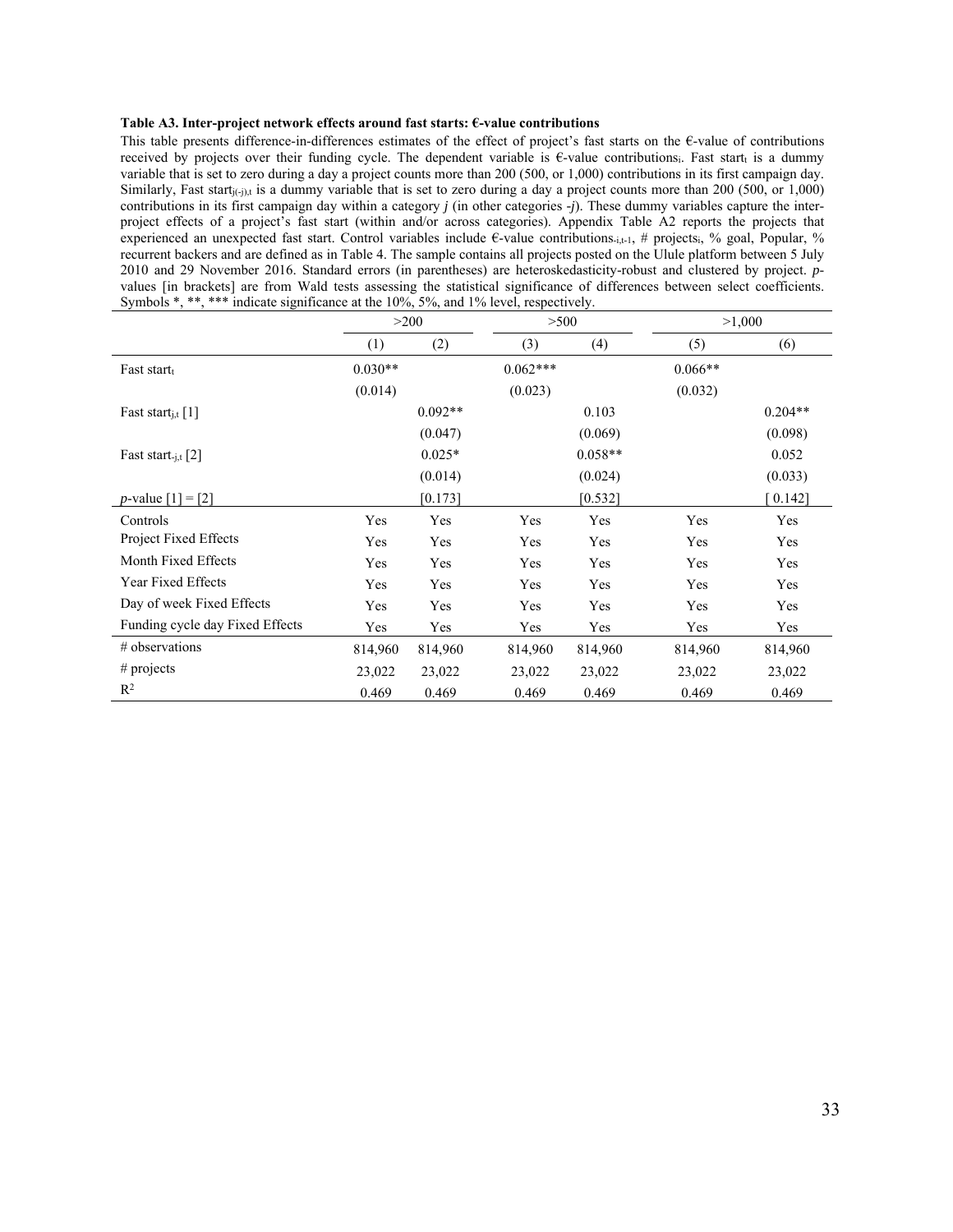### **Figure 1. Backers by time**

The figure presents the evolution of the number of both new and recurrent backers visiting Ulule between July 5, 2010 and November 29, 2016. The y-axis is number of backers (new and recurrent) and the x-axis is the time (monthly).

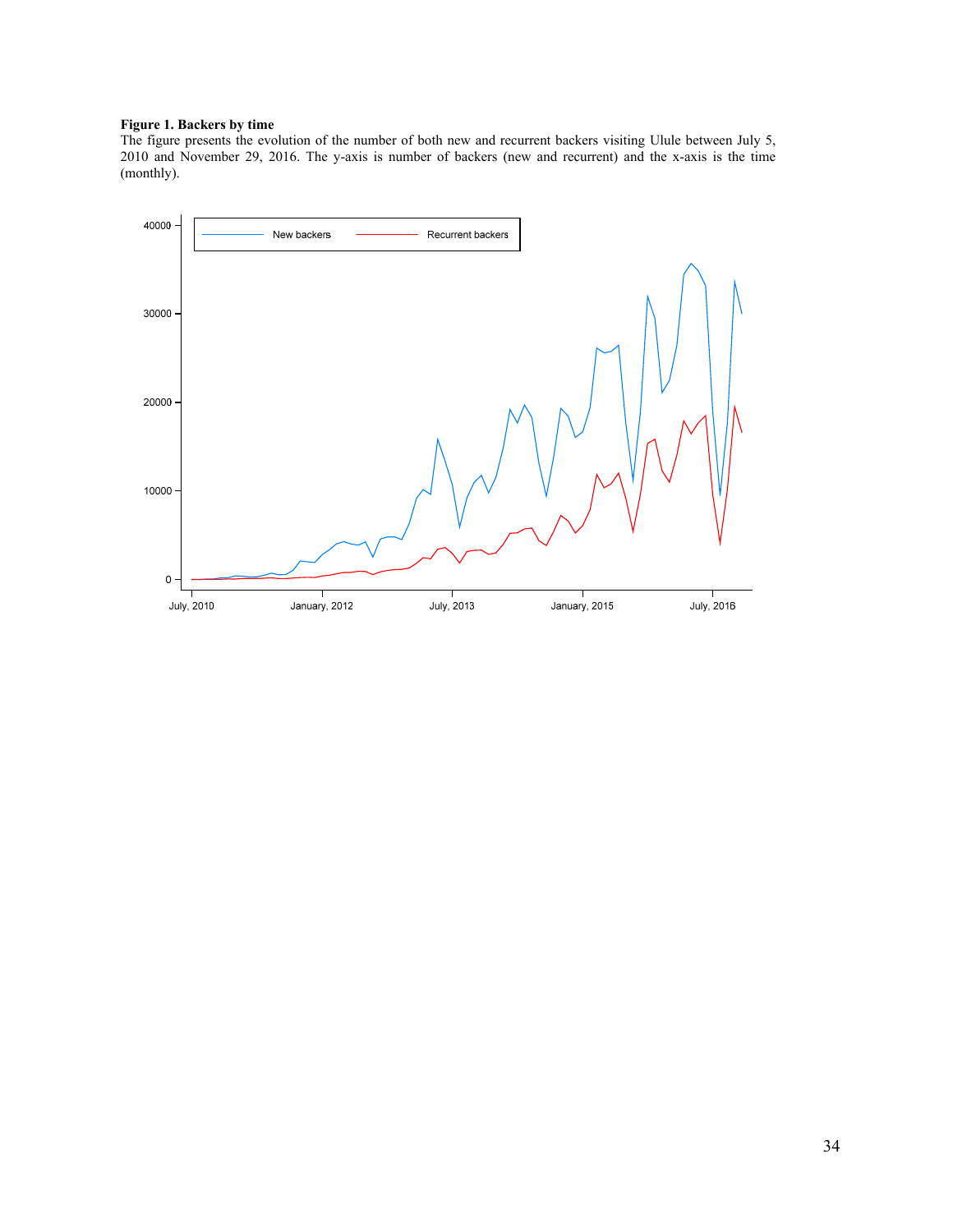#### **Table 1. Sample summary statistics**

The table presents summary statistics for the main variables used in the analyses. The sample includes the universe of projects on the Ulule platform between July 5, 2010 and November 29, 2016. # contributionsi is the number of contributions received by project *i* during a day. # contributions-i is the number of contributions received by projects referenced in the same category of project *i* during a day except the project *i* itself. # contributions. is the number of contributions received by projects referenced in all other categories during a day except the category of project *i* itself. € value contributions<sub>i</sub> is the total value (in  $\epsilon$ ) of contributions received by project *i* during a day.  $\epsilon$ -value contributions<sub>i</sub> is the total value (in  $\epsilon$ ) of contributions received by projects referenced in the same category of project *i* during a day except the project *i* itself.  $\epsilon$ -value contributions<sub>i</sub> is the total value (in  $\epsilon$ ) of contributions received by projects referenced in all other categories during a day except the category of project *i* itself. # projectsi is the number of projects within category *i*. % goal is the ratio of the amount raised to targeted goal during a day. Popular is a dummy variable equal to 1 if the project is among the 8 projects having attracted the highest number of backers during a particular day and 0 otherwise. % recurrent backers is the ratio of number of recurrent backers to the total number of backers on a project during a day ('recurrent' means having contributed previously at least once in any another projects).

| Variable                         | Mean       | Std dev    | Median     | Min   | Max         | # obs   |
|----------------------------------|------------|------------|------------|-------|-------------|---------|
| <b>Variables of interest</b>     |            |            |            |       |             |         |
| $\#$ contributions.              | 1.587      | 9.747      | 1.000      | 0.000 | 4,105.000   | 838,931 |
| $\#$ contributions-i             | 96.727     | 104.011    | 71.000     | 0.000 | 4,178.000   | 838,931 |
| $\#$ contributions.              | 837.055    | 551.612    | 761.000    | 0.000 | 5,452.000   | 838,931 |
| $\epsilon$ -value contributions  | 79.899     | 511.822    | 5.000      | 0.000 | 109,874.000 | 838,931 |
| $\epsilon$ -value contributions- | 4,790.567  | 5,277.181  | 3,435.276  | 0.000 | 121,840.500 | 838,931 |
| $\epsilon$ -value contributions. | 42,653.110 | 28,938.600 | 37,688.400 | 0.000 | 221,388.600 | 838,931 |
| <b>Control variables</b>         |            |            |            |       |             |         |
| $#$ projects <sub>i</sub>        | 63.159     | 46.243     | 53.000     | 1.000 | 219.000     | 838,931 |
| $%$ goal                         | 0.500      | 0.451      | 0.370      | 0.005 | 2.257       | 838,931 |
| Popular                          | 0.022      | 0.148      | 0.000      | 0.000 | 1.000       | 838,931 |
| % recurrent backers              | 0.127      | 0.286      | 0.000      | 0.000 | 1.000       | 838,931 |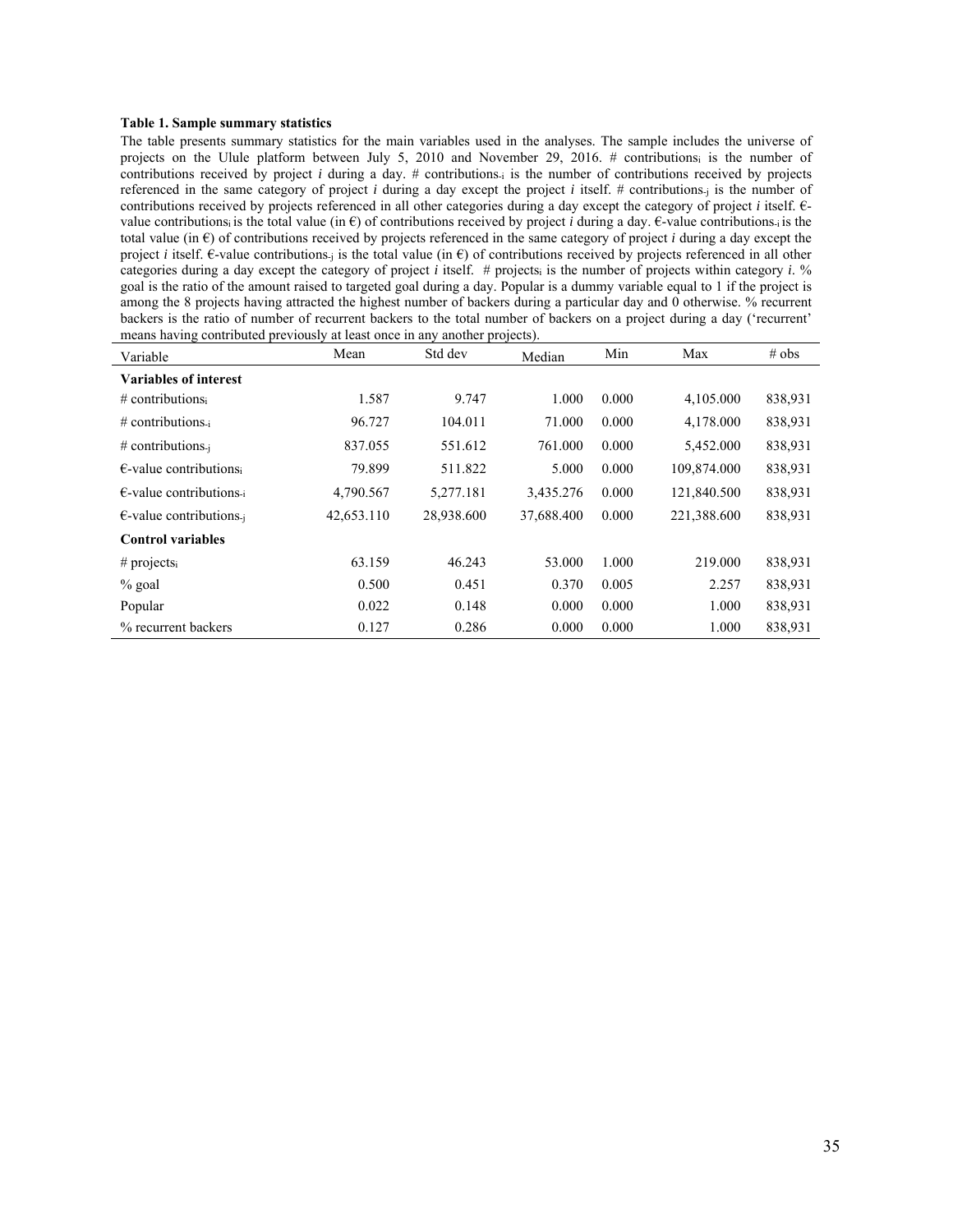#### **Table 2. Contributions by category**

The table presents statistics on contributions received by projects over their funding cycle by category. The sample includes the universe of projects on the Ulule platform between July 5, 2010 and November 29, 2016. The category classification is as reported by Ulule. Statistics on the number and total  $\epsilon$ -value of contributions per project/day by category are reported. # contributionsi is the number of contributions received by project *i* during a day (# contributions<sub>i</sub> is also decomposed between the number of recurring backers (i.e., backers having previously contributed at least once in any another projects) and the new project-backers on the platform. €-value contributionsi is the total value (in  $\epsilon$ ) of contributions received by project *i* during a day.

| Category                       | $%$ total<br>platform |       | $#$ contributions <sub>i</sub><br>$\text{(all)}$ |       | $#$ contributions<br>(recurrent) |       | $#$ contributions;<br>(new) |         | $\epsilon$ -value<br>contributionsi |
|--------------------------------|-----------------------|-------|--------------------------------------------------|-------|----------------------------------|-------|-----------------------------|---------|-------------------------------------|
|                                | contributions         | Mean  | Std<br>dev                                       | Mean  | Std<br>dev                       | Mean  | Std<br>dev                  | Mean    | Std dev                             |
| Art & Photo $(1)$              | 4.59%                 | 1.382 | 3.166                                            | 0.386 | 1.293                            | 0.996 | 2.303                       | 68.714  | 266.214                             |
| Charities & Citizen $(2)$      | 15.71%                | 1.316 | 5.734                                            | 0.346 | 2.490                            | 0.970 | 3.998                       | 65.527  | 374.061                             |
| Childhood & Education $(3)$    | 3.39%                 | 1.280 | 3.454                                            | 0.320 | 1.246                            | 0.960 | 2.580                       | 57.394  | 200.271                             |
| Comics $(4)$                   | 5.82%                 | 3.433 | 27.462                                           | 1.659 | 11.943                           | 1.773 | 16.180                      | 125.802 | 926.154                             |
| Crafts $&$ Food $(5)$          | 4.38%                 | 1.485 | 3.248                                            | 0.393 | 1.334                            | 1.092 | 2.380                       | 82.562  | 242.878                             |
| Fashion & Design $(6)$         | 3.68%                 | 1.764 | 5.910                                            | 0.474 | 2.334                            | 1.291 | 4.379                       | 123.167 | 588.893                             |
| Film & Video (7)               | 16.40%                | 1.525 | 14.130                                           | 0.379 | 3.457                            | 1.146 | 10.934                      | 75.142  | 541.091                             |
| Games $(8)$                    | 4.88%                 | 3.472 | 16.198                                           | 1.944 | 12.304                           | 1.529 | 6.110                       | 211.210 | 1,480.725                           |
| Heritage (9)                   | 1.39%                 | 1.560 | 3.161                                            | 0.530 | 1.514                            | 1.030 | 2.225                       | 122.166 | 463.942                             |
| Music $(10)$                   | 14.43%                | 1.563 | 9.748                                            | 0.399 | 3.417                            | 1.164 | 6.661                       | 67.257  | 427.202                             |
| Other $(11)$                   | 3.68%                 | 1.450 | 6.060                                            | 0.405 | 3.050                            | 1.045 | 3.753                       | 86.411  | 475.975                             |
| Publishing $&$ Journalism (12) | 10.26%                | 2.714 | 11.961                                           | 0.920 | 5.121                            | 1.795 | 7.689                       | 123.736 | 769.693                             |
| Sports $(13)$                  | 3.54%                 | 0.951 | 2.648                                            | 0.163 | 0.679                            | 0.788 | 2.318                       | 59.518  | 293.292                             |
| Stage $(14)$                   | 6.02%                 | 1.227 | 2.397                                            | 0.312 | 0.907                            | 0.915 | 1.832                       | 59.081  | 179.470                             |
| Technology (15)                | 1.81%                 | 1.608 | 5.666                                            | 0.384 | 1.890                            | 1.224 | 4.556                       | 109.833 | 781.547                             |
| All categories                 | 100.00%               | 1.587 | 9.747                                            | 0.464 | 3.848                            | 1.123 | 6.668                       | 79.899  | 511.822                             |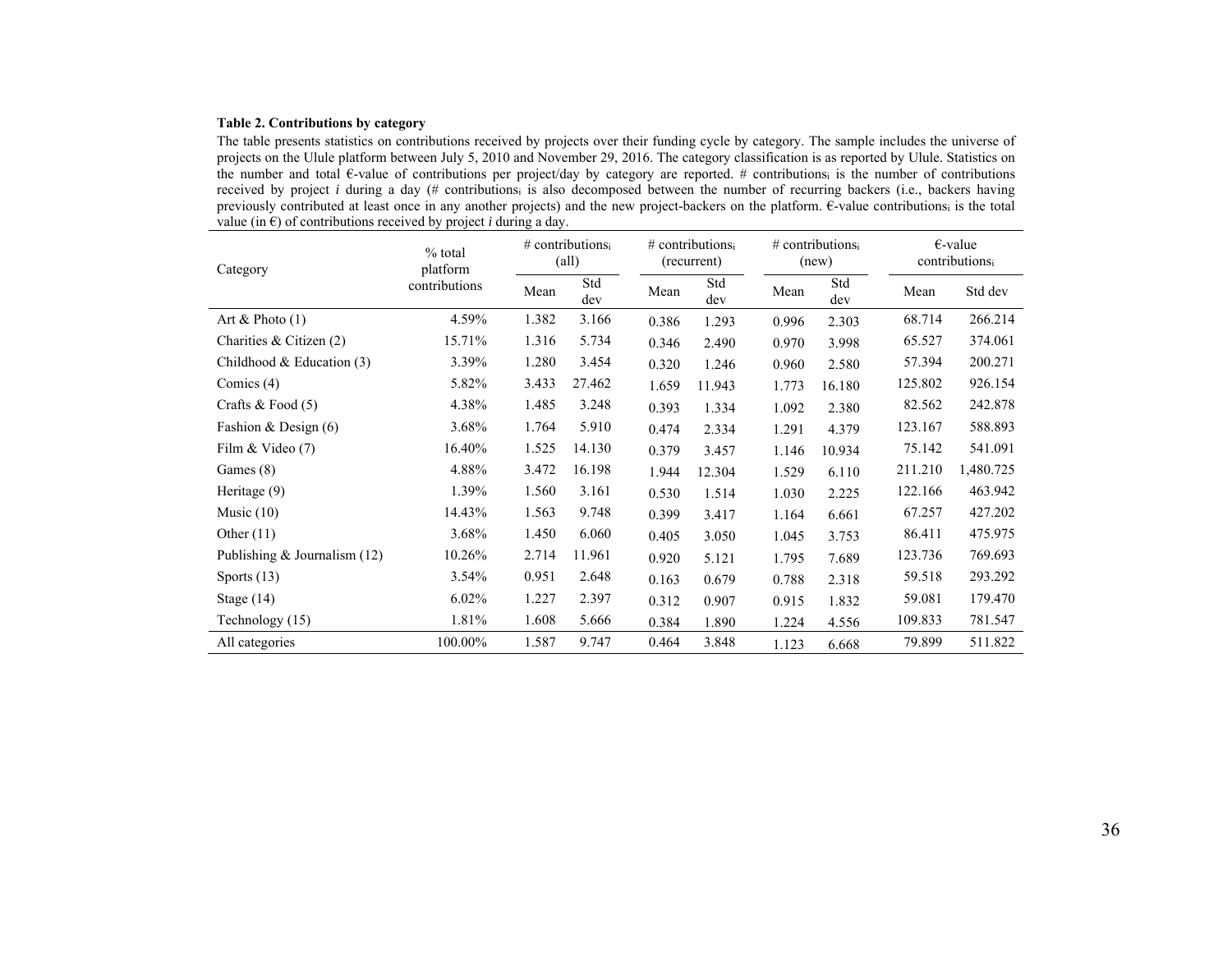#### **Table 3. Cross-category dynamics: Ordered-pair matrix**

This matrix presents the number of contributions per category conditional on backers' prior contributions. The categories are rank ordered by the number of contributions in each category. The row variables are the categori

| Category                       | (1)            | (2)    | (3)             | (4)             | (5)            | (6)            | (7)              | (8)             | (9)          | (10)             | (11)         | (12)            | (13)         | (14)           | (15)         | Total   |
|--------------------------------|----------------|--------|-----------------|-----------------|----------------|----------------|------------------|-----------------|--------------|------------------|--------------|-----------------|--------------|----------------|--------------|---------|
| Art & Photo (1)                | 3,447          | 1,575  | 283             | 1,762           | 529            | 462            | 1,296            | 582             | 262          | 1,230            | 386          | 1,740           | 179          | 607            | 142          | 17,007  |
| Charities & Citizen (2)        | 2,525<br>1,438 | 12,321 | 1,837<br>13,023 | 1,649           | 2,291          | 1,692          | 3,562            | 972             | 977          | 3,196            | 1,658        | 4,669           | 868          | 1,792          | 603          | 52,548  |
| Childhood & Education (3)      | 268            | 1,600  | 3,189<br>870    | 395             | 326            | 275            | 575              | 203             | 155          | 605              | 425          | 903             | 148          | 326            | 102          | 10,365  |
| Comics $(4)$                   | 1,601          | 1,725  | 438             | 3,630<br>14,989 | 662            | 597            | 2,090            | 2,371           | 231          | 1,660            | 661          | 3,631           | 206          | 363            | 244          | 35,099  |
| Crafts & Food (5)              | 483            | 2,182  | 369             | 642             | 3,480<br>1,550 | 739            | 939              | 400             | 247          | 959              | 553          | 1,142           | 196          | 442            | 259          | 14,582  |
| Fashion & Design (6)           | 414            | 1,489  | 247             | 547             | 682            | 3,122<br>1,618 | 607              | 360             | 108          | 665              | 339          | 935             | 152          | 296            | 204          | 11,785  |
| Film & Video (7)               | 1,855          | 5,165  | 851             | 3,589           | 1,328          | 1,056          | 13,456<br>18,544 | 1.992           | 453          | 5,305            | 1,370        | 4,950           | 565          | 2,760          | 734          | 63,973  |
| Games (8)                      | 503            | 1,014  | 213             | 2,720           | 426            | 384            | 1,431            | 8,370<br>16,159 | 116          | 999              | 374          | 2,909           | 127          | 232            | 324          | 36,301  |
| Heritage (9)                   | 192            | 807    | 181             | 178             | 250            | 132            | 298              | 105             | 1,293<br>779 | 342              | 191          | 515             | 90           | 257            | 33           | 5,643   |
| Music $(10)$                   | 1,212          | 3,635  | 705             | 1,623           | 1,059          | 834            | 3,523            | 800             | 424          | 12,091<br>15,185 | 922          | 3,003           | 427          | 2,321          | 328          | 48,092  |
| Other $(11)$                   | 349            | 1,495  | 344             | 595             | 420            | 414            | 785              | 262             | 193          | 791              | 4,023<br>620 | 920             | 178          | 392            | 130          | 11,911  |
| Publishing & Journalism (12)   | 1,729          | 5,043  | 961             | 4,133           | 1,320          | 1,065          | 3,743            | 2,867           | 603          | 2,910            | 1,171        | 7,017<br>11,186 | 389          | 1,192          | 577          | 45,906  |
| Sports $(13)$                  | 199            | 932    | 161             | 187             | 265            | 208            | 435              | 112             | 108          | 438              | 247          | 499             | 3,274<br>979 | 221            | 75           | 8,340   |
| Stage (14)                     | 683            | 2,070  | 498             | 420             | 514            | 356            | 2,187            | 265             | 284          | 2,263            | 481          | 1,494           | 258          | 5,848<br>3,185 | 131          | 20,937  |
| Technology (15)                | 166            | 902    | 124             | 415             | 316            | 233            | 742              | 569             | 78           | 392              | 258          | 792             | 77           | 149            | 1,490<br>402 | 7,105   |
| Total                          | 17,064         | 54,978 | 11,271          | 37,474          | 15,418         | 13,187         | 54,213           | 36,389          | 6,311        | 49,031           | 13,679       | 46,305          | 8,113        | 20,383         | 5,778        | 389,594 |
| % cross-category recursiveness | 65.0%          | 53.9%  | 64.0%           | 50.3%           | 67.4%          | 64.1%          | 41.0%            | 32.6%           | 67.2%        | 44.4%            | 66.1%        | 60.7%           | 47.6%        | 55.7%          | 67.3%        | 51.8%   |
| % total contributions          | 27.9%          | 26.3%  | 24.9%           | 48.3%           | 26.4%          | 26.9%          | 24.8%            | 56.0%           | 34.0%        | 25.5%            | 27.9%        | 33.9%           | 17.2%        | 25.4%          | 23.9%        | 29.3%   |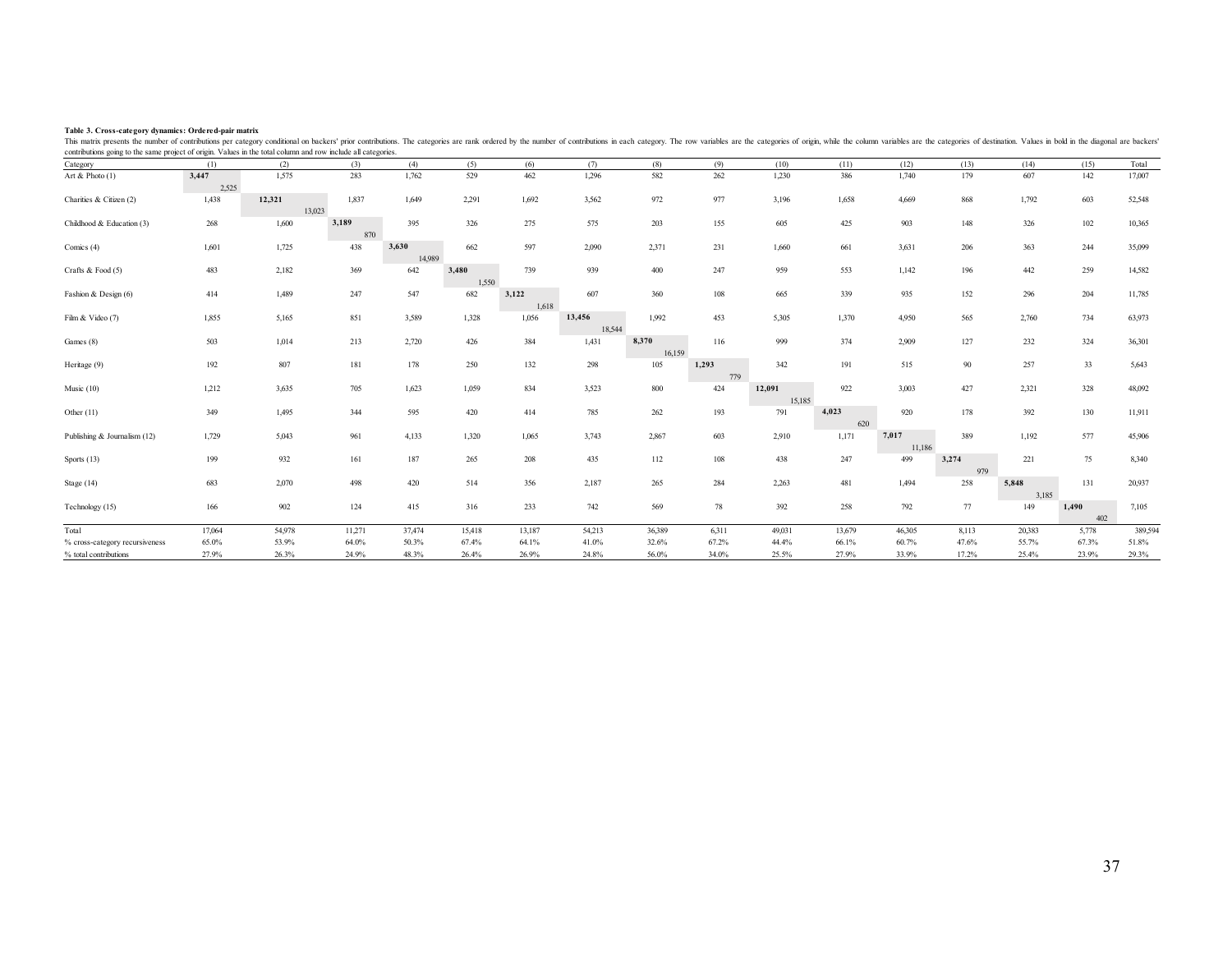#### **Table 4. Intra- and inter-project network effects**

This table presents fixed-effects estimates of the intra- and inter-project effects on the number of contributions received by projects over their funding cycle. The dependent variable, # contributionsi, is the number of contributions received by project *i* during a day (in log). In columns 1 to 5 the dependent variable is for all contributions, while the dependent variable is restricted to contributions made by recurring backers (i.e., backers having previously contributed at least once in any another projects) in columns 6 and 7 and to new project-backers on the platform in columns 8 and 9. The lag of the dependent variable captures intra-project effects. # contributions-i is the number of contributions received by projects referenced in the same category of project *i* during a day except the project *i* itself (in log) and captures inter-project effects within categories. # contributions-j is the number of contributions received by projects referenced in all other categories during a day except the category of project *i* itself (in log) and captures inter-project effects across categories. Control variables include # projects;, % goal, Popular, % recurrent backers. # projects<sub>i</sub> is the number of projects within category *i* (in log). % goal is the ratio of the amount raised to targeted goal during a day, Popular is a dummy variable equal to 1 if the project is among the 8 projects having attracted the highest number of backers during a day and 0 otherwise, % recurrent backers is the ratio of number of recurrent backers to the total number of backers on a project during a day. The sample contains all projects posted on the Ulule platform between 5 July 2010 and 29 November 2016. Standard errors (in parentheses) are heteroskedasticity-robust and clustered by project. Symbols \*, \*\*, \*\*\* indicate significance at the 10%, 5%, and 1% level, respectively.

|                                           |            |            | # contributions <sub>i</sub> (all) |            | # contributions;<br>(recurrent) |            | $#$ contributions <sub>i</sub><br>(new) |            |            |
|-------------------------------------------|------------|------------|------------------------------------|------------|---------------------------------|------------|-----------------------------------------|------------|------------|
|                                           | (1)        | (2)        | (3)                                | (4)        | (5)                             | (6)        | (7)                                     | (8)        | (9)        |
| # contributions <sub>i.t-1</sub>          | $0.181***$ |            |                                    | $0.179***$ | $0.179***$                      | $0.067***$ | $0.067***$                              | $0.169***$ | $0.169***$ |
|                                           | (0.002)    |            |                                    | (0.002)    | (0.002)                         | (0.001)    | (0.001)                                 | (0.002)    | (0.002)    |
| # contributions- $i.t-1$                  |            | $0.025***$ |                                    | $0.012***$ |                                 | $0.005***$ |                                         | $0.011***$ |            |
|                                           |            | (0.002)    |                                    | (0.002)    |                                 | (0.001)    |                                         | (0.002)    |            |
| # contributions- $i,t-1$                  |            |            | $0.072***$                         | $0.044***$ |                                 | $0.010***$ |                                         | $0.044***$ |            |
|                                           |            |            | (0.003)                            | (0.003)    |                                 | (0.002)    |                                         | (0.002)    |            |
| # contributionsArt &Photo,t-1             |            |            |                                    |            | $0.008***$                      |            | 0.001                                   |            | $0.008***$ |
|                                           |            |            |                                    |            | (0.001)                         |            | (0.001)                                 |            | (0.001)    |
| # contributions Charities & Citizen,t-1   |            |            |                                    |            | $0.008***$                      |            | 0.001                                   |            | $0.009***$ |
|                                           |            |            |                                    |            | (0.002)                         |            | (0.001)                                 |            | (0.002)    |
| # contributions Childhood & Education,t-1 |            |            |                                    |            | 0.001                           |            | 0.000                                   |            | 0.001      |
|                                           |            |            |                                    |            | (0.001)                         |            | (0.001)                                 |            | (0.001)    |
| # contributions Comics,t-1                |            |            |                                    |            | $0.005***$                      |            | $0.002***$                              |            | $0.004***$ |
|                                           |            |            |                                    |            | (0.001)                         |            | (0.001)                                 |            | (0.001)    |
| # contributionsCrafts & Food,t-1          |            |            |                                    |            | $0.005***$                      |            | $-0.000$                                |            | $0.006***$ |
|                                           |            |            |                                    |            | (0.001)                         |            | (0.001)                                 |            | (0.001)    |
| # contributionSFashion & Design,t-1       |            |            |                                    |            | 0.001                           |            | 0.001                                   |            | 0.000      |
|                                           |            |            |                                    |            | (0.001)                         |            | (0.001)                                 |            | (0.001)    |
| # contributionsFilm & Video,t-1           |            |            |                                    |            | $0.003*$                        |            | 0.001                                   |            | $0.003**$  |
|                                           |            |            |                                    |            | (0.002)                         |            | (0.001)                                 |            | (0.002)    |
| # contributionsGames,t-1                  |            |            |                                    |            | 0.001                           |            | $-0.000$                                |            | 0.001      |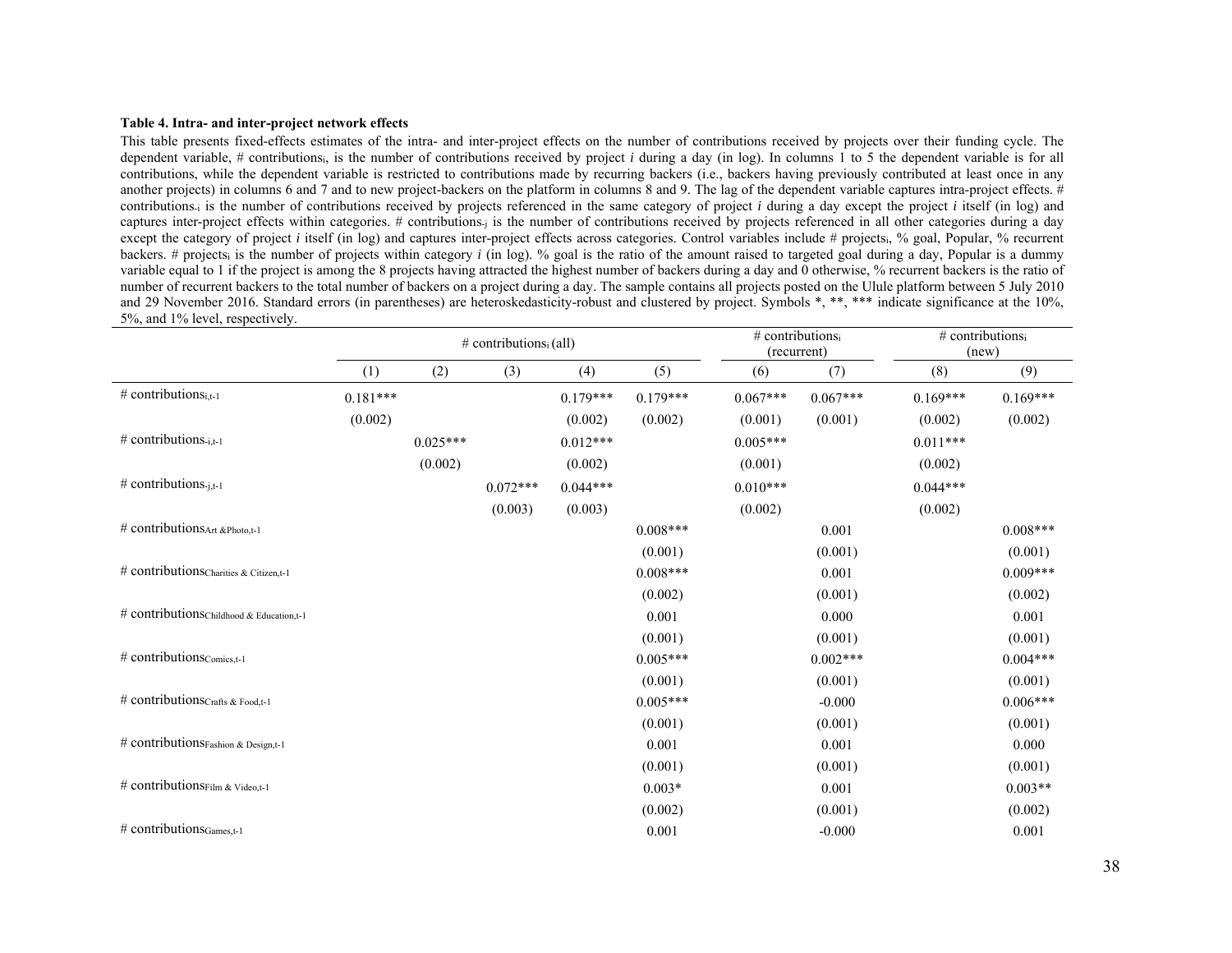|                                             |            |            |             |             | (0.001)     |            | (0.001)    |             | (0.001)     |
|---------------------------------------------|------------|------------|-------------|-------------|-------------|------------|------------|-------------|-------------|
| $\#$ contributions Heritage,t-1             |            |            |             |             | $0.002*$    |            | 0.001      |             | $0.002*$    |
|                                             |            |            |             |             | (0.001)     |            | (0.001)    |             | (0.001)     |
| # contributionSMusic,t-1                    |            |            |             |             | $0.014***$  |            | $0.005***$ |             | $0.013***$  |
|                                             |            |            |             |             | (0.002)     |            | (0.001)    |             | (0.002)     |
| # contributions <sub>Other,t-1</sub>        |            |            |             |             | $0.004***$  |            | $0.001**$  |             | $0.003***$  |
|                                             |            |            |             |             | (0.001)     |            | (0.001)    |             | (0.001)     |
| # contributions Publishing & Journalism,t-1 |            |            |             |             | $0.004***$  |            | 0.001      |             | $0.004***$  |
|                                             |            |            |             |             | (0.001)     |            | (0.001)    |             | (0.001)     |
| # contributionssports,t-1                   |            |            |             |             | $0.004***$  |            | $0.003***$ |             | $0.003**$   |
|                                             |            |            |             |             | (0.001)     |            | (0.001)    |             | (0.001)     |
| # contributionsstage,t-1                    |            |            |             |             | $0.012***$  |            | $0.002*$   |             | $0.011***$  |
|                                             |            |            |             |             | (0.002)     |            | (0.001)    |             | (0.002)     |
| # contributions Technology,t-1              |            |            |             |             | $0.003***$  |            | $0.001**$  |             | $0.001**$   |
|                                             |            |            |             |             | (0.001)     |            | (0.001)    |             | (0.001)     |
| # projects $_{i,t}$                         | 0.001      | $0.028***$ | $-0.023***$ | $-0.027***$ | $-0.026***$ | $-0.010**$ | $-0.008*$  | $-0.027***$ | $-0.027***$ |
|                                             | (0.007)    | (0.008)    | (0.008)     | (0.007)     | (0.007)     | (0.004)    | (0.004)    | (0.007)     | (0.007)     |
| $%$ goalt                                   | $0.315***$ | $0.397***$ | $0.395***$  | $0.314***$  | $0.313***$  | $0.150***$ | $0.150***$ | $0.238***$  | $0.237***$  |
|                                             | (0.006)    | (0.007)    | (0.007)     | (0.006)     | (0.006)     | (0.004)    | (0.004)    | (0.006)     | (0.006)     |
| Populart                                    | $1.139***$ | $1.228***$ | $1.230***$  | $1.141***$  | $1.142***$  | $0.641***$ | $0.641***$ | $1.057***$  | $1.057***$  |
|                                             | (0.011)    | (0.012)    | (0.012)     | (0.011)     | (0.011)     | (0.012)    | (0.012)    | (0.010)     | (0.010)     |
| % recurrent backerst                        | $0.655***$ | $0.669***$ | $0.669***$  | $0.655***$  | $0.655***$  | $0.647***$ | $0.647***$ | $0.111***$  | $0.111***$  |
|                                             | (0.002)    | (0.002)    | (0.002)     | (0.002)     | (0.002)     | (0.003)    | (0.003)    | (0.003)     | (0.003)     |
| Project Fixed Effects                       | Yes        | Yes        | Yes         | Yes         | Yes         | Yes        | Yes        | Yes         | Yes         |
| Month Fixed Effects                         | Yes        | Yes        | Yes         | Yes         | Yes         | Yes        | Yes        | Yes         | Yes         |
| Year Fixed Effects                          | Yes        | Yes        | Yes         | Yes         | Yes         | Yes        | Yes        | Yes         | Yes         |
| Day of week Fixed Effects                   | Yes        | Yes        | Yes         | Yes         | Yes         | Yes        | Yes        | Yes         | Yes         |
| Funding cycle day Fixed Effects             | Yes        | Yes        | Yes         | Yes         | Yes         | Yes        | Yes        | Yes         | Yes         |
| # observations                              | 814,960    | 814,960    | 814,960     | 814,960     | 814,960     | 814,960    | 814,960    | 814,960     | 814,960     |
| # projects                                  | 23,022     | 23,022     | 23,022      | 23,022      | 23,022      | 23,022     | 23,022     | 23,022      | 23,022      |
| $\mathbb{R}^2$                              | 0.559      | 0.541      | 0.541       | 0.559       | 0.559       | 0.602      | 0.602      | 0.447       | 0.447       |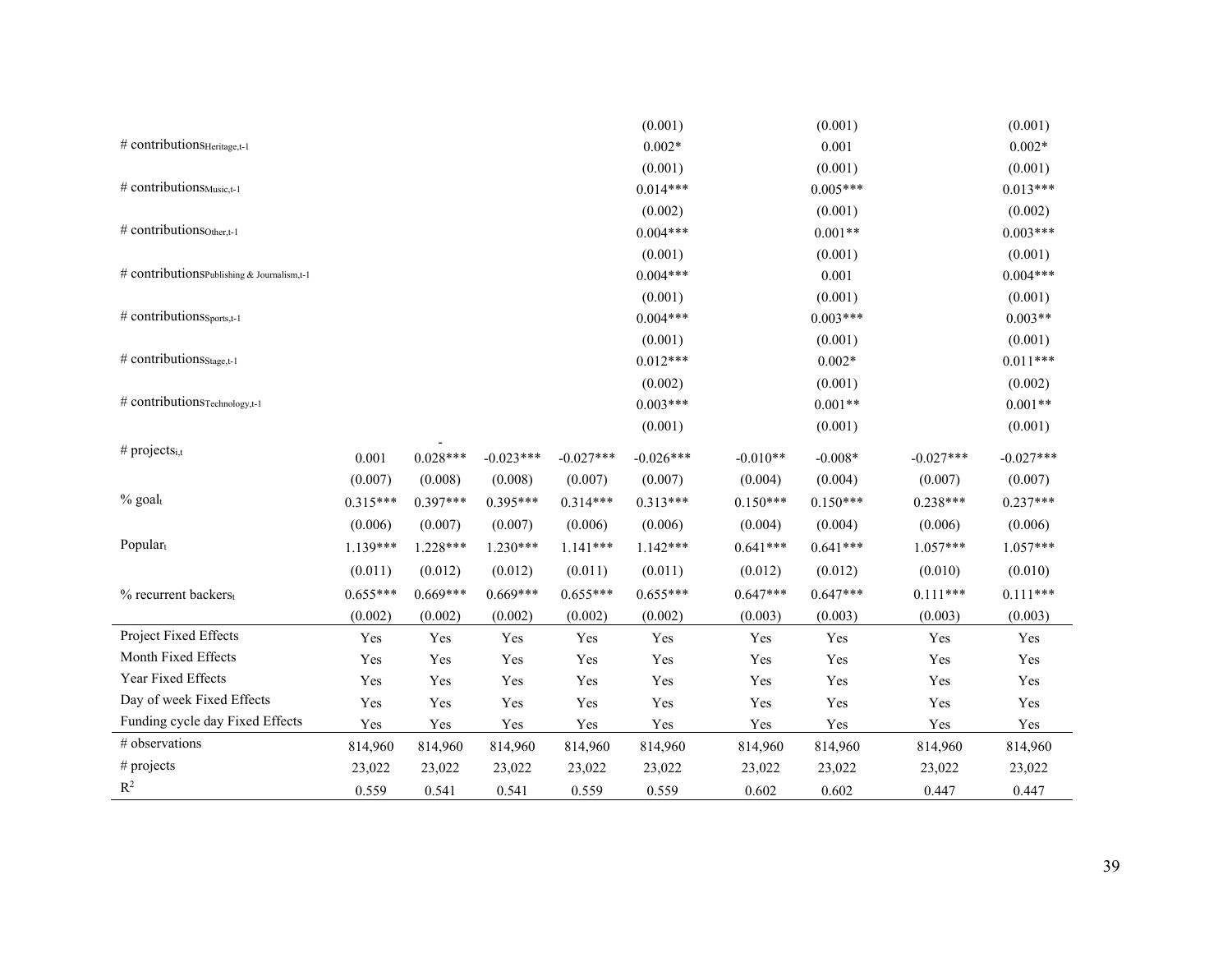#### **Table 5. Inter-project network effects around fast starts**

This table presents difference-in-differences estimates of the effect of porject's fast starts on the number of contributions received by projects over their funding cycle. The dependent variable is # contributions; In Panel A, the dependent variable is for all contributions, while the dependent variable is restricted to contributions made by recurring backers (i.e., backers having previously contributed at least once in any another projects) and to new projectbackers on the platform in Panel B. Fast start<sub>t</sub> is a dummy variable that is set to zero during a day a project counts more than 200 (500, or 1,000) contributions in its first campaign day. Similarly, Fast start<sub>iciat</sub> is a dummy variable that is set to zero during a day a project counts more than 200 (500, or 1,000) contributions in its first campaign day within a category *j* (in other categories *-j*). These dummy variables capture the inter-project effects of a project's fast start (within and/or across categories). Appendix Table A2 reports the projects that experienced an unexpected fast start. Control variables included in the estimations but unreported for brevity are # contributions.  $\mu_1$ , # projects; % goal, Popular, % recurrent backers and are defined as in Table 4. The sample contains all projects posted on the Ulule platform between 5 July 2010 and 29 November 2016. Standard errors (in parentheses) are heteroskedasticity-robust and clustered by project. *p*-values [in brackets] are from Wald tests assessing the statistical significance of differences between select coefficients. Symbols \*, \*\*, \*\*\* indicate significance at the 10%, 5%, and 1% level, respectively.

|                                    |            | >200       |            | >500       |            | >1,000     |
|------------------------------------|------------|------------|------------|------------|------------|------------|
|                                    | (1)        | (2)        | (3)        | (4)        | (5)        | (6)        |
| Fast start                         | $0.018***$ |            | $0.028***$ |            | $0.030***$ |            |
|                                    | (0.004)    |            | (0.007)    |            | (0.010)    |            |
| Fast start <sub>j,t</sub> $[1]$    |            | $0.074***$ |            | $0.090***$ |            | $0.123***$ |
|                                    |            | (0.017)    |            | (0.025)    |            | (0.037)    |
| Fast start-j,t $[2]$               |            | $0.013***$ |            | $0.022***$ |            | $0.021**$  |
|                                    |            | (0.004)    |            | (0.007)    |            | (0.010)    |
| <i>p</i> -value $[1] = [2]$        |            | [0.001]    |            | [0.008]    |            | [0.008]    |
| Controls                           | Yes        | Yes        | Yes        | Yes        | Yes        | Yes        |
| Project Fixed Effects              | Yes        | Yes        | Yes        | Yes        | Yes        | Yes        |
| Month Fixed Effects                | Yes        | Yes        | Yes        | Yes        | Yes        | Yes        |
| Year Fixed Effects                 | Yes        | Yes        | Yes        | Yes        | Yes        | Yes        |
| Day of week Fixed Effects          | Yes        | Yes        | Yes        | Yes        | Yes        | Yes        |
| Funding cycle day Fixed<br>Effects | Yes        | Yes        | Yes        | Yes        | Yes        | Yes        |
| # observations                     | 814,960    | 814,960    | 814,960    | 814,960    | 814,960    | 814,960    |
| # projects                         | 23,022     | 23,022     | 23,022     | 23,022     | 23,022     | 23,022     |
| $R^2$                              | 0.550      | 0.550      | 0.550      | 0.550      | 0.550      | 0.550      |

*Panel A: All contributions*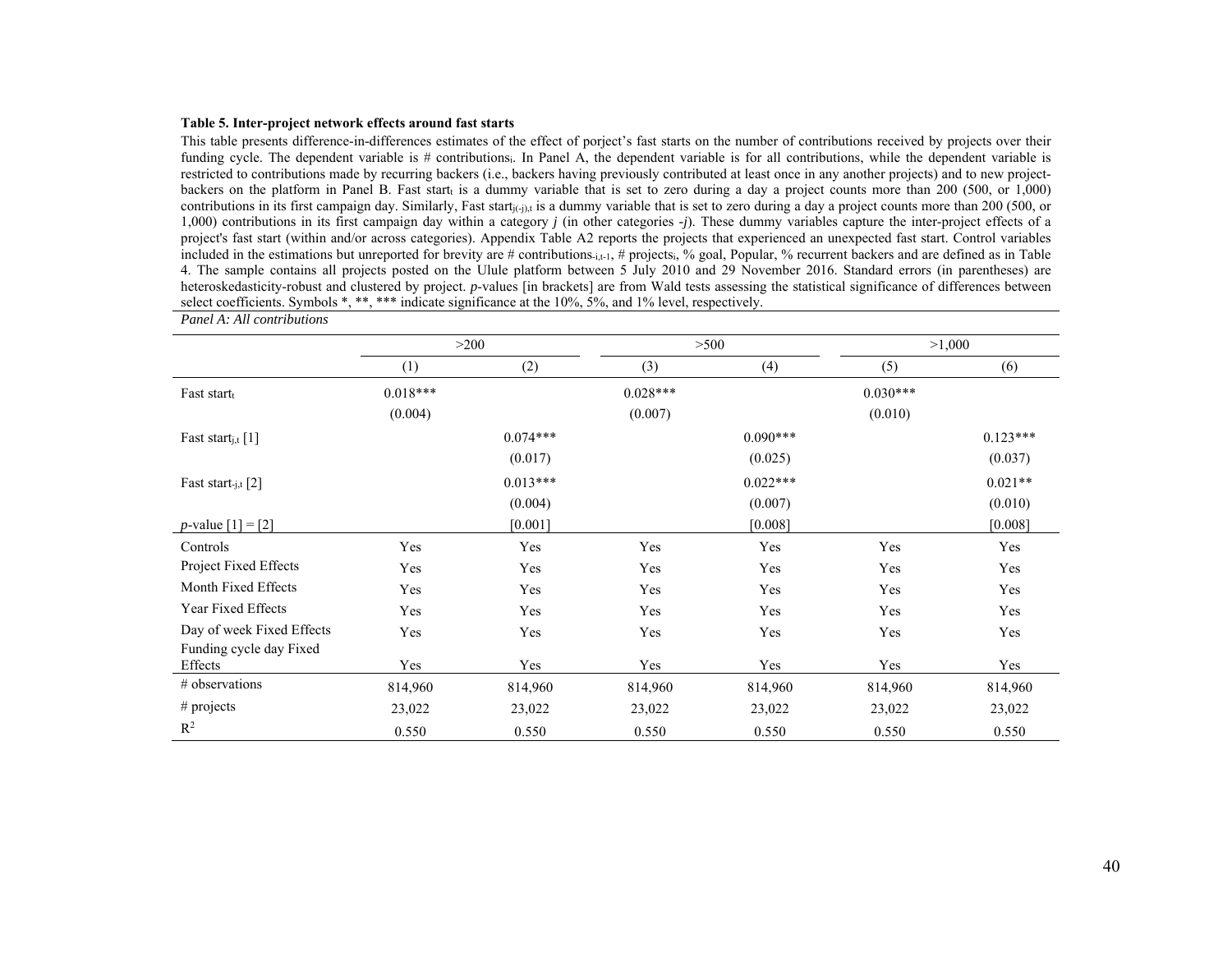| Panel B: Recurrent vs. new backers |            |            |            |            |            |           |
|------------------------------------|------------|------------|------------|------------|------------|-----------|
|                                    |            | >200       |            | >500       |            | >1,000    |
|                                    | recurrent  | new        | recurrent  | new        | recurrent  | new       |
|                                    | (1)        | (2)        | (3)        | (4)        | (5)        | (6)       |
| Fast start                         | $0.013***$ | $0.015***$ | $0.020***$ | $0.021***$ | $0.026***$ | $0.021**$ |
|                                    | (0.003)    | (0.004)    | (0.005)    | (0.007)    | (0.007)    | (0.010)   |
| Controls                           | Yes        | Yes        | Yes        | Yes        | Yes        | Yes       |
| Project Fixed Effects              | Yes        | Yes        | Yes        | Yes        | Yes        | Yes       |
| Month Fixed Effects                | Yes        | Yes        | Yes        | Yes        | Yes        | Yes       |
| Year Fixed Effects                 | Yes        | Yes        | Yes        | Yes        | Yes        | Yes       |
| Day of week Fixed Effects          | Yes        | Yes        | Yes        | Yes        | Yes        | Yes       |
| Funding cycle day Fixed<br>Effects | Yes        | Yes        | Yes        | Yes        | Yes        | Yes       |
| # observations                     | 814,960    | 814,960    | 814,960    | 814,960    | 814,960    | 814,960   |
| # projects                         | 23,022     | 23,022     | 23,022     | 23,022     | 23,022     | 23,022    |
| $\mathbb{R}^2$                     | 0.550      | 0.550      | 0.550      | 0.550      | 0.550      | 0.550     |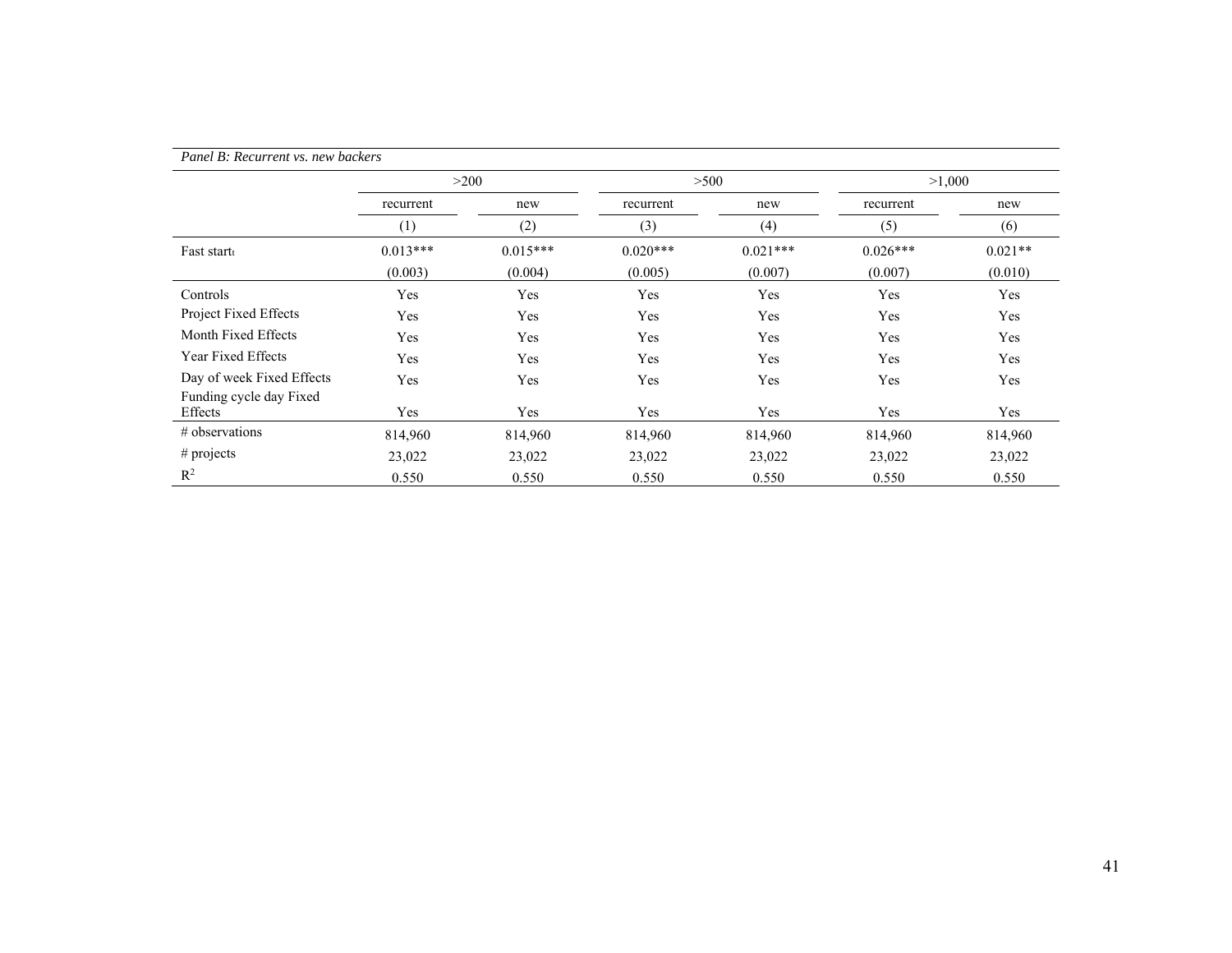#### **Table 6. Platform growth**

This table presents statistics on growth rates. Panel A presents the compound daily growth rate of backers' contributions (in number and value) on the Ulule platform over the period between 5 July 2010 and 29 November 2016. Panel A also presents the growth rate of backers' contributions by year and by category. Panel B presents the results of *t*-test with unequal variances of the mean difference between backers having contributed for the first time at the 'Fast start' date and backers having contributed at another date: i.e., 7 days before the fast start in column 2, 30 days before the fast start in column 3, and 90 days after the fast start in column 4. Pr(# contributions<sub>k,Fast start++ > 0) is the probability of contributing again for a backer k if its first contribution</sub> occurred at a 'Fast start' date, while # contributionsk,Fast start++ is defined similarly for a backer *k*'s number of subsequent contributions. Column 1 presents the mean of  $Pr(\#$  contributions<sub>k,Fast start</sub>++ > 0) and of # contributions<sub>k,Fast start</sub>++ at the 'Fast start' date as reported in Table A2. *p*-values are in brackets. Symbols \*, \*\*, \*\*\* indicate significance at the 10%, 5%, and 1% level, respectively.

*Panel A: Platform growth* 

| Growth rate                                        | # contributions | # contributions<br>(recurrent) | # contributions<br>(new)       | $\epsilon$ -value<br>contributions |
|----------------------------------------------------|-----------------|--------------------------------|--------------------------------|------------------------------------|
|                                                    | (1)             | (2)                            | (3)                            | (4)                                |
| Whole period across the platform                   | 0.25%           | 0.27%                          | 0.24%                          | 0.35%                              |
| By year                                            |                 |                                |                                |                                    |
| 2010                                               | 0.56%           | $0.00\%$                       | 0.64%                          | 1.74%                              |
| 2011                                               | 0.39%           | 0.38%                          | 0.39%                          | 0.44%                              |
| 2012                                               | 0.33%           | 0.27%                          | 0.35%                          | 0.28%                              |
| 2013                                               | 0.35%           | 0.23%                          | 0.39%                          | 0.39%                              |
| 2014                                               | 0.25%           | 0.24%                          | 0.25%                          | 0.26%                              |
| 2015                                               | 0.14%           | 0.18%                          | 0.12%                          | 0.20%                              |
| 2016                                               | 0.51%           | 0.50%                          | 0.51%                          | 0.57%                              |
| By category                                        |                 |                                |                                |                                    |
| Art & Photo $(1)$                                  | 0.20%           | 0.13%                          | 0.19%                          | 0.42%                              |
| Charities & Citizen (2)                            | 0.20%           | 0.17%                          | 0.19%                          | 0.37%                              |
| Childhood & Education (3)                          | 0.15%           | 0.08%                          | 0.20%                          | 0.25%                              |
| Comics $(4)$                                       | 0.26%           | 0.20%                          | 0.24%                          | 0.39%                              |
| Crafts & Food (5)                                  | 0.17%           | 0.02%                          | 0.24%                          | 0.29%                              |
| Fashion & Design (6)                               | 0.24%           | 0.10%                          | 0.24%                          | 0.31%                              |
| Film & Video (7)                                   | 0.16%           | 0.09%                          | 0.21%                          | 0.29%                              |
| Games $(8)$                                        | 0.17%           | 0.17%                          | 0.16%                          | 0.21%                              |
| Heritage (9)                                       | 0.08%           | $0.00\%$                       | 0.09%                          | 0.10%                              |
| Music $(10)$                                       | 0.25%           | 0.15%                          | 0.24%                          | 0.30%                              |
| Other $(11)$                                       | 0.33%           | 0.09%                          | 0.33%                          | 0.48%                              |
| Publishing & Journalism (12)                       | 0.24%           | 0.15%                          | 0.26%                          | 0.33%                              |
| Sports (13)                                        | 0.21%           | 0.04%                          | 0.21%                          | 0.24%                              |
| Stage $(14)$                                       | 0.20%           | 0.10%                          | 0.20%                          | 0.30%                              |
| Technology (15)                                    | 0.20%           | 0.06%                          | 0.20%                          | 0.24%                              |
| Panel B: Backers' recursiveness after fast starts  |                 |                                |                                |                                    |
|                                                    | Fast start      | Fast start-7 days              | Fast start <sub>-30</sub> days | Fast start+90 days                 |
|                                                    | (1)             | (2)                            | (3)                            | (4)                                |
| $Pr(\text{\# contributions}_{k,Fast start++} > 0)$ | 0.170           | 0.146                          | 0.166                          | 0.143                              |
| Diff.                                              |                 | $0.024***$                     | 0.004                          | $0.027***$                         |
|                                                    |                 | [0.000]                        | [0.166]                        | [0.000]                            |
| # contributionsk, Fast start++                     | 1.321           | 1.246                          | 1.284                          | 1.254                              |
| Diff.                                              |                 | $0.074***$                     | $0.036***$                     | $0.066***$                         |
|                                                    |                 | [0.000]                        | [0.002]                        | [0.000]                            |
| # observations                                     | 38,527          | 21,092                         | 18,938                         | 14,415                             |